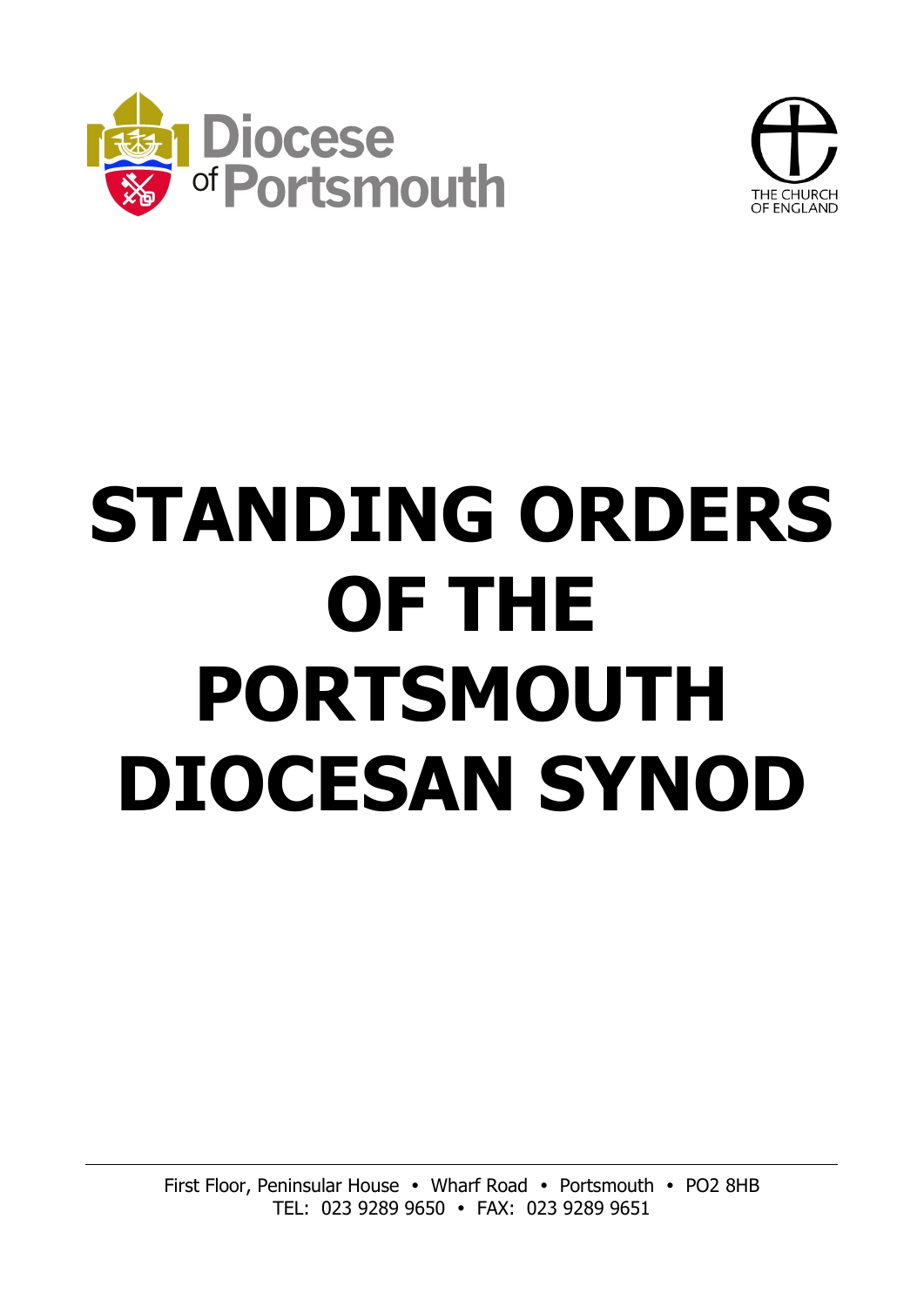# **CONTENTS**

|         | PORTSMOUTH DIOCESAN SYNOD STANDING ORDERS  7 - 30 |    |
|---------|---------------------------------------------------|----|
| O       |                                                   |    |
|         |                                                   | 7  |
| $\circ$ |                                                   |    |
|         |                                                   |    |
|         |                                                   |    |
|         |                                                   |    |
|         |                                                   |    |
|         |                                                   |    |
| $\circ$ |                                                   |    |
| O       |                                                   |    |
|         |                                                   |    |
| $\circ$ |                                                   |    |
|         |                                                   |    |
|         |                                                   |    |
|         |                                                   |    |
| $\circ$ |                                                   |    |
|         |                                                   |    |
|         |                                                   |    |
|         |                                                   |    |
|         |                                                   |    |
| $\circ$ |                                                   |    |
|         |                                                   |    |
|         |                                                   |    |
|         |                                                   |    |
|         |                                                   |    |
|         |                                                   |    |
|         |                                                   | 10 |
| O       |                                                   | 10 |
|         |                                                   | 10 |
| O       |                                                   |    |
|         |                                                   | 10 |
|         |                                                   | 10 |
|         |                                                   |    |
|         |                                                   | 11 |
|         |                                                   | 11 |
| $\circ$ |                                                   |    |
|         |                                                   |    |
|         |                                                   | 11 |
|         |                                                   |    |
|         |                                                   |    |
| $\circ$ |                                                   | 12 |
|         |                                                   | 12 |
|         |                                                   |    |
|         |                                                   | 13 |
|         |                                                   | 13 |
|         |                                                   |    |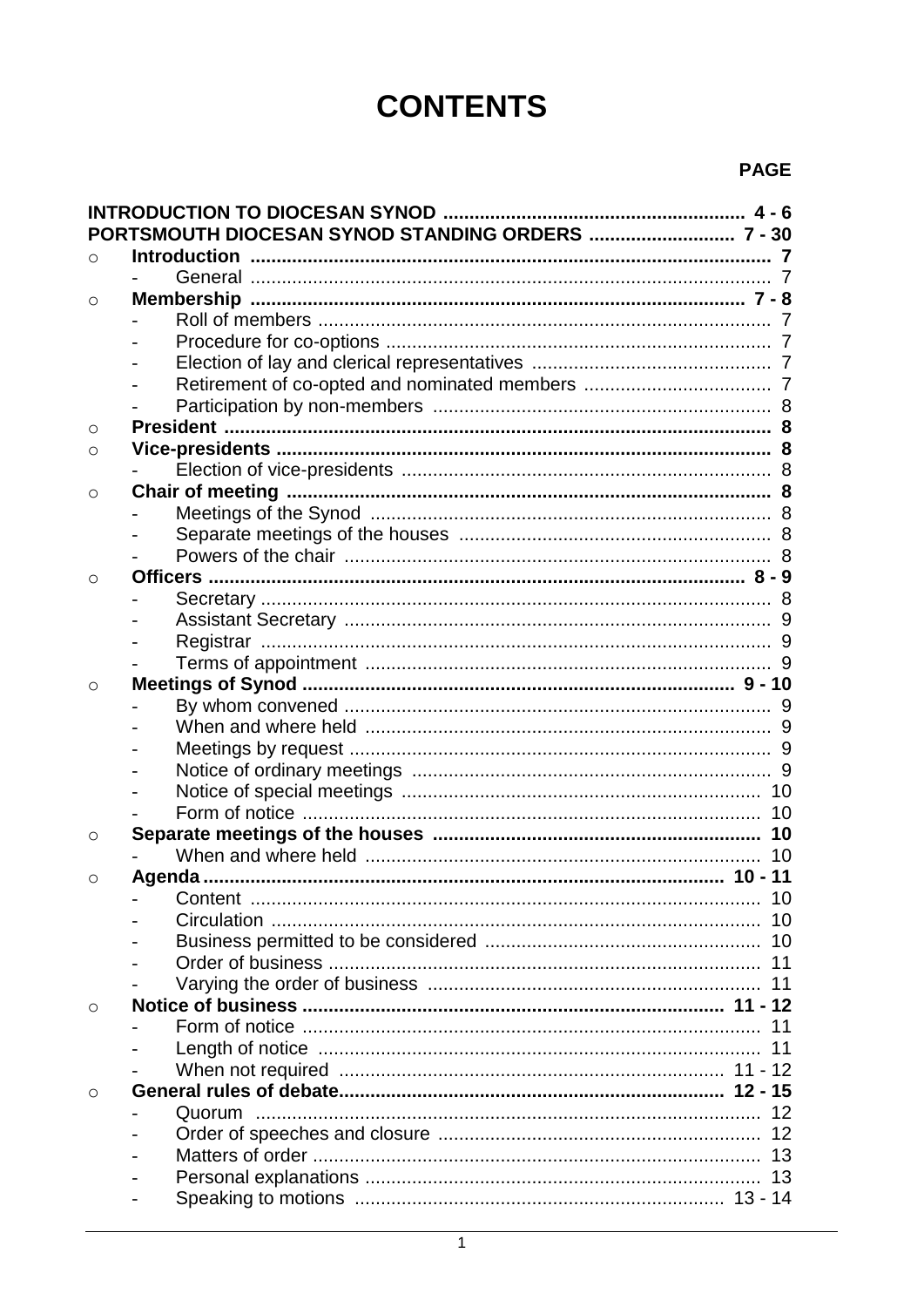|         |                                                                 | 14 |
|---------|-----------------------------------------------------------------|----|
|         |                                                                 | 14 |
|         |                                                                 |    |
|         |                                                                 |    |
|         |                                                                 |    |
|         |                                                                 |    |
| $\circ$ |                                                                 |    |
|         |                                                                 | 15 |
|         |                                                                 |    |
|         |                                                                 | 16 |
|         |                                                                 |    |
|         |                                                                 |    |
|         |                                                                 |    |
|         |                                                                 |    |
| $\circ$ |                                                                 |    |
|         |                                                                 |    |
|         |                                                                 | 17 |
|         |                                                                 |    |
|         |                                                                 |    |
|         |                                                                 |    |
|         |                                                                 | 18 |
|         |                                                                 | 18 |
|         |                                                                 |    |
|         |                                                                 |    |
| $\circ$ |                                                                 |    |
|         |                                                                 | 19 |
|         |                                                                 |    |
|         |                                                                 |    |
|         |                                                                 |    |
|         |                                                                 |    |
|         |                                                                 |    |
|         |                                                                 |    |
|         |                                                                 |    |
|         |                                                                 |    |
|         |                                                                 |    |
| O       | Questions                                                       |    |
|         |                                                                 |    |
|         |                                                                 | 21 |
|         |                                                                 |    |
| O       |                                                                 |    |
|         |                                                                 |    |
|         |                                                                 |    |
|         |                                                                 | 22 |
|         |                                                                 |    |
| $\circ$ |                                                                 |    |
|         |                                                                 | 23 |
|         | Election to and membership of committees and sub committees  24 |    |
|         |                                                                 |    |
|         |                                                                 | 24 |
| $\circ$ |                                                                 |    |
|         |                                                                 |    |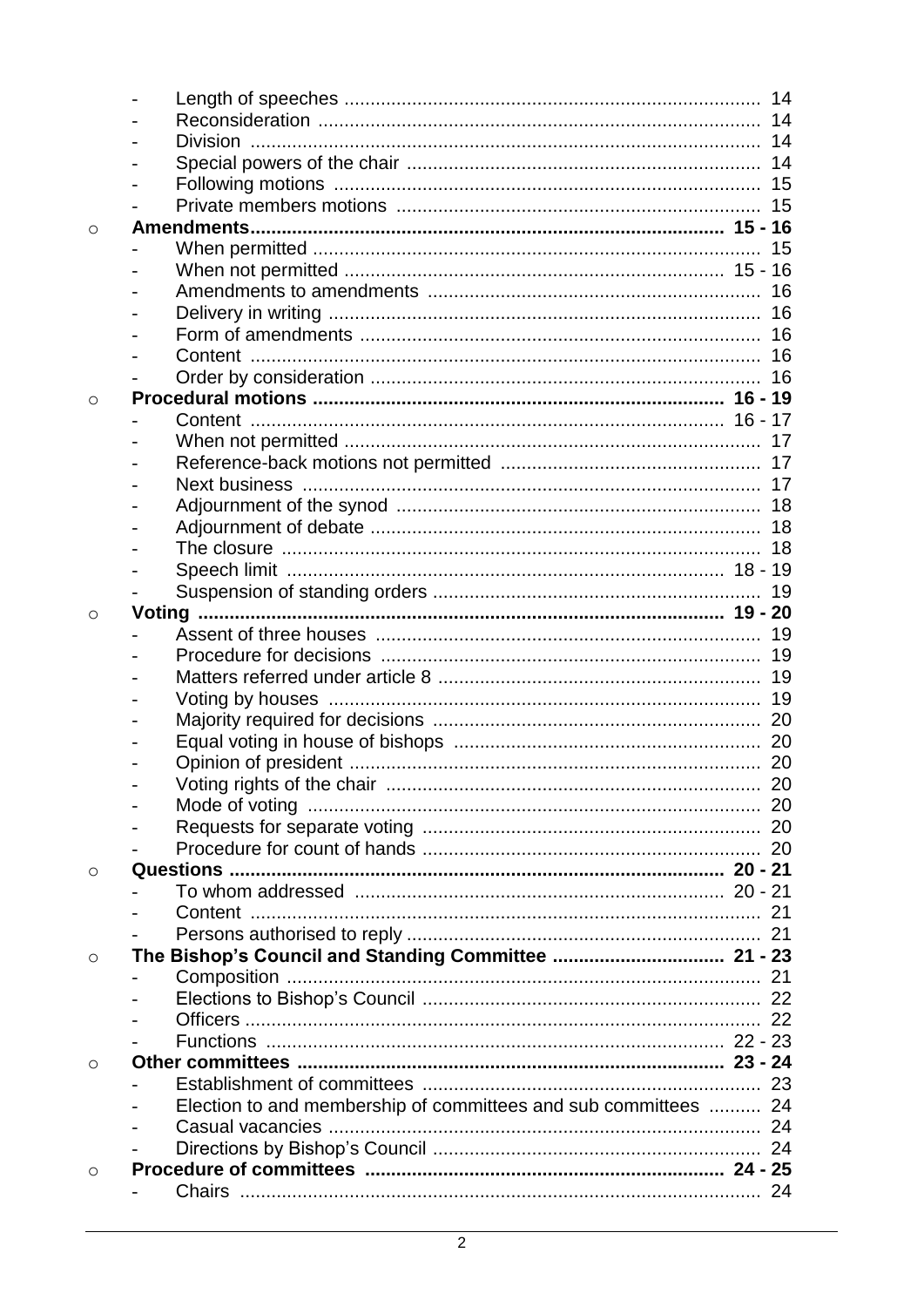| $\circ$ |                                                                             |    |
|---------|-----------------------------------------------------------------------------|----|
| $\circ$ |                                                                             |    |
|         |                                                                             |    |
| $\circ$ |                                                                             |    |
|         |                                                                             |    |
|         |                                                                             |    |
|         |                                                                             |    |
|         |                                                                             |    |
|         |                                                                             |    |
| $\circ$ | References by the Diocesan Synod to Deanery Synods and Parishes 26 - 27     |    |
|         |                                                                             |    |
|         |                                                                             |    |
|         |                                                                             |    |
|         |                                                                             |    |
|         |                                                                             |    |
| $\circ$ | Matters raised by deanery synods and parochial church councils and meetings |    |
|         |                                                                             |    |
|         |                                                                             |    |
|         |                                                                             |    |
|         |                                                                             |    |
| $\circ$ | <b>Finance </b>                                                             |    |
|         |                                                                             |    |
|         |                                                                             | 28 |
|         |                                                                             |    |
|         |                                                                             | 29 |
| $\circ$ |                                                                             |    |
|         |                                                                             |    |
|         |                                                                             |    |
|         |                                                                             |    |
|         |                                                                             |    |
|         |                                                                             |    |
|         | PORTSMOUTH DIOCESAN SYNOD RULES FOR DEANERY SYNODS  32 - 42                 |    |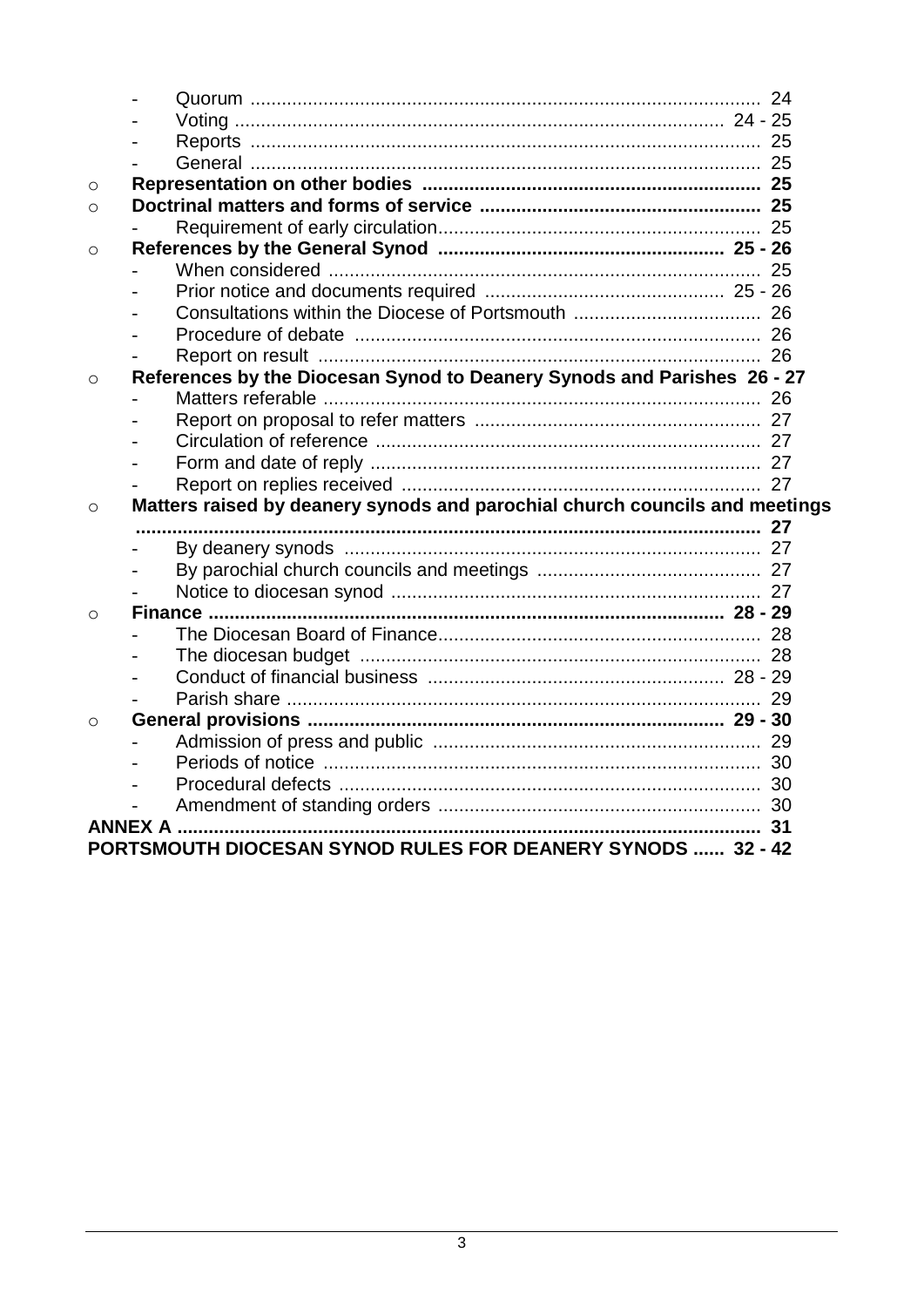# **INTRODUCTION TO DIOCESAN SYNOD**

A "synod" is "a council for debates or government". The word comes from syn- "together" + hodos "a going, a way", and implies a coming together in order to reach a common mind. Synodical Government was introduced by the Church of England in 1970 with a view to increasing lay participation in the decision-making processes of the Church. Government by synod is government by common consent – bishops, clergy and laity together - and should reflect the belief that the Spirit is given to all God's people. The Church of England is therefore sometimes described as 'episcopally led and synodically governed'.

In the Church of England, Synodical Government operates at four levels – the Parochial Church Council, the Deanery Synod, the Diocesan Synod and the General Synod. Parishes at their Annual General Meeting elect representatives to the Deanery Synods. The members of the Deanery Synods elect members of the laity and clergy to the Diocesan Synod. These members together with the Diocesan Bishop, the ex-officio, coopted and nominated members make up the Diocesan Synod.

#### *THE DIOCESAN SYNOD*

There are three constituent parts to a Diocesan Synod: the House of Bishops, the House of Laity and the House of Clergy.

In Portsmouth, there is (usually) only one member of the House of Bishops, which highlights the Diocesan Bishop's role in calling the synod together as its President. The Houses of Laity and Clergy each elect their own chair who not only then takes part in the chairing of the full Synod but also has specific responsibilities in relation to calling a separate meeting of his or her particular House and, in addition, sits ex-officio on the Bishop's Council, the Agenda Planning Sub-Committee and the Vacancy-in-See Committee.

Usually all three Houses meet together and vote as one Synod except that for special purposes they may meet and/or vote separately.

#### *BISHOP'S COUNCIL*

The Bishop's Council is the standing committee of Diocesan Synod. Its members are also the directors of the Diocesan Board of Finance. The Council also operates as the Diocesan Pastoral Committee and the Diocesan Parsonages Board.

#### *PURPOSE*

The Diocesan Synod's work includes the following areas:

- (i) it is responsible for the Mission Development and Stewardship Cycles within the diocese, discussing recommendations and agreeing action;
- (ii) it makes provision for matters concerning the Church of England in the diocese;
- (iii) it advises the Diocesan Bishop on any matter about which the Bishop wishes to consult it;
- (iv) it gives an opinion on matters about which General Synod consults it;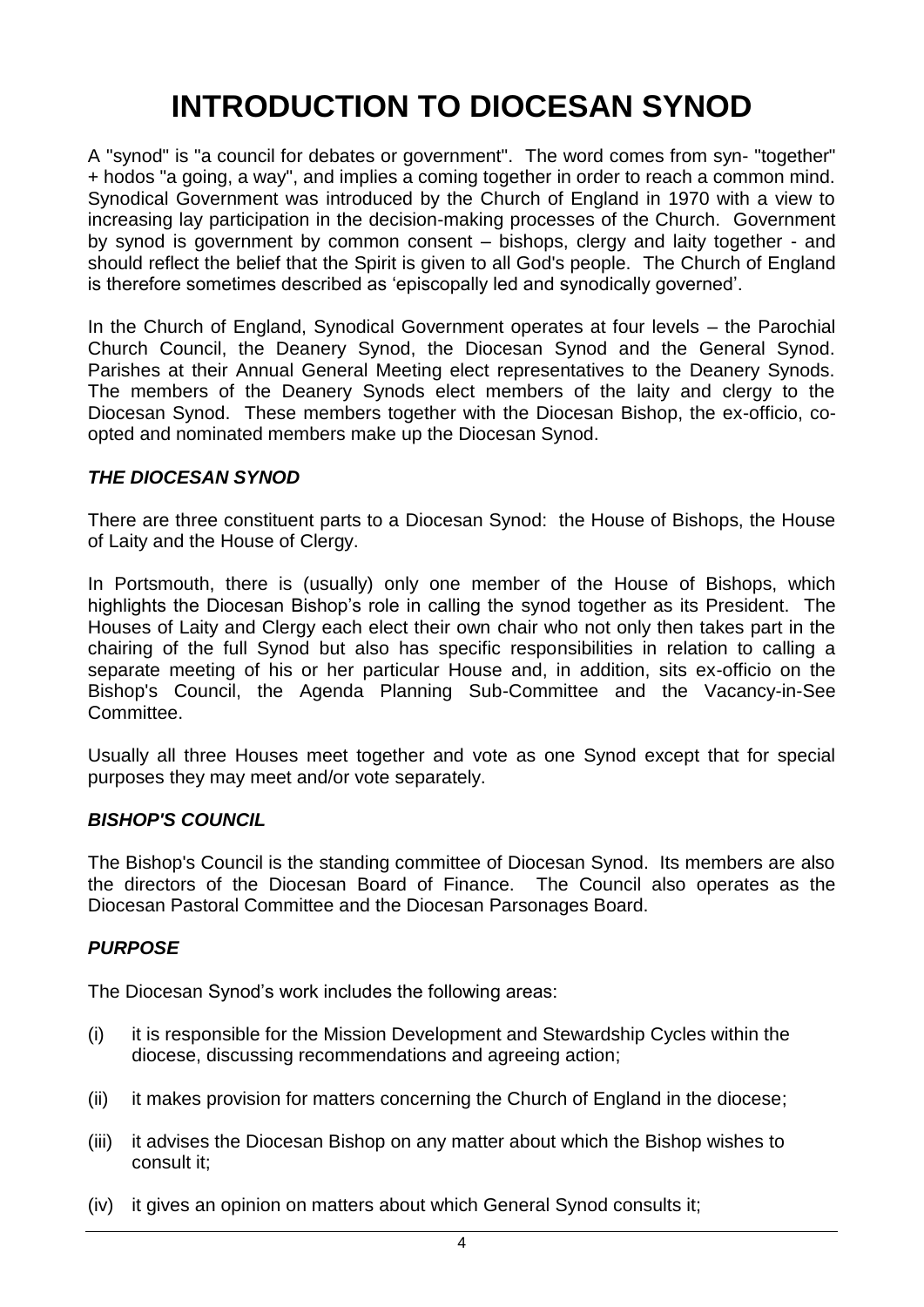- (v) it communicates diocesan policies and concerns to the parishes through the Deanery Synods;
- (vi) it listens and responds to the views and concerns expressed by parishes at deanery synods;
- (vii) it debates and may express an opinion upon any matter of religious or public interest it so wishes.

#### *PROCEDURE AT MEETINGS*

To facilitate orderly and wide debate, the business of the synod is conducted in accordance with an official set of rules called standing orders.

At meetings of synod each member may:

- (i) speak once to any motion if called by the chair;
- (ii) move amendments to motions;
- (iii) move procedural motions;
- (iv) call for a count by houses;
- (v) ask questions and receive an answer to each (with the possibility of a supplementary);
- (vi) move motions on behalf of his/her deanery synod or as a private member.

## **DEFINITIONS & PROCESS**

#### *MOTION*

A proposition submitted for debate. Once carried by the meeting it becomes a resolution of the synod.

Motions should propose definite action and not be framed in the negative. They need to be submitted to the synod secretary in advance of the meeting (SO30). A motion is accepted for discussion only after it has been moved and seconded.

Motions may be brought before the synod

- (i) at the request and discretion of the president (SO26 & SO27);
- (ii) from General Synod;
- (iii) from a deanery synod (SO27);
- (iv) by an individual member of synod, provided the motion is supported by the signatures of 20 members (SO27 & SO54).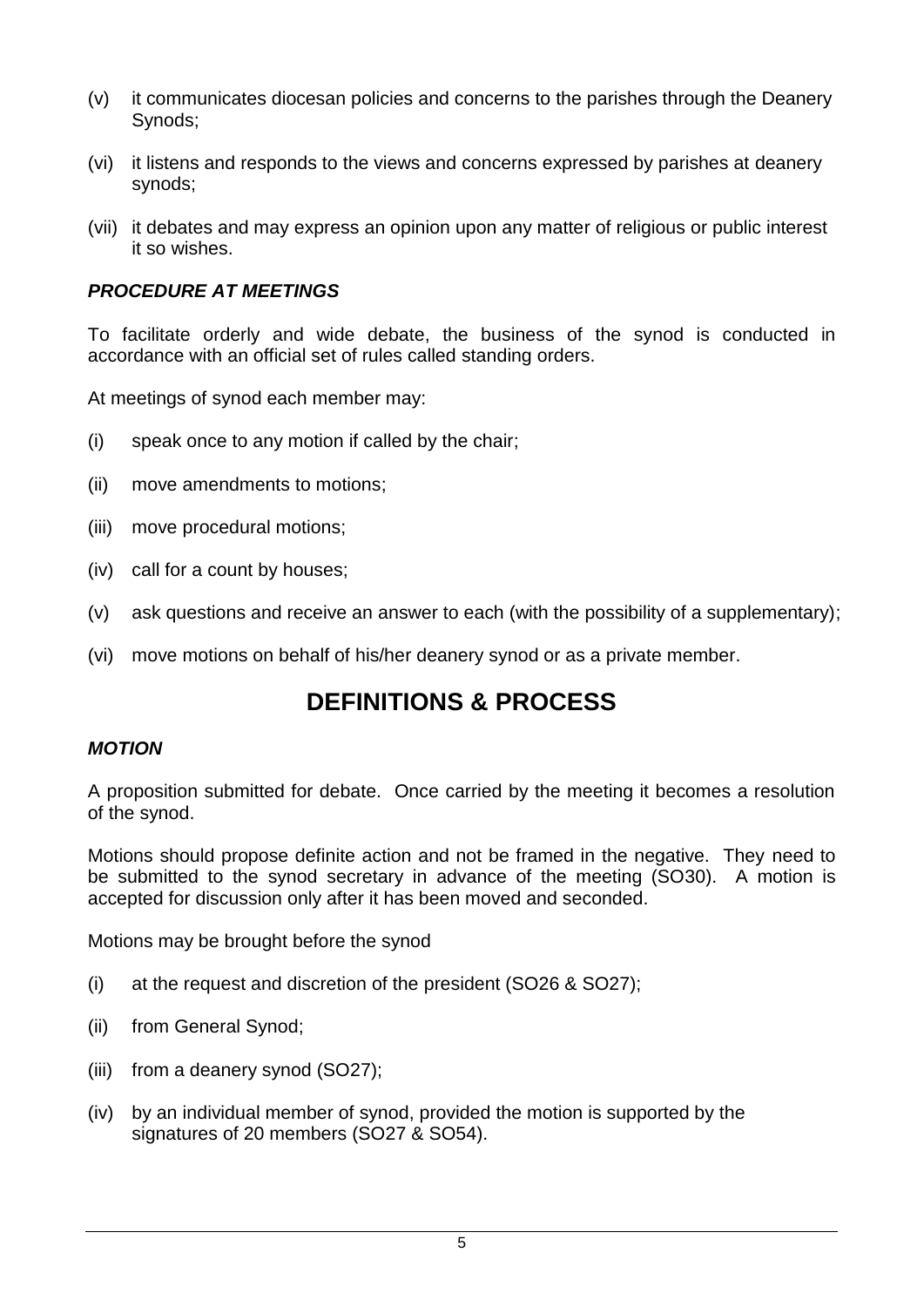#### *AMENDMENT (a proposed alteration in the terms of a motion)*

It should take the form of omitting, substituting or inserting words in the original motion (or amendment) (SO59). The alteration should not be such as to constitute a direct negative of the motion (SO60), for the same result could be achieved by an adverse vote, neither should it be beyond the scope of the original motion or attempt to open previously settled business.

When an amendment is moved it takes priority over the original motion and must be voted on before the original motion can be put. Should there be several amendments, they must be considered in the order in which they affect the original motion, and each must be disposed of separately. If the amendment be lost, the original motion is revived, and this is subject to further amendment until such time as all the amendments have been disposed of.

#### *SUBSTANTIVE MOTIONS*

When amendments have been disposed of by the chair they are, if passed, incorporated in the original motion in the form of a substantive motion and this must be put to the vote. It may happen that an amendment has been approved but when the motion is put to the meeting in the form of a substantive motion it is lost. The effect of such procedure is to dispose of the whole question under discussion.

#### *FOLLOWING MOTION (a further motion arising out of business specified in the agenda)*

Such a motion should be submitted to the chair in writing and will be subject to the time allowed in the agenda for the consideration of that business. If, in the opinion of the chair the motion is not of a contentious nature and there appears to be unanimity in the meeting, the chair may put such a motion to the vote without debate. If, however in the opinion of the chair, the motion is contentious and will require more time than the agenda allows, the following motion will be referred to the next meeting of the agenda planning subcommittee.

#### *QUESTIONS*

Members may put up to two questions at any one meeting to an officer of the synod or the chair of a body linked with the synod. Due notice of seven days must be given. The member may ask one supplementary question, and up to two further supplementary questions may be asked by other members at the discretion of the chair (SO82 & SO83).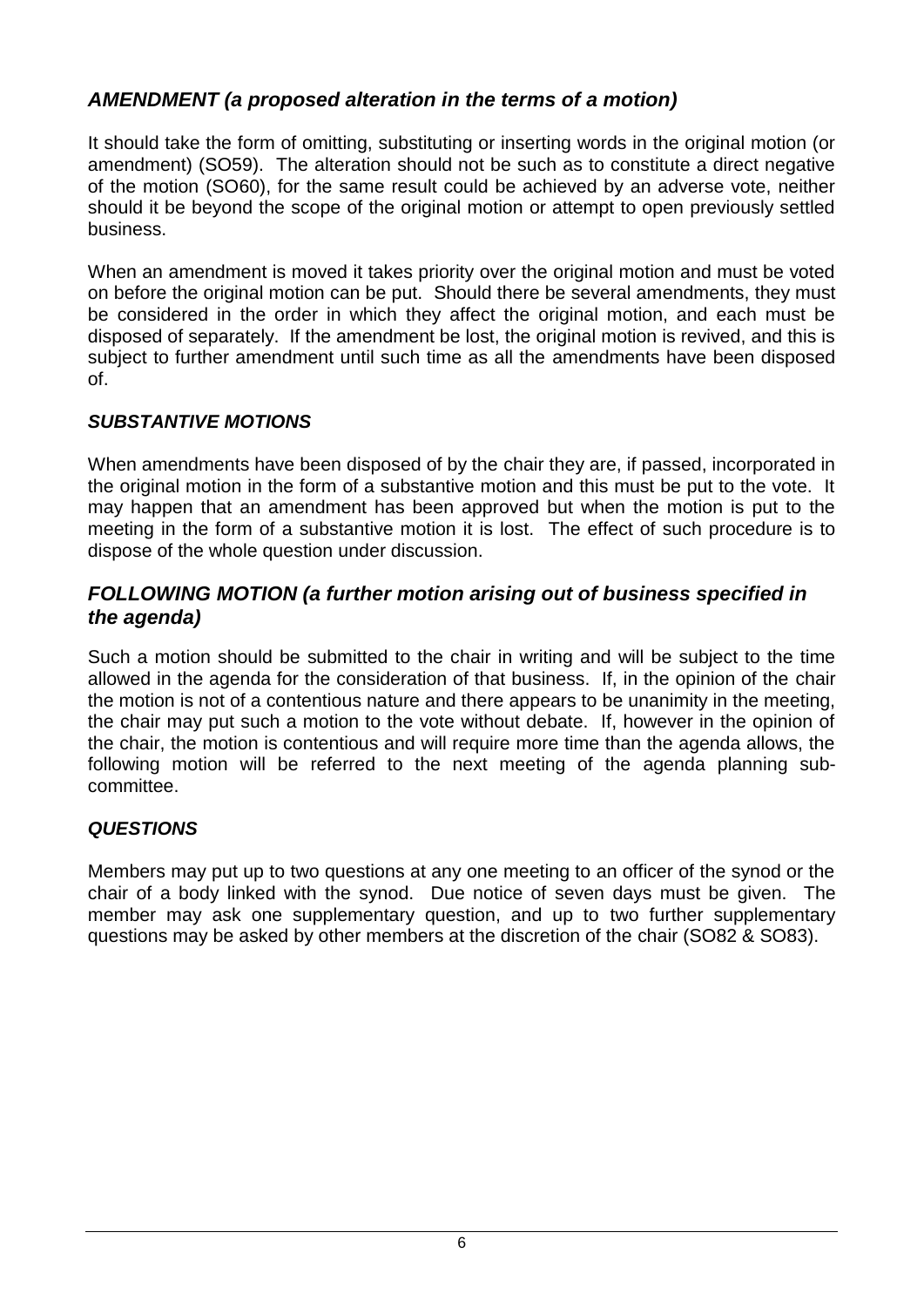# **PORTSMOUTH DIOCESAN SYNOD STANDING ORDERS OF THE DIOCESAN SYNOD**

Please read Rules 1 - 5 in conjunction with the relevant sections of the Church Representation Rules.

## **INTRODUCTION**

#### *GENERAL*

.

1. These orders replace those issued in 1999. They follow broadly the order of Model Standing Orders for Diocesan Synods issued by General Synod. Nothing in them overrides the instructions contained in the Church Representation Rules (2006) which are authorised as Schedule 3 of the Synodical Government Measure 1969 (as amended) and are the basis for the conduct and direction of the Synod.

### **MEMBERSHIP**

#### *ROLL OF MEMBERS*

- 2. The composition and membership of the Diocesan Synod shall be as contained in Annex A to these standing orders.
- 3. The Secretary shall keep a roll of synod members and their status, i.e. ex-officio, elected, co-opted or nominated, constantly up to date.

#### *PROCEDURE FOR CO-OPTIONS*

4. The Bishop's Council shall have the right to nominate persons for co-option by the house of clergy or the house of laity or otherwise to determine who else may nominate such persons, but in other respects the procedure for co-opting members shall be determined by the respective houses.

#### *ELECTION OF LAY AND CLERICAL REPRESENTATIVES*

5. Lay and clerical representatives shall be elected every three years in such numbers per deanery as shall have been determined by the Diocesan Synod and communicated to each deanery secretary by the Diocesan Synod secretary. Coopted and nominated members shall retire on the last date for the return of results of the triennial elections.

#### *RETIREMENT OF CO-OPTED AND NOMINATED MEMBERS*

6. Unless the house concerned or the president, as the case may be, fixes a shorter period of office, co-opted and nominated members shall retire on the last date for the return of results in the triennial election.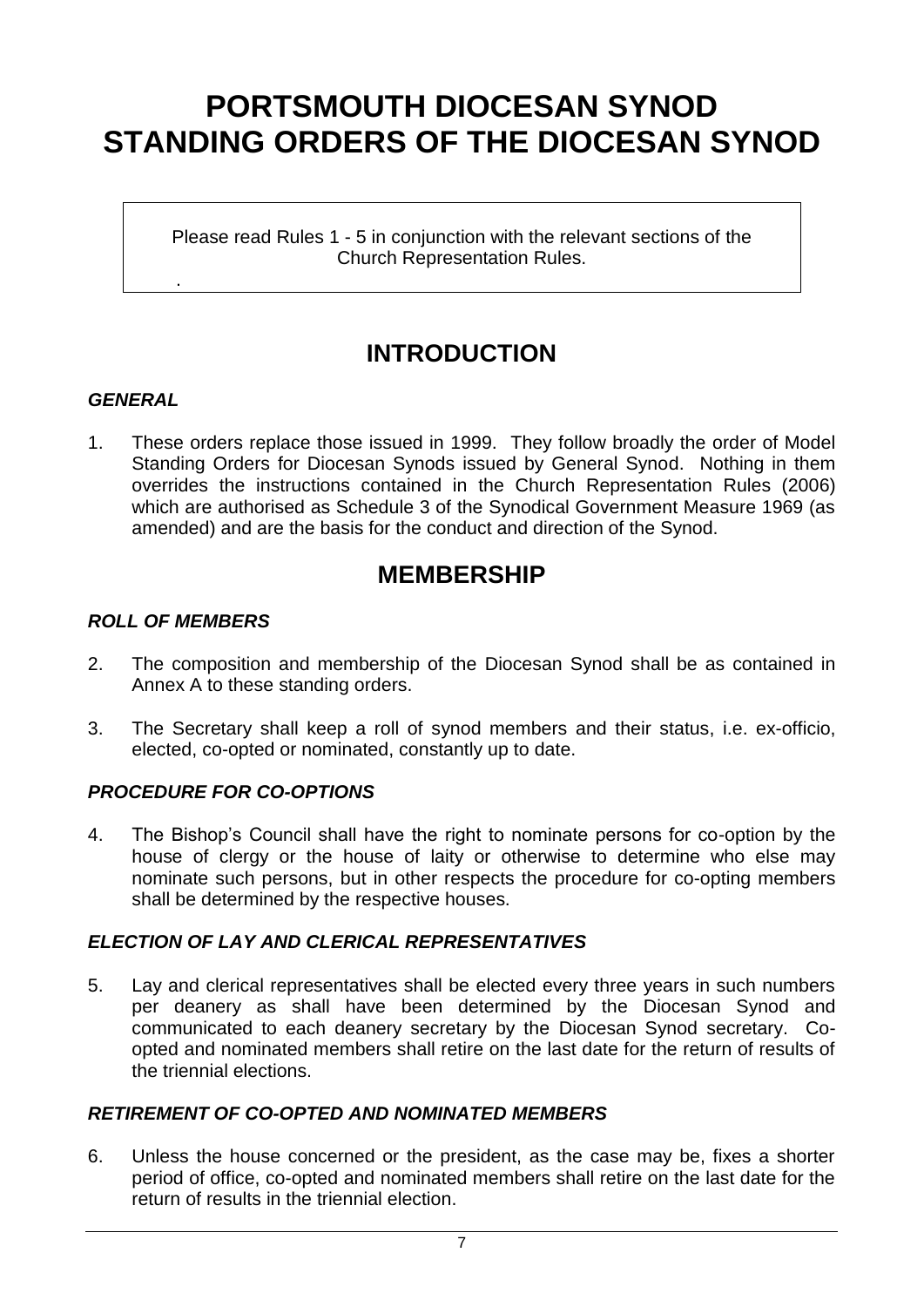#### *PARTICIPATION BY NON-MEMBERS*

7. Any visitor by invitation of the president may, with the permission of the chair, address the synod but shall have no right to move any motion or amendment or vote.

## **PRESIDENT**

8. The Bishop of the diocese shall be the president of the synod.

## **VICE-PRESIDENTS**

#### *ELECTION OF VICE-PRESIDENTS*

9. Before the first meeting of the synod after the triennial elections and, where a casual vacancy occurs, as soon as reasonably practicable thereafter, each of the houses of clergy and laity or, where appropriate, the one house concerned, shall hold a special meeting to elect one of its members to be a vice-president of the synod. A member of the appropriate house appointed by the president shall act as chair for such meeting. Whoever so presides shall have a vote in the election and in the case of an equality of votes the decision shall be taken by lot.

## **CHAIR OF MEETING**

#### *MEETINGS OF THE SYNOD*

10. The president or one of the vice-presidents shall be chair for all or part of every meeting of the synod.

#### *SEPARATE MEETINGS OF THE HOUSES*

11. Each vice-president shall be chair of the house of which he or she is a member but need not preside over its meeting, in which case a chair is appointed by the members present.

#### *POWERS OF THE CHAIR*

12. Subject to these standing orders and the directions of the president, the procedure of the synod and its houses shall be regulated by the respective chair of each.

## **OFFICERS**

#### *SECRETARY*

- 13. The synod shall appoint a secretary, clergy or lay, and either salaried or honorary, who shall:-
	- (i) be responsible for the administrative arrangements for meetings of the synod;
	- (ii) be in attendance at such meetings;
	- (iii) prepare the draft agenda papers and minutes of the synod;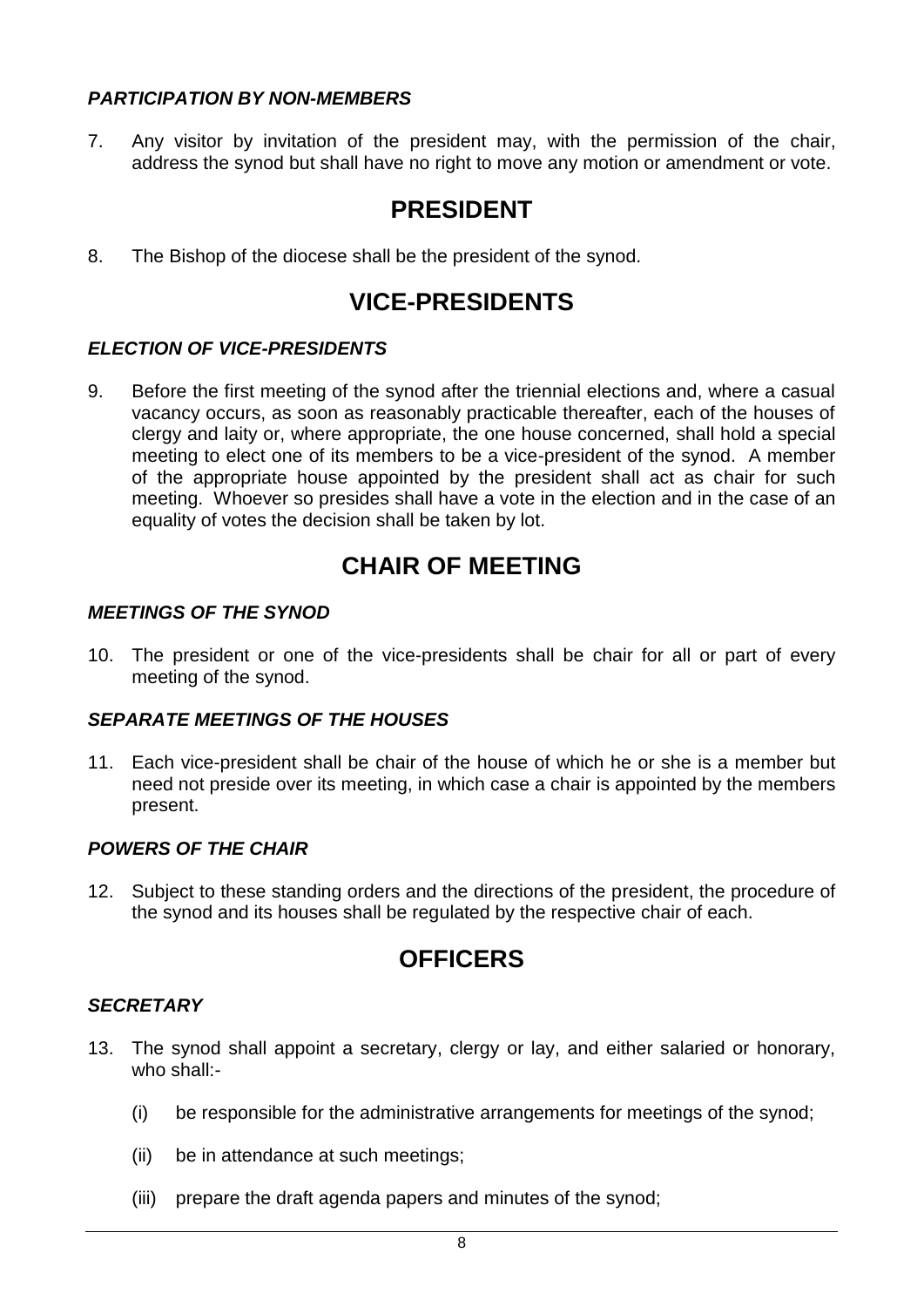- (iv) act as secretary of the Bishop's Council;
- (v) perform such other duties as the synod shall assign to him.

#### *ASSISTANT SECRETARY*

14. The Bishop's Council may appoint an assistant secretary.

#### *REGISTRAR*

15. The Registrar of the diocese shall be the legal adviser to the synod and may appoint a deputy. One of them, when required, shall attend meetings of the synod, its houses and the Bishop's Council.

#### *TERMS OF APPOINTMENT*

16. Subject to any statutory provision and to these standing orders, the terms and conditions of service on which officers are appointed shall be determined by the Bishop's Council.

## **MEETINGS OF THE SYNOD**

#### *BY WHOM CONVENED*

17. The synod shall meet upon the summons of the president.

#### *WHEN AND WHERE HELD*

18. The president shall summon no fewer than two meetings in each year at such times and places as he or she shall direct after consulting the Bishop's Council. \*

\* The statutory minimum number of meetings in each year is one in the case of a diocese in which area synods have been constituted in accordance with s.17 of the Dioceses Measure 1978, and two in the case of any other diocese : Church Representation Rule 34(1) (c).

#### *MEETINGS BY REQUEST*

19. If either the Bishop's Council by resolution so requests or if the president receives a requisition for that purpose signed by no fewer than thirty members the president shall summon a meeting of the synod which shall be held within eight weeks following the resolution or request unless a later date was specified in the resolution or request.

#### *NOTICE OF ORDINARY MEETINGS*

20. The date, time and place of ordinary meetings of the synod, when fixed, shall be announced to members as soon as possible in such manner as the president shall approve.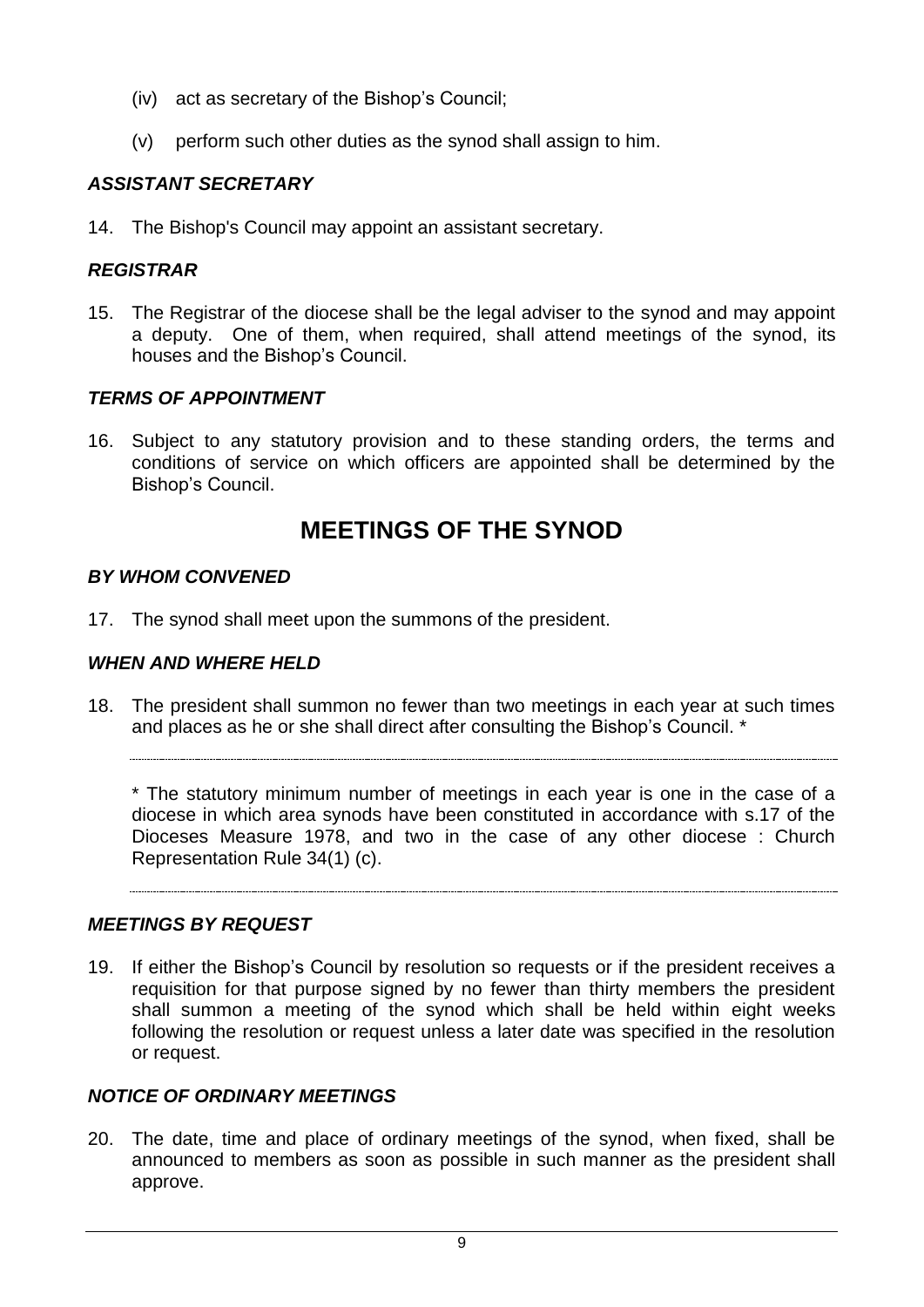#### *NOTICE OF SPECIAL MEETINGS*

21. In case of sudden emergency or other special circumstances a meeting may be convened at not less than seven days' notice but the quorum for the transaction of any business at such a meeting shall be a majority of the members of each house and only business specified in the notice may be transacted.

#### *FORM OF NOTICE*

22. Every notice under SO20 & SO21 shall be in writing and signed by the secretary.

## **SEPARATE MEETINGS OF THE HOUSES**

#### *WHEN AND WHERE HELD*

- 23. Either house shall meet separately when:
	- (i) it is required so to do under these standing orders;
	- (ii) it has so decided in accordance with its own standing orders;
	- (iii) the chair of the house has so directed;
	- (iv) the synod has so directed.

and subject to any directions by the synod or the house concerned, the date, time and place of any separate meeting shall be fixed by the chair of that meeting.

## **AGENDA**

#### *CONTENT*

24. Subject to these standing orders and any resolution of the synod, and without prejudice to the rights of individual members to a reasonable opportunity of bringing matters before that synod (SO29 refers), the Bishop's Council shall settle the agenda for each of its meetings, specifying therein all business of which due notice has been received and which is in order, and shall determine the order in which the business so included shall be considered.

#### *CIRCULATION*

25. The secretary shall post or deliver an agenda paper to every member twenty-one days at least before a meeting or, in the case of a special meeting called at less than twenty-one days notice, at the same time as the notice.

#### *BUSINESS PERMITTED TO BE CONSIDERED*

26. Nothing shall be considered at a meeting of the synod except business on or arising from the agenda but the president may direct that urgent or other specially important business may be added to the agenda.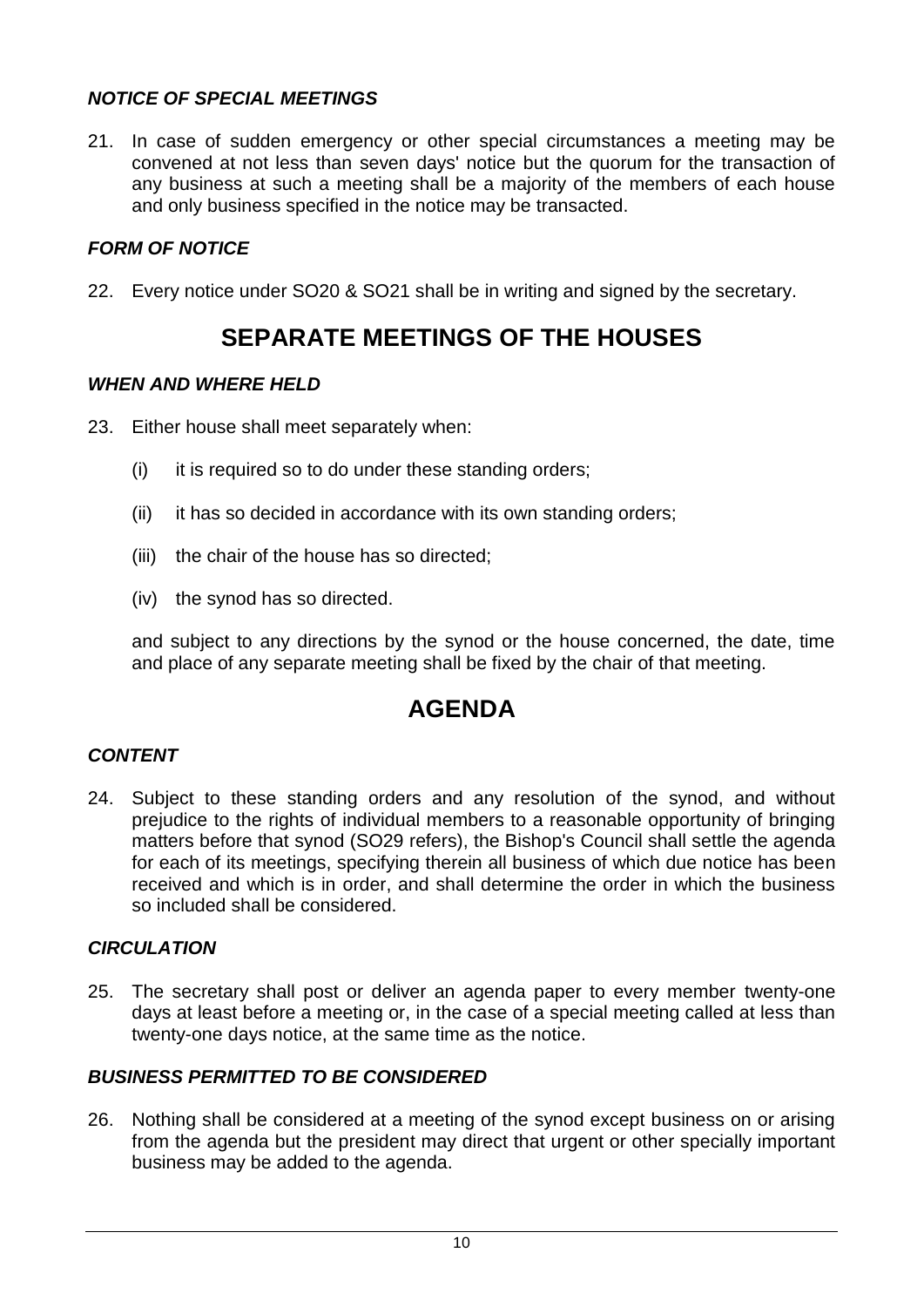#### *ORDER OF BUSINESS*

- 27. In considering the order of business the Bishop's Council shall give special consideration and priority to items:
	- (i) brought before the synod at the request or direction of the president;
	- (ii) referred to the Diocesan Synod by the General Synod or by a deanery synod in the diocese;
	- (iii) items tabled by a private member and supported by the signature of twenty members in accordance with SO54.

and may also allot special times at which such items shall, unless previously disposed of, be taken and set time-limits for debates on any motions, where it considers this to be necessary.

#### *VARYING THE ORDER OF BUSINESS*

28. The order of business may be varied by resolution of the synod or, unless any member objects, by the chair.

## **NOTICE OF BUSINESS**

#### *FORM OF NOTICE*

29. Except in the case of SO21, notice of any business for a meeting of the synod shall be in writing, signed and delivered to the secretary by hand or by post not later than the period before the meeting which is specified in SO30.

#### *LENGTH OF NOTICE*

- 30. The following periods of notice shall be required:
	- (i) New business for the agenda 35 days
	- (ii) Private members motions 35 days
	- (iii) Motions arising from the agenda 7 days
	- $(iv)$  Questions under standing order 82  $\overline{7}$  days

#### *WHEN NOT REQUIRED*

- 31. Notice of the following business shall not be required:
	- (i) a motion moved by permission of the chair, provided that, unless the chair otherwise permits, the full text of such motion shall be made available to members in a notice paper before it is moved;
	- (ii) an amendment to a motion, provided that: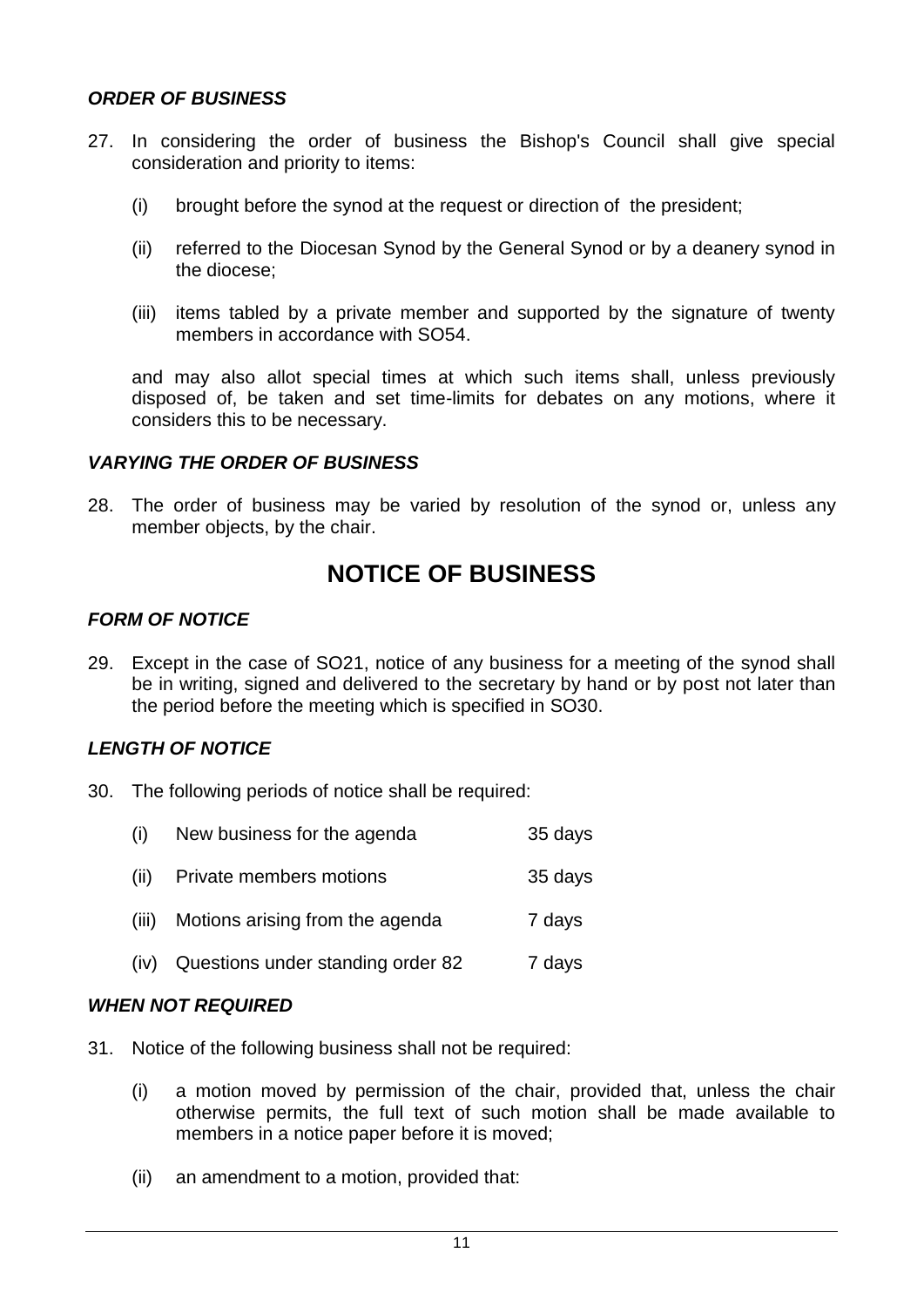- (a) if the mover of the amendment has previously spoken on the motion he or she shall move any amendment thereto formally and without speech;
- (b) where no agenda or notice paper containing the text of the amendment has been made available to members at the time when the amendment is to be moved, such amendment may only be moved by permission of the chair.
- (iii) business adjourned under SO66 or SO67 to a specified time or meeting;
- (iv) a procedural motion specified in SO62 (subject as provided in that standing order);
- (v) a supplementary question under SO83.

## **GENERAL RULES OF DEBATE**

#### *QUORUM*

- 32. The president (or a duly appointed commissary) and one third of members of each of the house of clergy and the house of laity shall form a quorum of the synod. If a quorum is not present no business of the synod shall be conducted except for a motion to adjourn the synod under SO66.
- 33. If the attention of the chair is called to, or if he or she notes, the apparent lack of a quorum of members, a count of members present in the meeting room shall be taken after three minutes to ascertain whether or not a quorum is present.
- 34. If a quorum is not present, synod may not suspend standing orders to allow for the continuation of debate.
- 35. The lack of a quorum shall not invalidate a vote unless the attention of the chair has been drawn to, or he or she has noted and stated, the apparent lack of a quorum before the question is put.

#### *ORDER OF SPEECHES & CLOSURE*

- 36. The chair shall determine the order of speaking and, except as provided for in SO39, SO41 & SO42, no member shall speak unless called by the chair.
- 37. The chair shall seek to determine the order of speeches to ensure balance in debate and equity of opportunity for each house.
- 38. The chair may close debate and require that any motion shall be put to the vote at any time.
- 39. Any member may propose a procedural motion that debate be closed and that a motion shall be put. A member may only do so at the end of a contribution by another member and may not interrupt to propose the procedural motion for closure. The procedural motion shall immediately be put without discussion.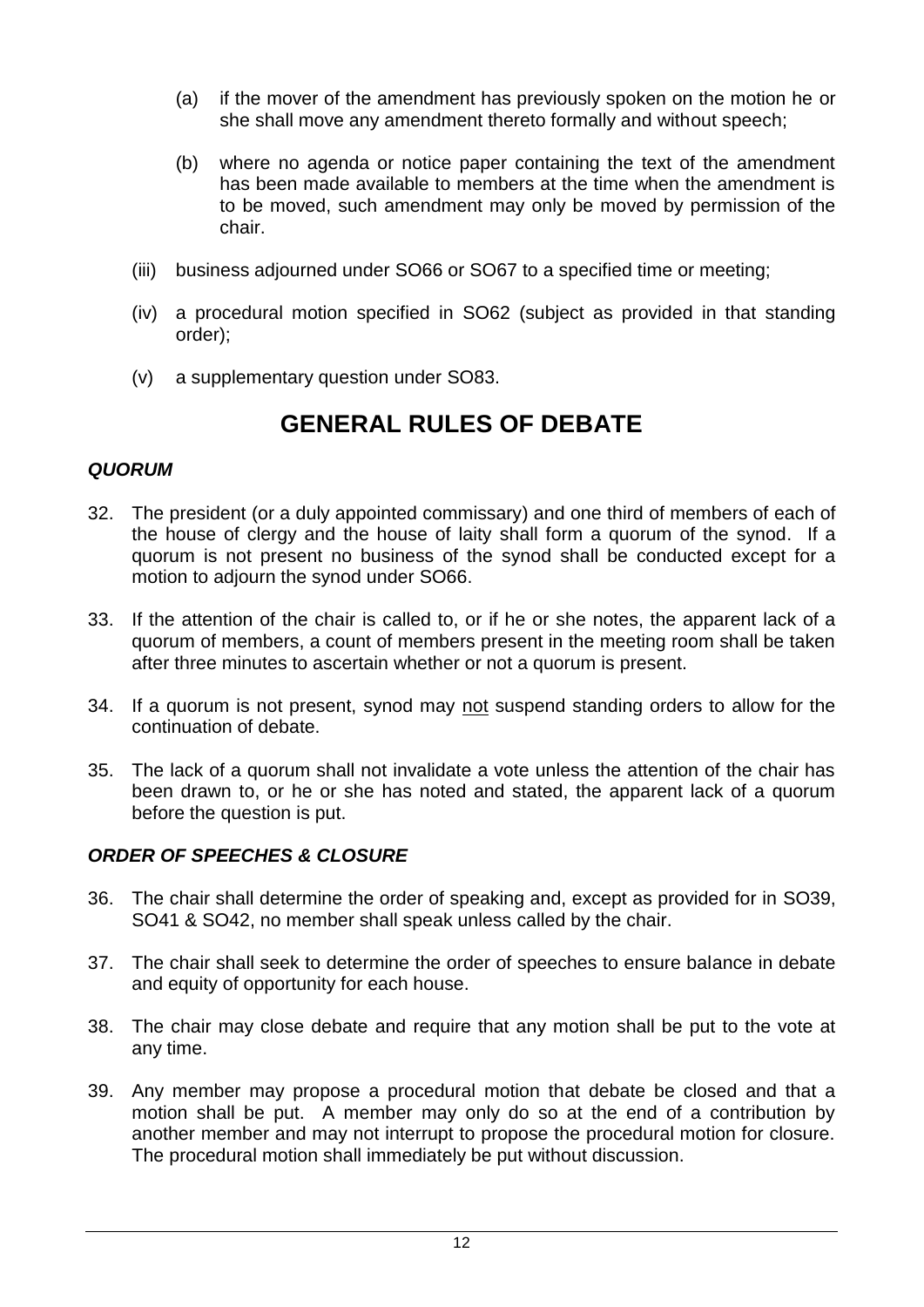#### *MATTERS OF ORDER*

- 40. The chair may call a member to order for discourtesy, irrelevance, tedious repetition or any breach of standing orders and may require the member to stop speaking forthwith.
- 41. A member may raise a point of order at any time by standing and stating that he or she wishes to make a point of order. Points of order must deal only with the conduct or procedure of the debate. These are that:
	- (i) the speaker is deviating from the subject of debate;
	- (ii) the speaker is not showing courtesy to the chair or to other members;
	- (iii) the speaker is infringing standing orders;
	- (iv) the time allowed to speakers should be reduced in order to expedite the business of synod.

Points of order must be expressed as a succinct question to the chair. The ruling of the chair on a point of order shall not be open to question.

#### *PERSONAL EXPLANATIONS*

- 42. A member may request the chair's permission to intervene in a debate to:
	- (i) correct an important error or misunderstanding of fact;
	- (ii) explain a matter of strictly personal concern.

The chair may allow such an intervention as an interruption of a speech or as a statement after a speech if in the chair's opinion the debate is likely to benefit from such an intervention. The ruling of the chair on the admissibility of an intervention shall not be open to question.

#### *SPEAKING TO MOTIONS*

- 43. No member shall be heard by synod unless he or she informs the synod of his or her name and constituency and states whether he or she is speaking as a member of synod or as a diocesan officer.
- 44. Every matter debated in synod shall have been moved and seconded except that no seconder shall be required for:
	- (i) motions moved by the chair;
	- (ii) motions moved by a member on behalf of a committee and in relation to a report of that committee.

Procedural motions shall be seconded without a supporting speech.

45. In the absence of a member who has given notice of any motion, that motion may be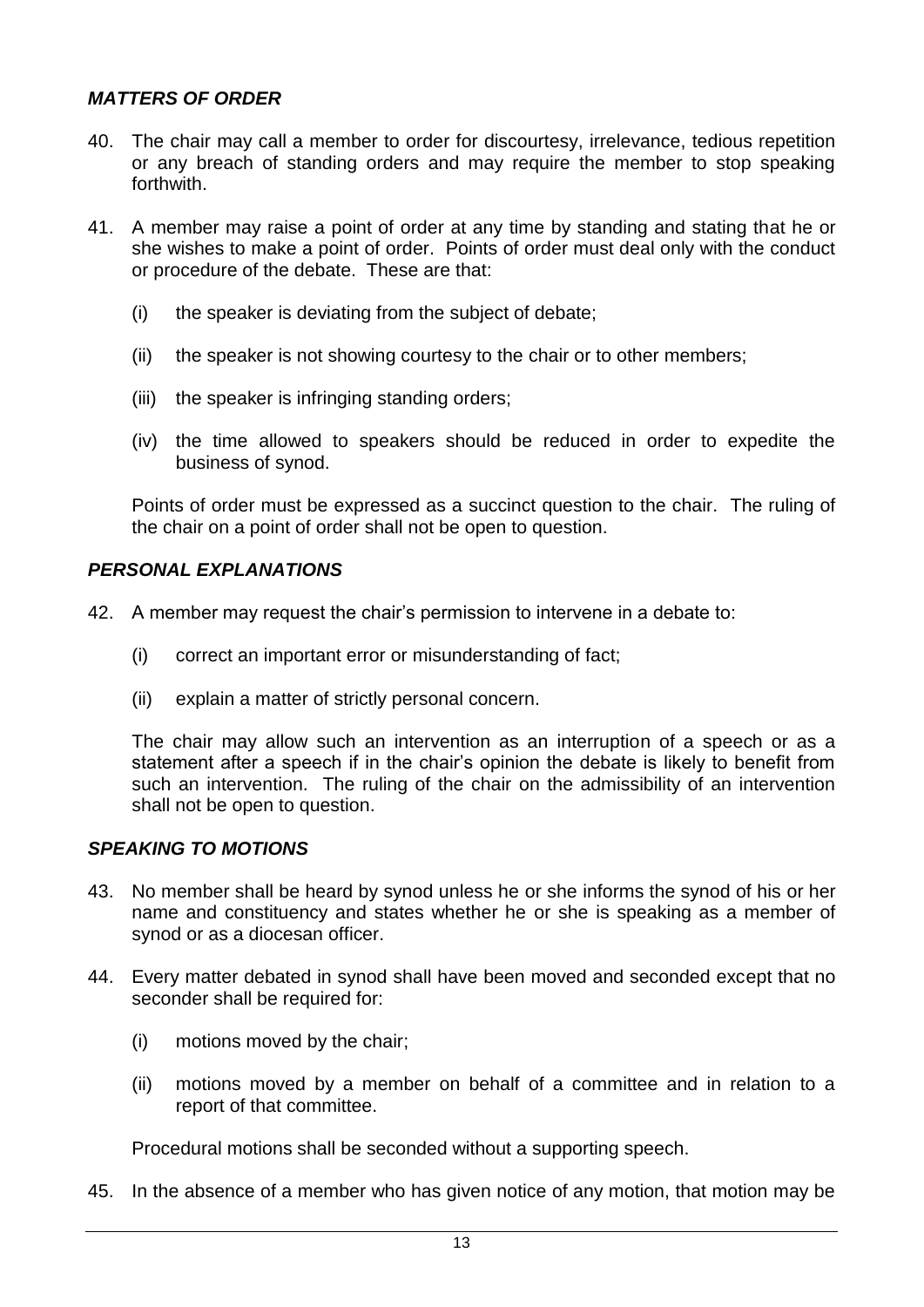moved by another member in his or her stead.

- 46. A motion or amendment, once moved, may be withdrawn by the mover at his or her request unless any member objects.
- 47. Except as provided for in SO39, SO41, SO42 & SO62 no member shall speak other than to address the motion, an amendment, or a subject on the agenda of the meeting which has been opened for question or debate by the chair.
- 48. A member shall not speak more than once on the same motion except:
	- (i) that the mover of a motion may reply at the end of the debate but may not introduce any new matter at that time;
	- (ii) that the mover of an amendment to a standing order, but no other amendment, may speak twice;
	- (iii) as provided for in SO41 & SO42;
	- (iv) with the permission of the chair and the consent of the synod.

#### *LENGTH OF SPEECHES*

49. Except for the presentation of the budget or following a ruling by the chair, the member introducing a report or motion may speak for no more than ten minutes on the question and other members no more than five minutes. The chair may at any time lengthen or shorten the time allowed for speeches provided that he or she shall inform the synod of his or her ruling, which shall not be open to debate or question.

#### *RECONSIDERATION*

50. No motion or amendment to the same effect as, or dependent on, one which has been rejected within the same preceding twelve months and no motion to rescind a resolution passed within the same period shall be proposed without the consent of the Bishop's Council.

#### *DIVISION*

51. The chair may, with the consent of the mover, divide any motion or amendment in such manner as to enable the synod to express its judgment separately upon each part of the motion or amendment so divided.

#### *SPECIAL POWERS OF THE CHAIR*

- 52. Unless the synod otherwise provides, the chair shall:
	- (i) adjourn the synod at the hours fixed in accordance with these standing orders;
	- (ii) adjourn the debate on any question at the hour fixed for the commencement of other business in accordance with standing order 27;
	- (iii) close the debate on any motion at the hour appointed in accordance with SO27,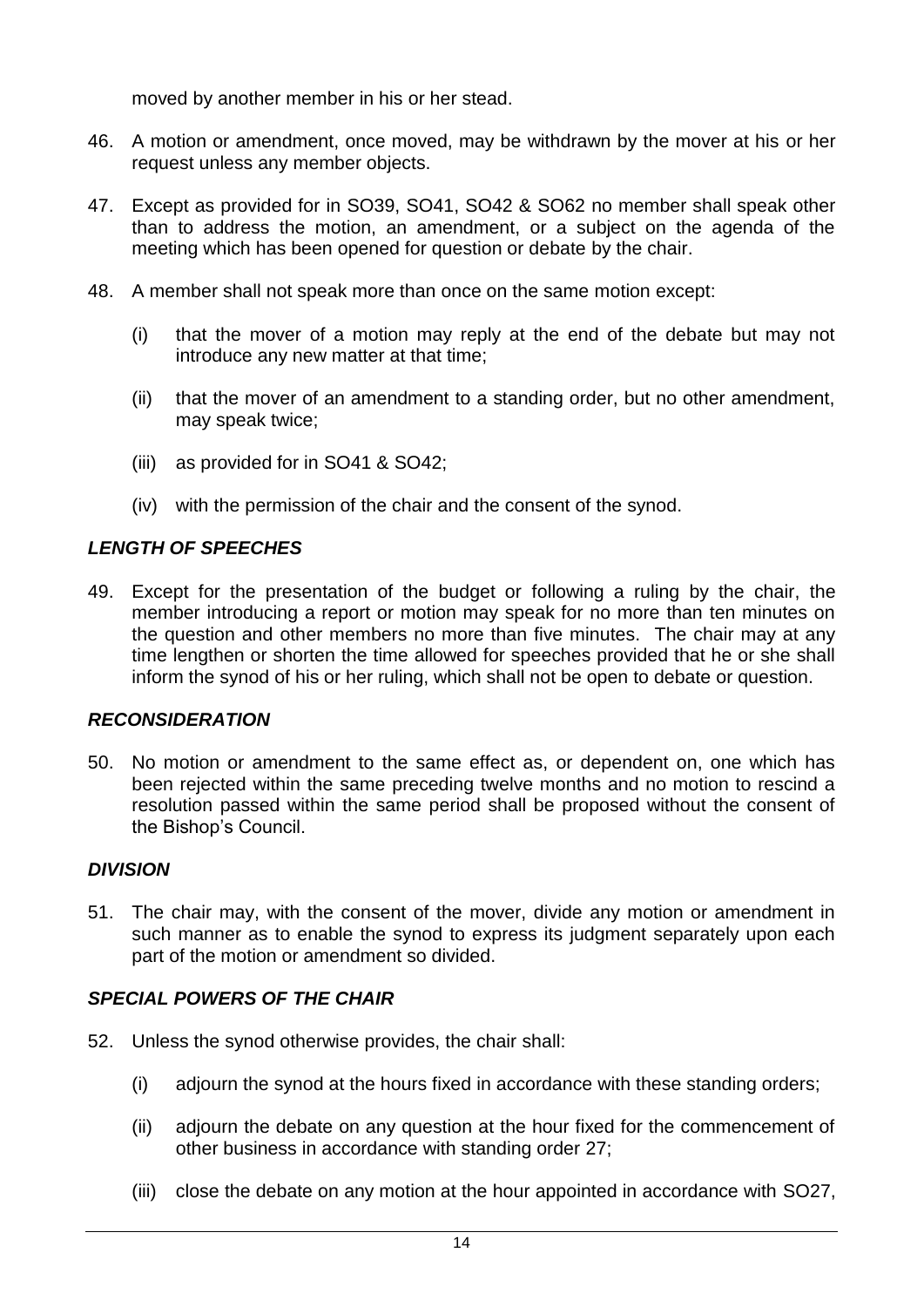whether or not there are other members who still desire to speak, and thereupon the provisions of standing order 68(ii) shall apply.

#### *FOLLOWING MOTIONS*

53. A following motion, arising out of business specified in the agenda, should be submitted to the chair in writing and will be subject to the time allowed in the agenda for the consideration of that business. If, in the opinion of the chair, the motion is not of a contentious nature and there appears to be unanimity in the meeting, the chair may put such a motion to the vote without debate. If, however, in the opinion of the chair, the motion is contentious and will require more time than the agenda allows, the following motion will be referred to the next meeting of the agenda planning subcommittee.

#### *PRIVATE MEMBERS MOTIONS*

- 54. Business may also be introduced for debate in the Diocesan Synod by individual members, by means of private members' motions:
	- (i) The mover of any such motion must ascertain the likely cost of its implementation from the appropriate diocesan department and include it as a footnote.
	- (ii) The text must be notified to the synod secretary not fewer than thirty-five days before the next meeting of synod.
	- (iii) If the motion is supported by the signatures of twenty or more members of the synod, it will be considered for inclusion on a Synod agenda at the earliest opportunity.
	- (iv) If the motion is not supported by the signature of twenty or more members of the synod, it will be published as an appendix to the agenda and shall be displayed at up to two meetings of synod for members to support by adding their signature.
	- (v) The agenda planning sub-committee may decide that the motion should first be referred to the Bishop's Council.

## **AMENDMENTS**

#### *WHEN PERMITTED*

55. Except as provided in SO56 any member may move an amendment to a motion which has been duly moved and seconded and such amendment shall be disposed of before that motion is put or any further amendment is moved.

#### *WHEN NOT PERMITTED*

- 56. Amendments to the following shall not be permitted:
	- (i) a procedural motion under SO62;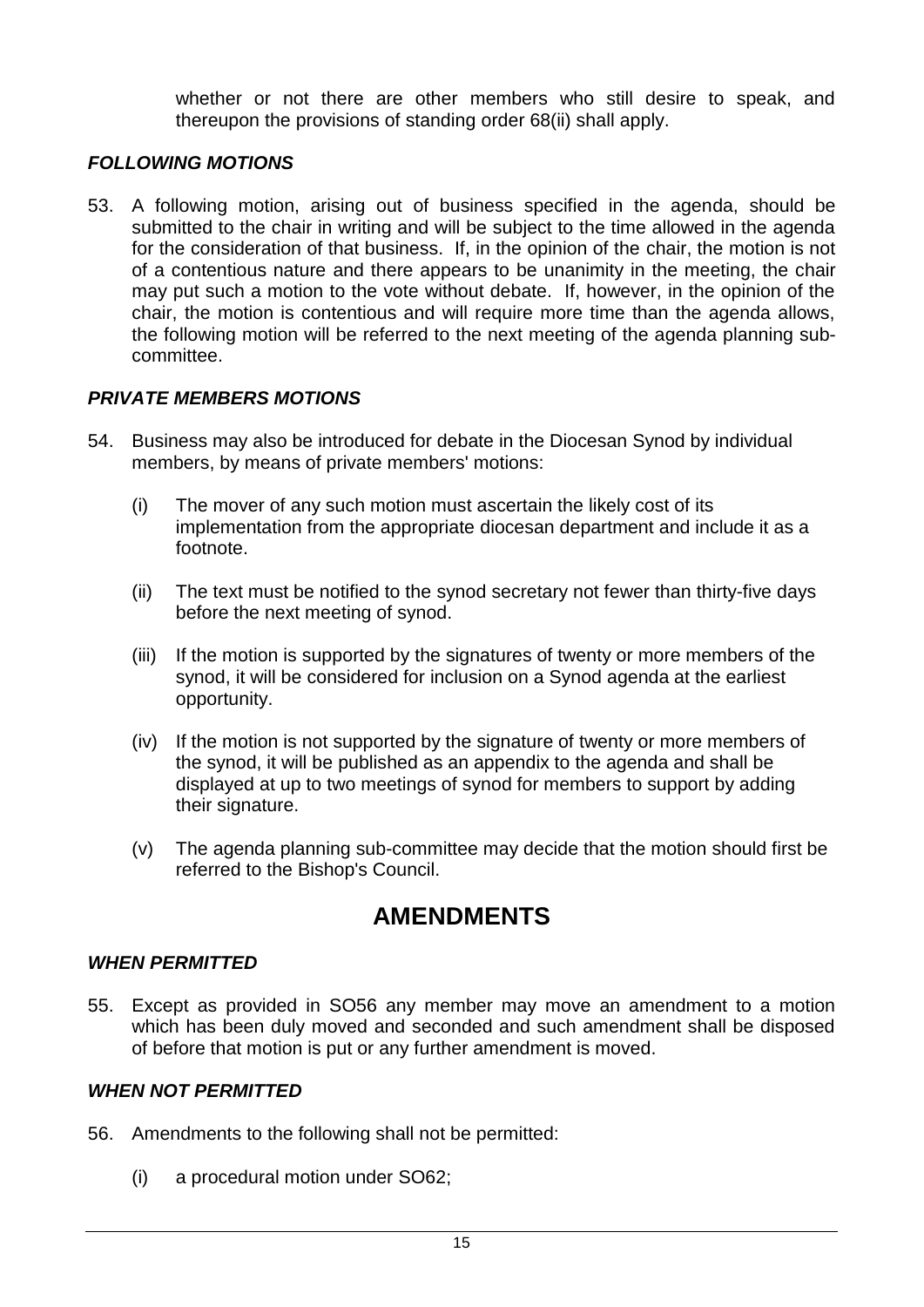- (ii) a motion to receive the report of a committee under SO105 & SO106;
- (iii) a motion under SO113(a) in reply to any question referred by the General Synod.

#### *AMENDMENTS TO AMENDMENTS*

57. No amendment may be moved to an amendment, except by permission of the chair.

#### *DELIVERY IN WRITING*

58. Before an amendment is moved, a copy thereof in writing shall be delivered to the secretary, unless this requirement is dispensed with by the chair.

#### *FORM OF AMENDMENTS*

- 59. An amendment may be made:
	- (i) by leaving out words;
	- (ii) by leaving out words in order to insert other words;
	- (iii) by inserting or adding words.

#### *CONTENT*

60. An amendment shall be relevant to and shall not have the effect of negativing the main motion or amendment.

#### *ORDER OF CONSIDERATION*

61. Amendments shall be moved and put to the vote in the order in which they first affect the main motion or amendment to which they relate, and if more than one amendment has been received affecting the same place in that motion or amendment, they shall be moved and put to the vote in the order determined by the chair. By his or her permission, during the debate on an amendment, other amendments may be discussed but not moved.

## **PROCEDURAL MOTIONS**

#### *CONTENT*

- 62. Subject to these standing orders, the following procedural motions may, with the consent of the chair, be moved with or without notice but not so as to interrupt the speech of any member:
	- (i) That the synod do pass to the next business ("next business");
	- (ii) That the synod do now adjourn ("adjournment of synod");
	- (iii) That the debate be now adjourned ("adjournment of debate");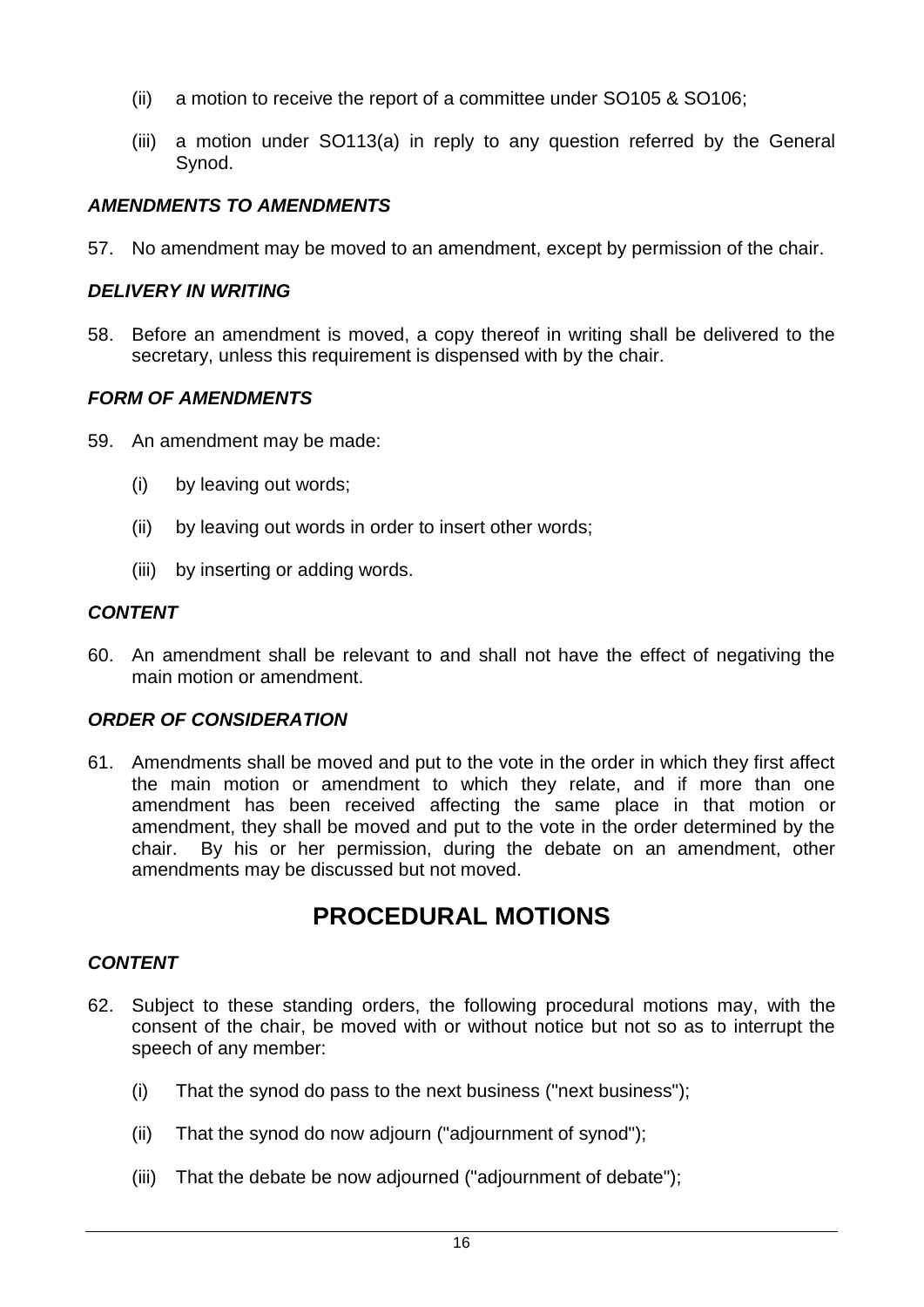- (iv) That the debate be now closed ("closure");
- (v) That all further speeches on this question be limited to ........ minutes ("speech limit");
- (vi) "That the .... be referred back" ("reference back") but subject, save in the case of Article 117(c), to the regulations in Article 54.
- (vii) A motion to vary the order of business;
- (viii) A motion to suspend a standing order.

#### *WHEN NOT PERMITTED*

- 63. A motion shall not be moved:
	- (i) for next business, the closure, or a speech limit on any question referred by the General Synod to the Diocesan Synod;
	- (ii) for next business on an amendment or another procedural motion.

#### *REFERENCE-BACK MOTIONS NOT PERMITTED*

64. During the debate on any motion it shall not be in order to move a further motion to refer back that motion or any recommendation to which it relates but if otherwise permissible an amendment to this effect may be moved. Where a motion so amended is carried but specifies no one to whom the matter is to be referred, this question shall be decided by the Bishop's Council. No amendment shall be moved for the reference back of any matter referred by the General Synod to the Diocesan Synod.

#### *NEXT BUSINESS*

- 65. The following rules of debate shall apply:
	- (i) The motion may be moved either in the form "That the synod do forthwith pass to the next business" or in the form "That the synod do pass to the next business before the question is put".
	- (ii) A motion for next business shall take precedence over all amendments of which notice has been given.
	- (iii) If such motion is carried, the original motion shall lapse either forthwith or before the question is put, as the case may be, and not be reconsidered during the same meeting of the synod.
	- (iv) If negatived, such motion shall not be moved again on the original motion unless that motion be substantially amended.
	- (v) During discussion on a motion "That the synod do pass to the next business before the question is put" it shall be in order to debate the merits of the original question.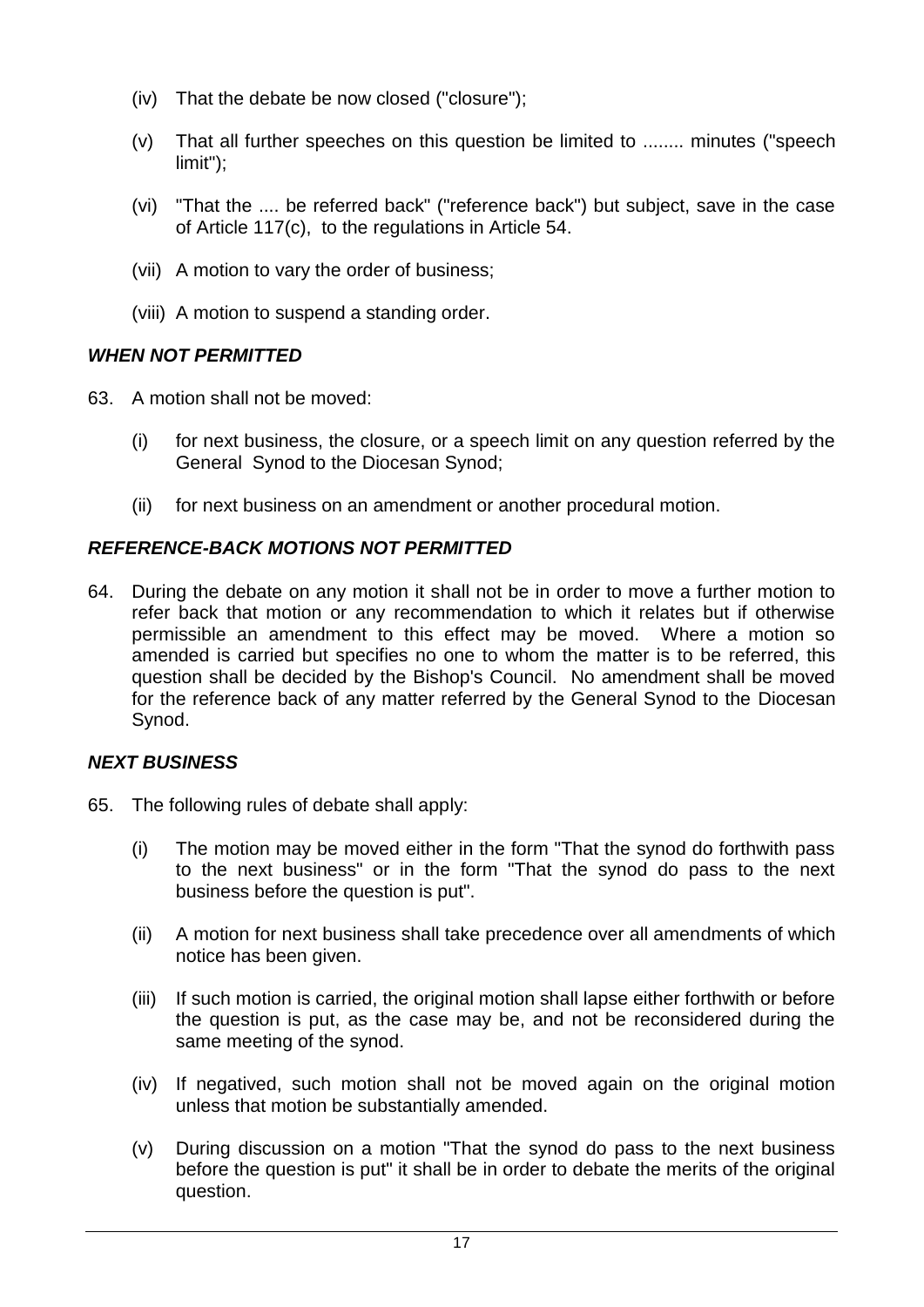#### *ADJOURNMENT OF THE SYNOD*

- 66. The following rules of debate shall apply:
	- (i) The motion to adjourn may but need not specify a time for the next sitting of the synod or the resumption of the business interrupted.
	- (ii) The mover shall be allowed to speak for not more than three minutes; the mover of the original motion, if any, or, if not, some other member may speak for not more than three minutes in reply; the question shall then be put without further debate, but the chair shall have power to relax this rule.
	- (iii) If the motion to adjourn is carried and the Diocesan Synod has not by the same resolution appointed a time for its next sitting, such sitting shall be held at the time appointed in accordance with SO18.
	- (iv) Subject to any resolution of the synod, the business interrupted shall be resumed at the next meeting.

If negatived, the adjournment of the synod shall not be moved again, except by permission of the chair, until a further hour has elapsed.

#### *ADJOURNMENT OF DEBATE*

- 67. SO66 shall, unless the context otherwise requires, apply also to this motion except that:
	- (i) If such motion is carried and the synod has not by the same or a later resolution appointed a time for resuming the interrupted debate, it shall be resumed only by direction of the Bishop's Council.
	- (ii) If the question adjourned is an amendment, the debate on the main motion shall also stand adjourned.

#### *THE CLOSURE*

- 68. The following rules of debate shall apply:
	- (i) If such motion is permitted by the chair, it shall be put forthwith without discussion.
	- (ii) If the closure is carried, the member, if any, who has a right of reply on a motion superseded by the closure shall be given an opportunity to speak for not more than five minutes in reply, and the motion or amendment shall be put without further debate.

#### *SPEECH LIMIT*

- 69. The following rules of debate shall apply:
	- (i) If this motion is permitted by the chair, it shall be put forthwith without discussion.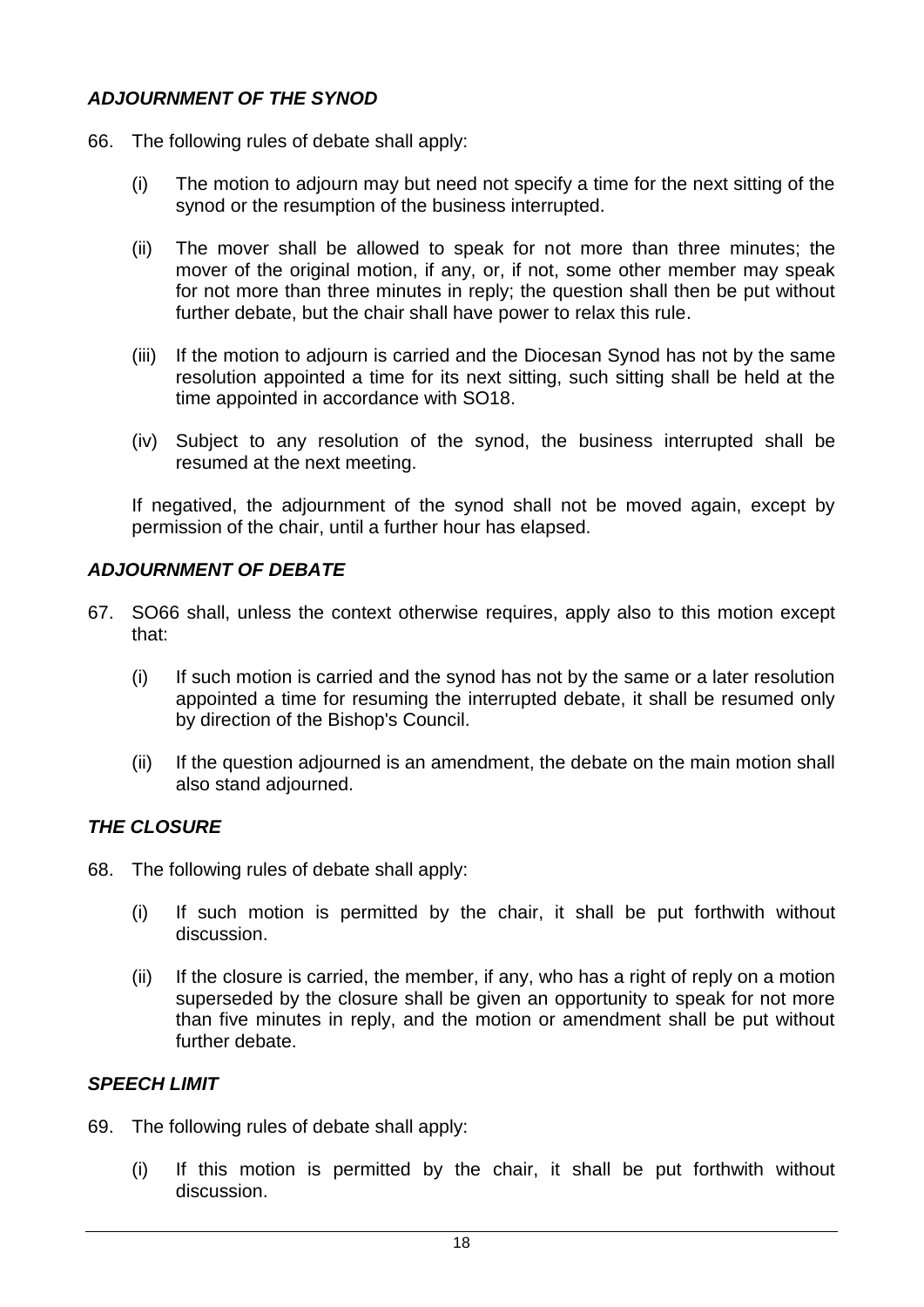(ii) Notwithstanding the time limits imposed by SO49, on this motion being carried, no speech shall exceed the number of minutes specified therein, but the chair may, for any special reason of which he or she shall be the sole judge, allow a longer or shorter time to any member; provided that when so doing the chair shall inform members of his or her ruling and in exercising his or her discretion shall have particular regard to any member who has a right of reply to the debate.

#### *SUSPENSION OF STANDING ORDERS*

70. After notice or, by permission of the chair, without notice a member may move that a standing order be suspended for a stated period during a particular debate or meeting. Such motion shall not be deemed to have been carried unless at least three-fourths of those members present and voting are in favour.

## **VOTING**

#### *ASSENT OF THREE HOUSES*

71. Subject to the two next following standing orders, nothing shall be deemed to have the assent of the Diocesan Synod unless the three houses which constitute the synod have assented thereto, but if in the case of a particular question (except a matter referred to the Diocesan Synod by the General Synod under the provisions of Article 8 of the Constitution of that Synod) the president (if present) so directs, that question shall be deemed to have the assent of the house of bishops only if the majority of the members of that house who assent thereto includes the president.

#### *PROCEDURE FOR DECISIONS*

72. Questions relating only to the conduct of business shall be decided by the votes of all the members of the Diocesan Synod present and voting, and every other question shall be decided in like manner, the assent of the three houses being presumed, unless the president (if present) requires, or any ten members require, that a separate vote of each house be taken.

#### *MATTERS REFERRED UNDER ARTICLE 8*

73. If the votes of the houses of clergy and laity are in favour of any matter referred to the Diocesan Synod by the General Synod under the provisions of Article 8 of the Constitution of that Synod, that matter shall be deemed to have been approved for the purposes of the said Article.

#### *VOTING BY HOUSES*

- 74. A separate vote of each house shall be taken:
	- (i) on any question referred by the General Synod to the Diocesan Synod;
	- (ii) on any other question (except a question relating only to the conduct of business) where this is required under SO72.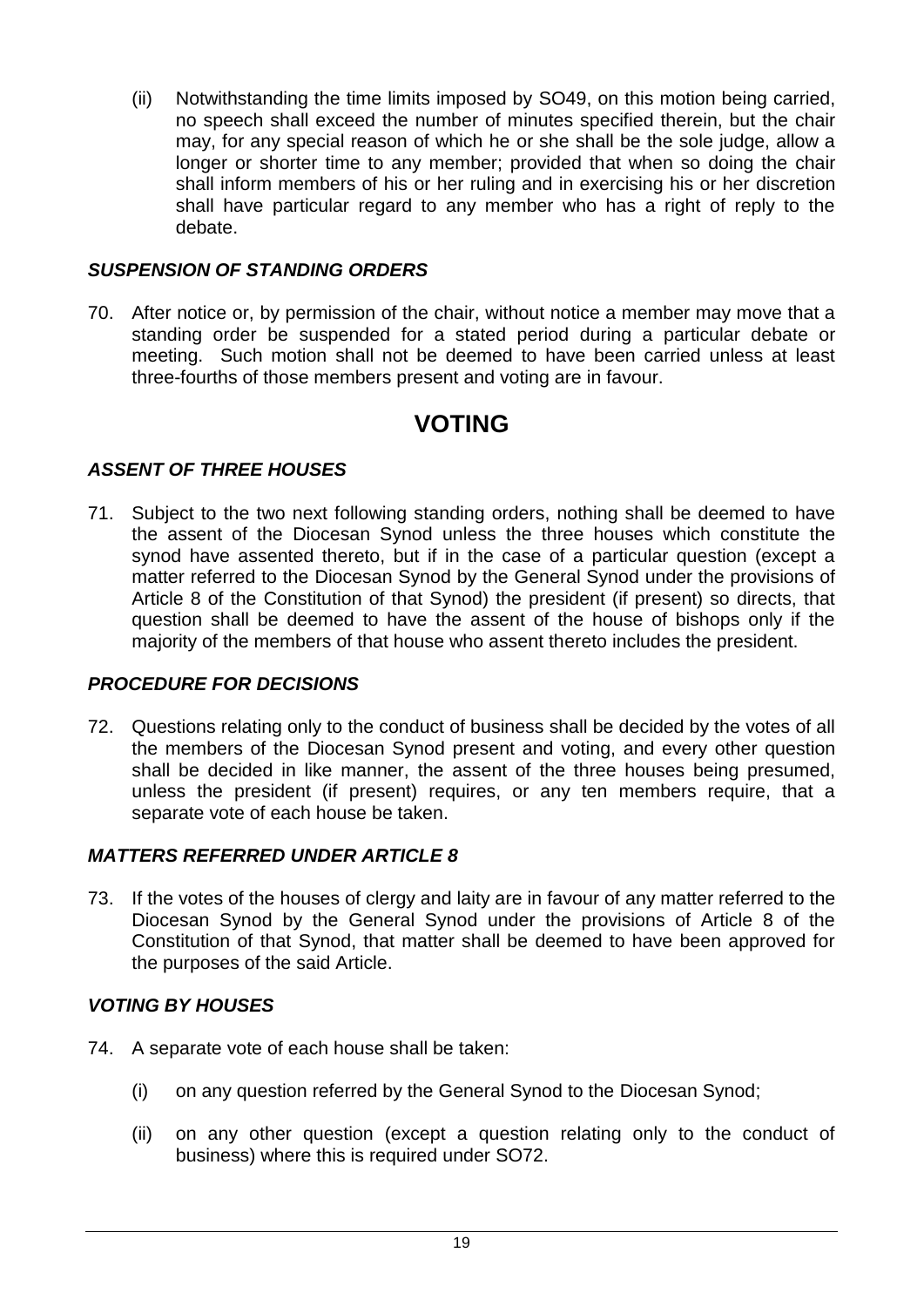#### *MAJORITY REQUIRED FOR DECISIONS*

75. Subject to any statutory requirements, decisions of the synod when no separate vote is taken by each of the houses shall require the votes of a majority of all the members of the synod present and voting; and decisions of the synod when a separate vote is taken by each of the houses shall, subject as aforesaid and to SO71, require the votes of a majority of all the members of each house present and voting; provided that a motion to suspend a standing order shall require the votes of at least threefourths of the members of the synod present and voting.

#### *EQUAL VOTING IN HOUSE OF BISHOPS*

76. Where there is an equal division of votes in the house of bishops, the president shall have a second or casting vote.

#### *OPINION OF PRESIDENT*

77. The president shall have a right to require that his opinion on any question shall be recorded in the minutes.

#### *VOTING RIGHTS OF THE CHAIR*

78. The chair (subject to the rights of the president when acting as the chair) shall have the same voting rights as other members and shall have no second or casting vote.

#### *MODE OF VOTING*

79. The chair on putting any question to the vote shall take a show of hands, the result of which as announced by him or her shall be conclusive, and may at his or her discretion order the hands to be counted and shall do so on a vote by houses.

#### *REQUESTS FOR SEPARATE VOTING*

80. Where the president requires, or any ten members require, a separate vote of each house, or where the president gives a direction under SO71 (the president's assent shall be necessary to carry a proposal in the house of bishops), such requirement or direction shall be made or given before the question is put or immediately upon the announcement of the result of a show of hands, whether counted or not.

#### *PROCEDURE FOR COUNT OF HANDS*

81. The counting of hands on a separate vote of each house shall be conducted in accordance with instructions to be issued from time to time by the Bishop's Council, and, subject thereto, the administrative arrangements for each count shall be made by the secretary under the direction of the chair.

## **QUESTIONS**

#### *TO WHOM ADDRESSED*

82. Subject to due notice under SO29 & SO30 a question may be asked of: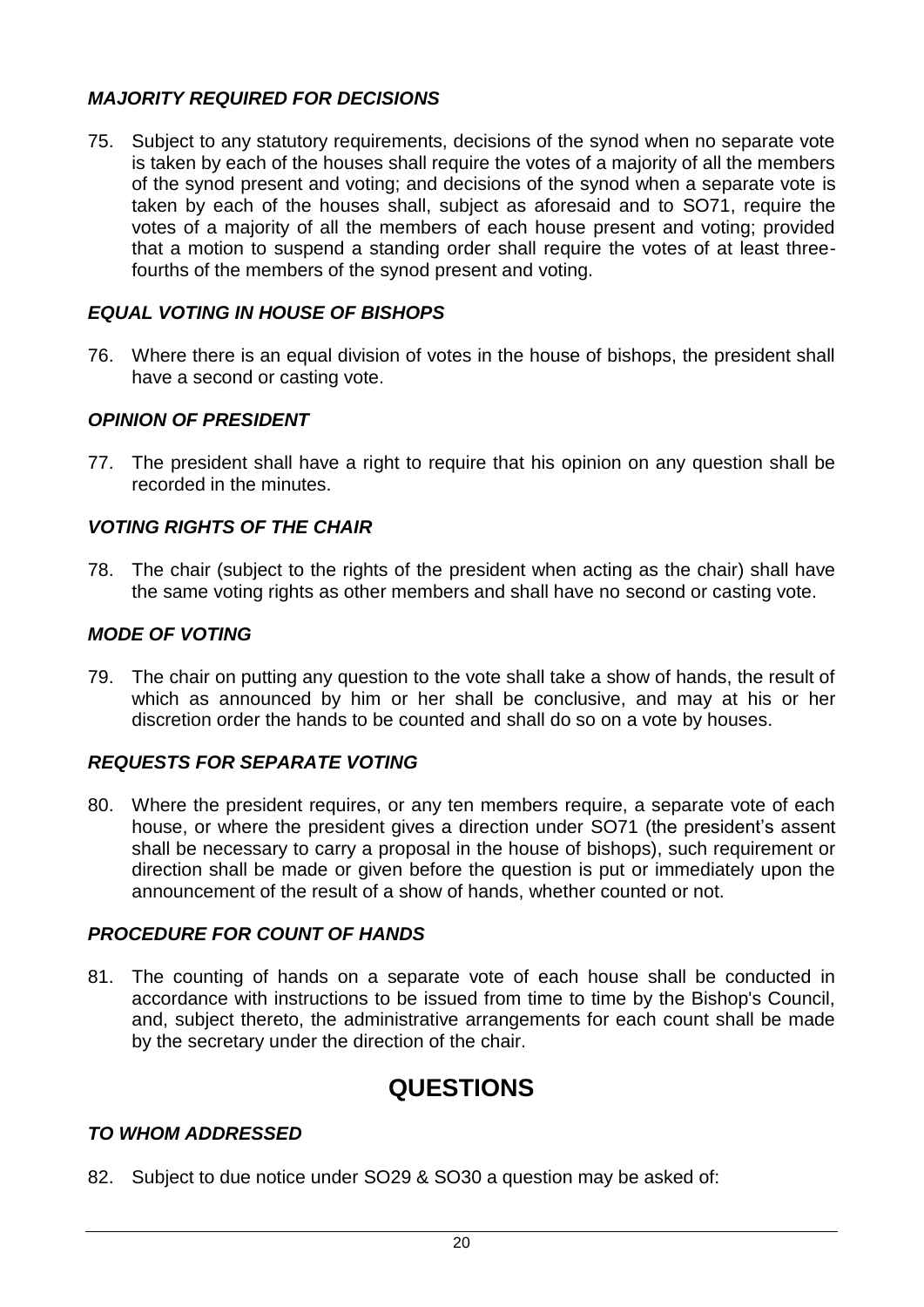- (i) any officer of the Diocesan Synod referred to in these standing orders;
- (ii) the chair of any body constituted by or reporting to the synod;

provided that the person asked may, without reason given, refuse to answer that question.

83. A member may ask up to two original questions at any one meeting and a member who has asked a question may ask one supplementary question in respect of each such original question. Up to two further succinct supplementary questions from other members may be taken at the discretion of the chair.

#### *CONTENT*

84. A question, if addressed to an officer, shall relate to the duties assigned to him or her and, if addressed to the chair of any body, to the business of that body. Questions shall not ask for an expression of opinion or for the solution of either an abstract legal question or a hypothetical problem, and shall be otherwise in order.

#### *PERSONS AUTHORISED TO REPLY*

- 85. If the person of whom the question is asked is a member or officer of the synod he or she shall reply personally and, if not, the reply may be given by one of its members nominated by the president; provided that:-
	- (i) the president may instruct the secretary to reply;
	- (ii) a member who is absent may authorise another member to deputise for him or her.

## **THE BISHOP'S COUNCIL AND STANDING COMMITTEE**

#### *COMPOSITION*

86. The Bishop's Council and Standing Committee (in these standing orders referred to as the "Bishop's Council") shall consist of:

#### *Ex Officio Members*

- The President
- The Vice Presidents (chair of the house of clergy and chair of the house of laity)
- The Dean
- The Archdeacons
- The Diocesan Secretary

#### *Elected Members*

- Eight from the House of Clergy
- Fourteen from the House of Laity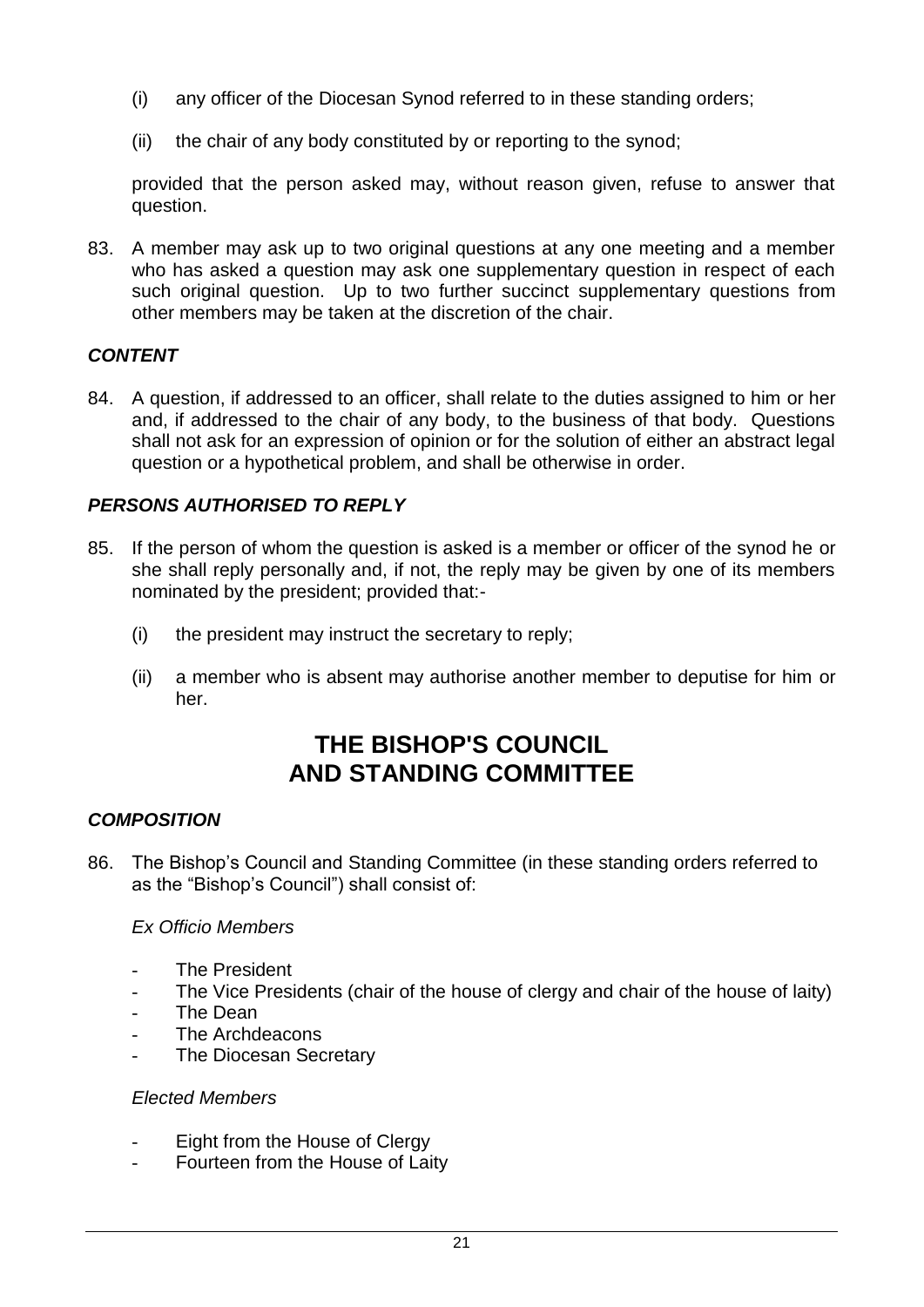#### *Nominated Members*

One person (not necessarily a member of the synod) nominated by the president to ensure the correct legal balance between clergy and laity.

#### *Elected Representatives of the Diocese on General Synod*

All elected representatives of the Diocese on General Synod shall normally be in attendance at meetings of the Bishop's Council.

#### *ELECTIONS TO BISHOP'S COUNCIL*

- 87. The elected members of the council shall be elected by the house of which each is a member, as soon as practicable after the election of a new synod, and shall retire on the election of their successors or on ceasing to be qualified.
- 88. Lists of nominees, from the houses of clergy and laity, shall be produced and divided by deanery. Synod members shall vote by houses for their preferred clergy or lay candidates.

One clergy and one lay representative per deanery shall be elected and the remaining lay places shall be allocated to those candidates with the largest number of votes who are not already filling deanery places.

If a deanery does not have a nominated clergy or lay representative, that place shall be allocated to the appropriate clergy or lay candidate with the next largest number of votes.

#### *OFFICERS*

- 89. The officers of the council shall be as follows:
	- (i) The president of the synod shall be chair;
	- (ii) The vice-presidents of the synod shall be vice-chairs;
	- (iii) The secretary of the synod shall be secretary.

#### *FUNCTIONS*

- 90. The functions of the Bishops Council shall be:
	- (i) to plan the business of the synod, to prepare the agenda for its sessions, and to circulate to members information about matters for discussion;
	- (ii) to initiate proposals for action by the synod and to advise it on matters of policy which are placed before it;
	- (iii) to advise the president on any matters which he may refer to the council;
	- (iv) to transact the business of the synod when it is not in session;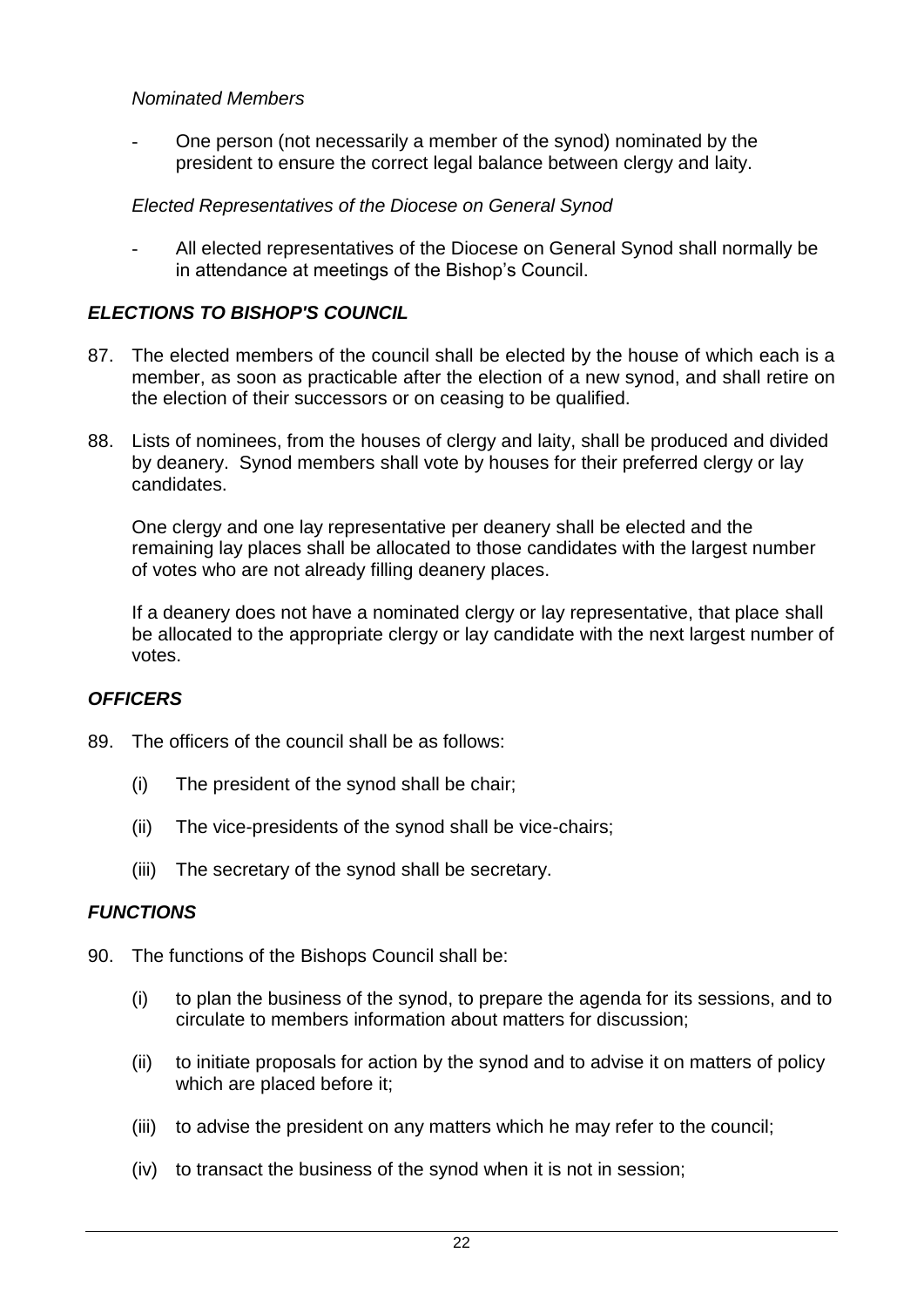- (v) to act as the diocesan Board of Finance (see SO123 SO133) and including duties as Catherington House Trustees, (the agenda should clearly indicate when that body is acting in its statutory role);
- (vi) to act as the Diocesan Mission and Pastoral Committee, the Diocesan Parsonages Board, the Council for Social Responsibility and Trustees of the Council for Social Responsibility;
- (vii) to hold all boards committees and forums accountable for their work and to provide an annual report to synod of that work;
- (viii) to work with deanery standing committees on the communication of diocesan issues and the understanding of deanery issues;
- (ix) to monitor the Mission Development and Stewardship Cycles within the diocese, preparing for synod each year a strategic analysis of deanery issues and proposals for synod to consider;
- (x) to report to each meeting of the Diocesan Synod on its stewardship;
- (xi) to be responsible for overseeing the diocesan child protection policy;
- (xii) to oversee and receive reports from the following groups, boards and forums:
	- Forum for Mission & Discipleship
	- Forum for Mission & Society
	- Board of Education
	- Property Sub Committee
	- Organisation Sub Committee
	- The Diocesan Finance Committee
	- The Diocesan Kairos Group
	- The Lay Staff Conditions of Service and Remuneration Sub Committee
- (xiii) to carry out such other functions as the synod may delegate to it.

## **OTHER COMMITTEES**

#### *ESTABLISHMENT OF COMMITTEES*

- 91. The synod shall establish such committees or other bodies as may be required by law (to be known as 'Statutory Committees') with such membership, functions and procedures as may be prescribed in the relevant enactment.
- 92. The synod may at any time constitute such other committees as it considers necessary or desirable and may delegate to such committees such functions as it thinks fit.
- 93. Every committee constituted by synod may appoint sub-committees for any purpose encompassed by its constitution.
- 94. The Bishop's Council may constitute limited life sub-committees to undertake specific functions on behalf of the Council.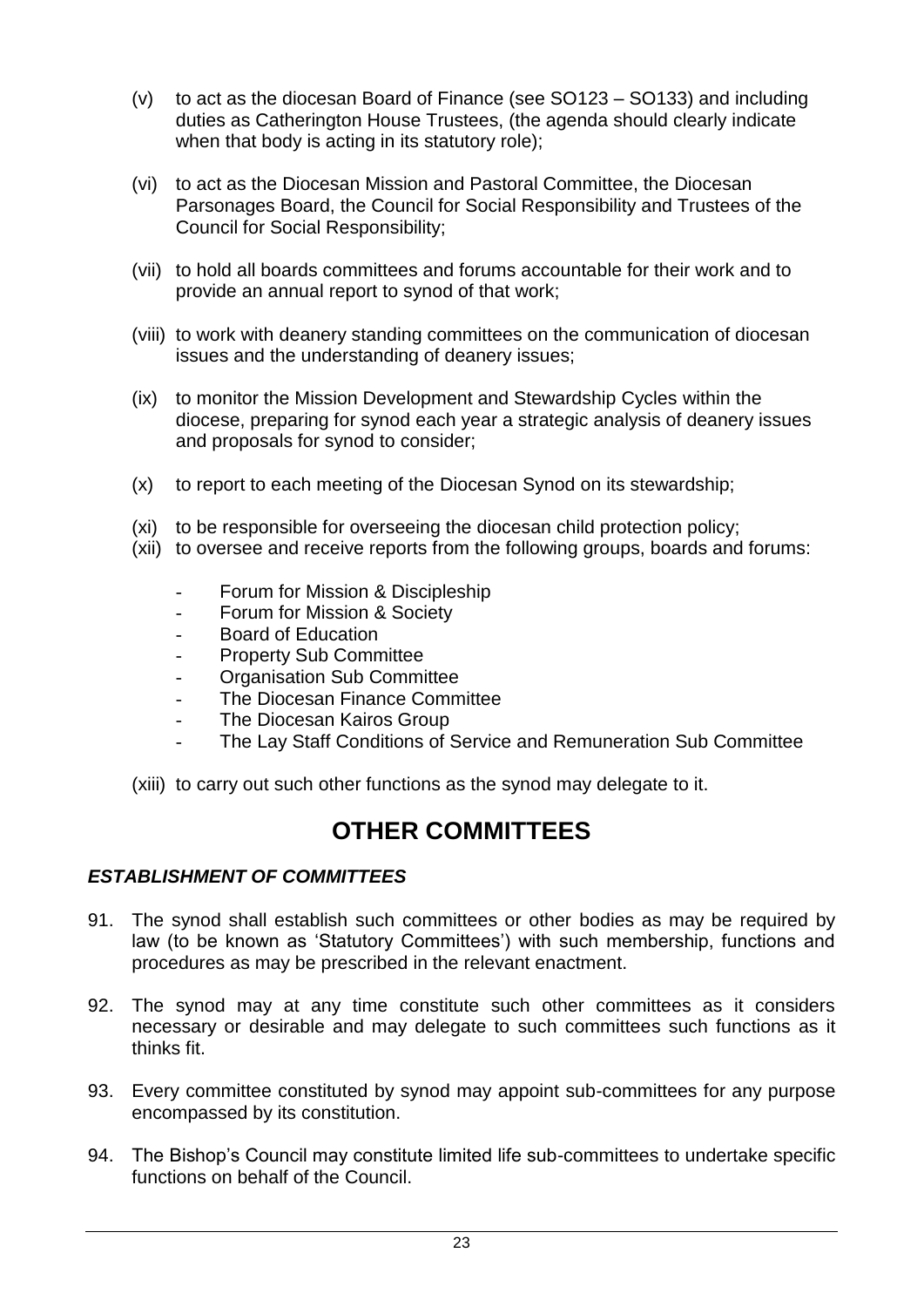95. The Bishop's Council may at any time dissolve a committee or sub-committee and, notwithstanding SO96, may alter the number of members of any committee or subcommittee.

#### *ELECTION TO AND MEMBERSHIP OF COMMITTEES AND SUB COMMITTEES*

- 96. The number of members of any committee or sub committee shall be determined by the body by which it has been constituted.
- 97. Election to the membership of any committee shall require a proposer and seconder who shall be qualified electors. Nominations shall be in writing, shall contain signed evidence of the candidate's willingness to serve and shall be delivered to the diocesan secretary within such period as he or she shall specify (being not less than ten working days).
- 98. Election shall be by postal ballot conducted by the diocesan secretary in accordance with the rules made by General Synod under Church Representation Rule 39 and at that time in force.
- 99. Election to sub-committees shall be as determined by the superior committee, or in the case of the Bishop's Council sub-committees, by that Council.

#### *CASUAL VACANCIES*

100. A casual vacancy in the office of any member other than an ex-officio or co-opted member shall be filled within six months of the occurrence of the vacancy; provided that a vacancy which occurs within six months before the next triennial elections to the synod need not be filled.

#### *DIRECTIONS BY BISHOP'S COUNCIL*

101. The conduct of elections to committees shall, subject to these standing orders, be in accordance with any direction by the Bishop's Council.

## **PROCEDURE OF COMMITTEES**

#### *CHAIRS*

102. Where the president is a member of a committee, the president shall be chair thereof, if the president so elects. If the president does not elect to be chair, the committee shall, subject to any direction by the synod or the Bishop's Council, at its first meeting elect a chair from among its own members. In the absence of the chair, a chair for that meeting may be similarly elected.

#### *QUORUM*

103. Not less than one third of the total members of a committee shall form a quorum but a committee may act notwithstanding a vacancy in its membership.

#### *VOTING*

104. Questions submitted to a meeting of a committee shall be decided by a majority of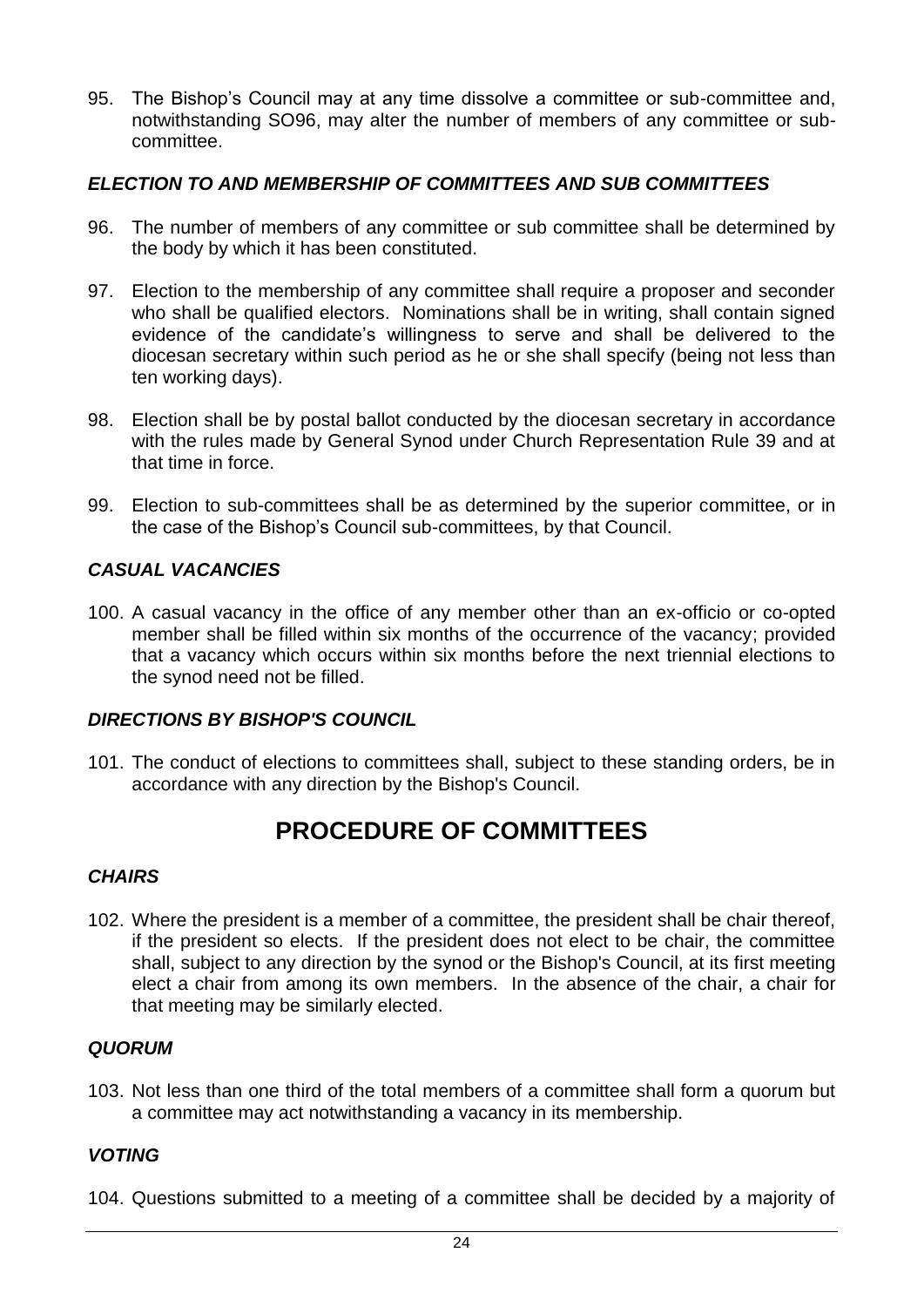those present and voting, save that in the case of an equality of votes the chair shall have a second or casting vote.

#### *REPORTS*

- 105. Every committee and sub-committee shall prepare a report to its superior body on its activities each year or more frequently should synod or Bishop's Council so determine.
- 106. The report should be presented by a member of the committee or sub-committee on the motion 'that this report be received'. The carrying of this motion shall not be deemed to commit the superior body to accept or implement any particular matter within the report.

#### *GENERAL*

107. Subject to these standing orders and to any directions by the synod or the Bishop's Council, a committee shall have power to determine its own procedure.

## **REPRESENTATION ON OTHER BODIES**

108. The procedure for appointing or electing representatives to serve on any committees or other bodies which are not statutory committees or responsible to the synod but on which it is required or permitted to be represented shall be determined in each case by the Bishop's Council.

## **DOCTRINAL MATTERS AND FORMS OF SERVICE**

#### *REQUIREMENT OF EARLY CIRCULATION*

109. If notice is given of a motion, whether or not under SO113, which raises any question touching doctrinal formulae or the services or ceremonies of the Church of England the Bishop's Council shall include it on the agenda of the earliest convenient meeting of the synod; provided that, save by permission of the chair and the consent of the synod, copies of such motion, together with a report thereon by the Bishop's Council, shall be sent to members at least three months before it is finally voted on by the synod.

## **REFERENCES BY THE GENERAL SYNOD**

#### *WHEN CONSIDERED*

110. When a reference is received from the General Synod, whether under Article 8 of the Constitution of that Synod or otherwise, the Bishop's Council shall include it on the agenda of such meeting of the Diocesan Synod as the council may consider appropriate.

#### *PRIOR NOTICE AND DOCUMENTS REQUIRED*

111. Unless the Bishop's Council decide to the contrary for any reason: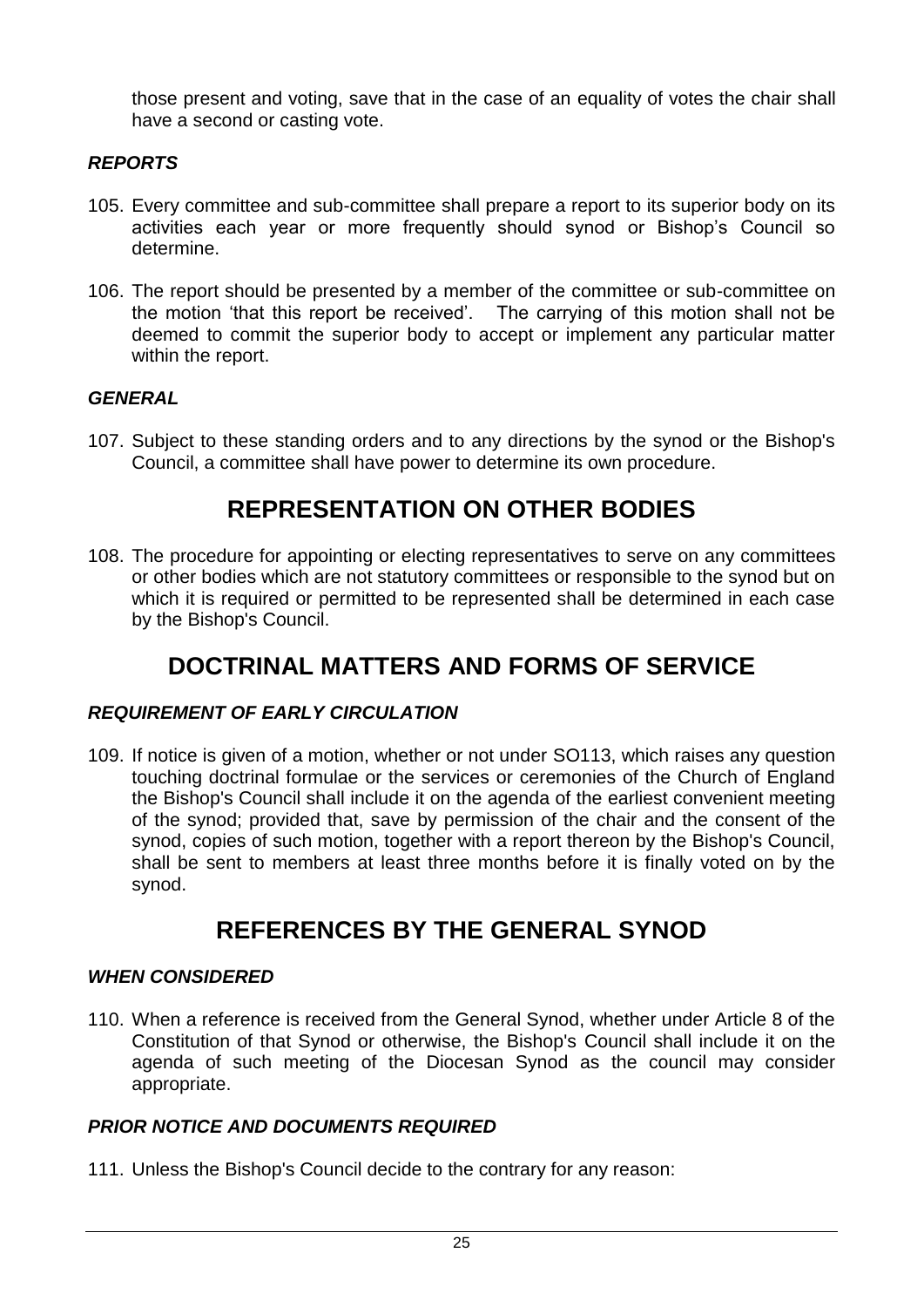- (i) members of the Diocesan Synod shall receive at least three months' notice of the reference; and
- (ii) a report or other document prepared by or on behalf of either the General Synod or the Bishop's Council, shall be circulated.

#### *CONSULTATIONS WITHIN THE DIOCESE*

112. The Diocesan Synod, before voting on a reference, may refer any question arising from it to the deanery synods or parochial church councils or parochial church meetings in the diocese for the expression of their views.

#### *PROCEDURE OF DEBATE*

- 113. (a) When the reference by the General Synod is in the form of a question requiring the answer Yes or No, the question shall be put to the Diocesan Synod as a formal motion in the affirmative sense. No amendment shall be in order and a separate vote of each house shall be taken under SO74. If the motion is defeated, the question shall be decided in the negative.
	- (b) When the reference invites a fuller statement of opinion, a motion containing a draft of such statement shall be moved on behalf of the Bishop's Council and amendments to such a motion shall be in order.
	- (c) When all motions under the foregoing paragraphs (a) and (b) have been decided, other motions arising there from may, if otherwise in order, be moved by any member.

#### *REPORT ON RESULT*

114. The decision on such motions and on any related motions not specifically included in the reference, together with any opinion recorded by the president and the number of votes cast in each house, shall be reported by the secretary of the Diocesan Synod to the secretary of the General Synod.

## **REFERENCES BY THE DIOCESAN SYNOD TO DEANERY SYNODS AND PARISHES**

#### *MATTERS REFERABLE*

- 115. The Diocesan Synod may on the motion of any member invite all or any deanery synods or parochial church councils or parochial church meetings in the diocese:
	- (i) to express an opinion on or to record approval or disapproval of any matter;
	- (ii) to supply information within their knowledge;

(iii) to exercise any other functions within their competence; and to report to the Diocesan Synod by a specified date.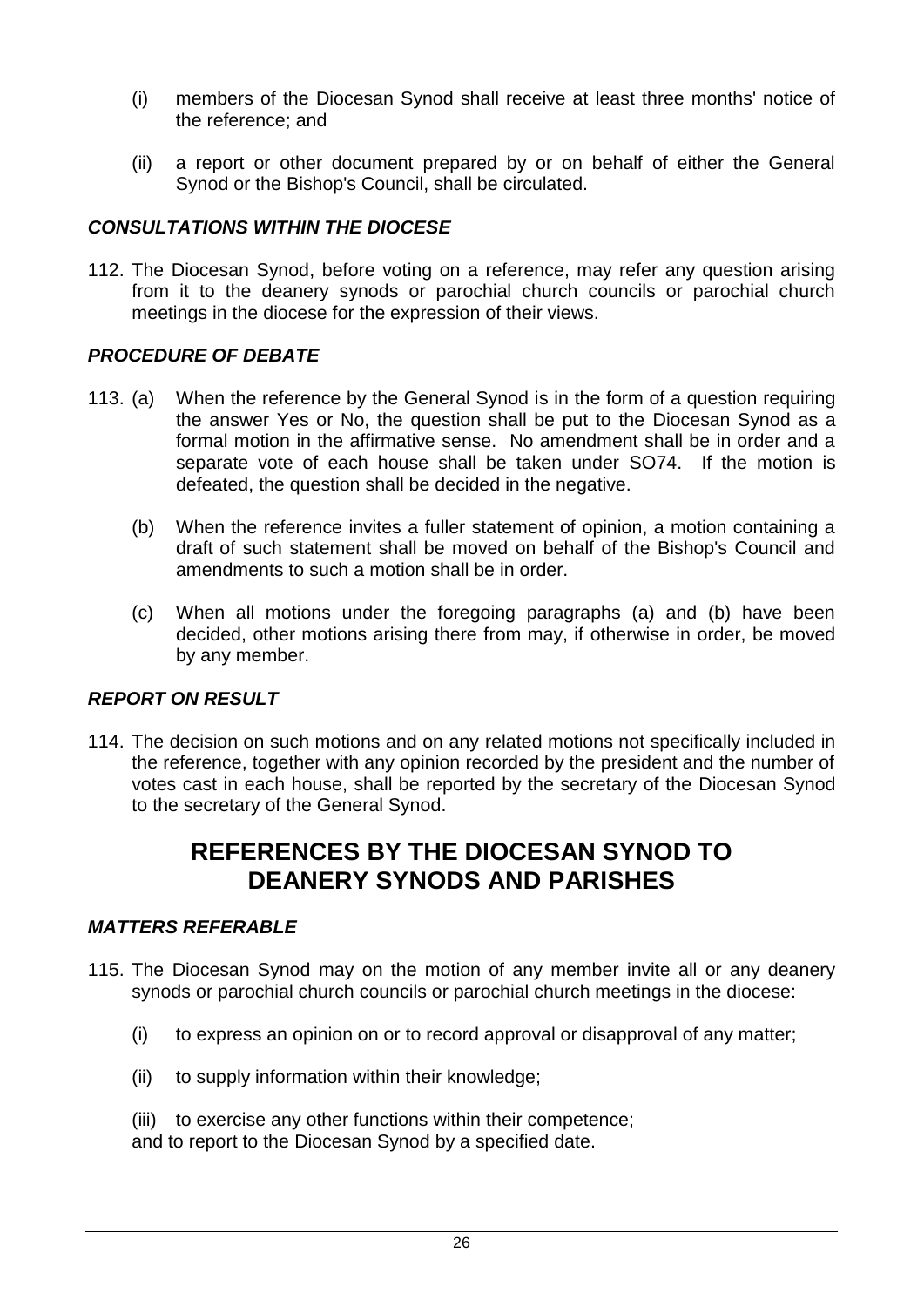#### *REPORT ON PROPOSAL TO REFER MATTERS*

116. The Bishop's Council shall report to the Diocesan Synod on any proposal under the last preceding standing order and, if necessary, consideration of such proposal shall be postponed or adjourned until the Bishop's Council has so reported.

#### *CIRCULATION OF REFERENCE*

117. The secretary of the Diocesan Synod shall send a copy of any resolution under SO115 to the secretary of each body concerned, together with such instructions and other information as the Diocesan Synod or the Bishop's Council may direct.

#### *FORM AND DATE OF REPLY*

118. Subject to any direction by the Diocesan Synod, where a reference under SO115 invites approval or disapproval of any proposal, those bodies to whom such reference is sent shall be requested to frame their replies in the common form prescribed by the Bishop's Council and shall be informed of the date for reply which shall be not less than three months later than the date of the resolution by the Diocesan Synod.

#### *REPORT ON REPLIES RECEIVED*

119. At the earliest convenient meeting of the Diocesan Synod after the period for replies has expired, the Bishop's Council shall report, orally or in writing as it thinks fit, on the outcome of the reference.

## **MATTERS RAISED BY DEANERY SYNODS AND PAROCHIAL CHURCH COUNCILS AND MEETINGS**

#### *BY DEANERY SYNODS*

120. A deanery synod may, on a motion moved by a member of the Diocesan Synod who represents that deanery, bring before the Diocesan Synod any question of general Church interest or affecting the deanery or any parish within the deanery.

#### *BY PAROCHIAL CHURCH COUNCILS AND MEETINGS*

121. A parochial church council or parochial church meeting may, on a motion moved on its behalf in the deanery synod by a member of that synod who represents the particular council or meeting, request the deanery synod to take appropriate action under the last preceding standing order.

#### *NOTICE TO DIOCESAN SYNOD*

122. Notice of a motion to be moved in the Diocesan Synod under SO120 shall be given by the secretary or a member of the deanery synod duly authorised for the purpose to the secretary of the Diocesan Synod.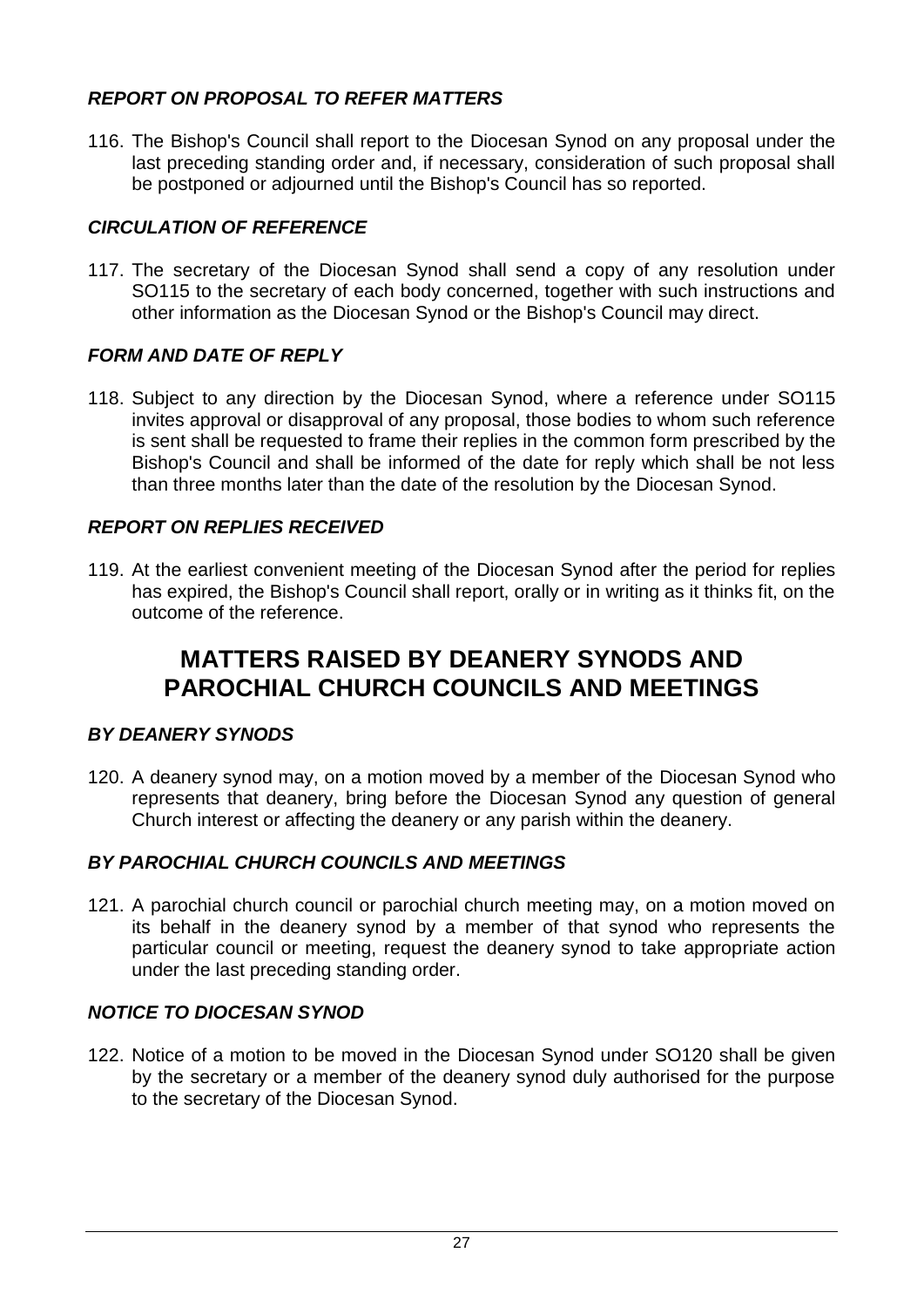## **FINANCE**

#### *THE DIOCESAN BOARD OF FINANCE*

- 123. A diocesan board of finance shall be constituted under the provisions of the Diocesan Boards of Finance Measure 1925.
- 124. The diocesan board of finance (hereinafter referred to as the board) shall act as a committee of the synod, and shall be registered as a company under the Companies Act 1985, and shall have such general powers and duties and shall be constituted in such manner as its memorandum and articles of association prescribe, and shall in the exercise of such powers and duties comply with such directions as may from time to time be given by the synod, provided always that such directions shall be in accordance with the said memorandum and articles.
- 125. The board shall be the diocesan authority for the purposes of the Parochial Church Councils (Powers) Measure 1956.
- 126. The members of the diocesan board of finance shall be deemed to hold office from the beginning of the first general meeting of the board following the first session of a new Diocesan Synod until the beginning of the corresponding meeting of the board following the next election to the Diocesan Synod.

#### *THE DIOCESAN BUDGET*

- 127. The board shall in each year prepare a budget for the ensuing year showing the proposed allocation of funds to each of its committees, the parish share required for the purposes of the General Synod, and grants to be made to any diocesan boards, councils or committees, and indicating the total amount proposed to be raised within the diocese as the diocesan parish share.
- 128. The budget as finally approved by the board shall be submitted to a session of the Diocesan Synod to be held not later than 15 November in the year preceding that to which it applies.

#### *CONDUCT OF FINANCIAL BUSINESS*

- 129. The board shall be the financial executive of the synod and responsible for the custody and management of all funds raised under the authority of the synod. It shall be responsible for the terms of employment and conditions of service of all persons in receipt of salaries paid wholly from those funds, except when the board or council employing such persons shall have been separately incorporated.
- 130. The Bishop's Council may advise the president and the synod on the determination of priorities in the allocation of any funds to be placed at the disposal of the synod.
- 131. (a) The approval of the budget by the Diocesan Synod shall be taken as approval for the expenditure of sums not exceeding those shown against each board, council, committee or department.
	- (b) The resolutions to be moved authorising the expenditure under the budget and the raising of the parish share shall be moved by the chair of the board or his or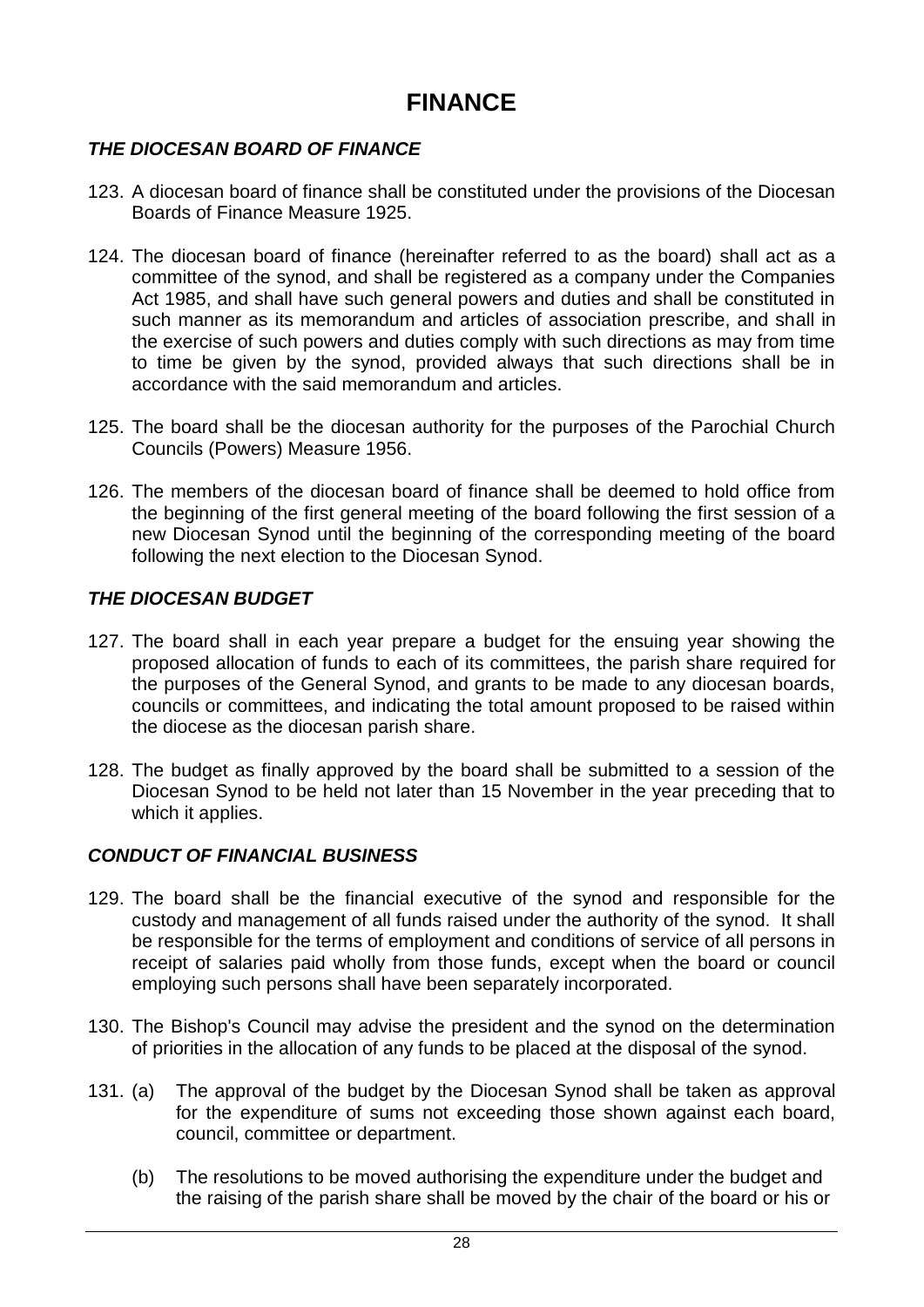her deputy, and shall be in the following form:

- (i) That the synod approves the budget submitted by the diocesan board of finance for the year ending .........
- (ii) That the synod authorizes the board to raise the sum of  $E$  ........... in parish share from the parishes for the year ending ..........
- (c) Save by the consent of the board an amendment to the budget resolution shall be out of order if its effect is to increase the expenditure on any vote; but an amendment may be moved to refer back to the board any vote therein.
- (d) If the board during any financial year anticipates that expenditure sanctioned by the budget for that year will be substantially inadequate the board shall submit to the synod at any meeting before the end of that financial year a supplementary budget together with recommendations as to how the extra expenditure is to be met.
- (e) Except as provided in this standing order, or with the consent of the board or its representative in the synod, no motion shall be put to the vote authorising expenditure beyond that approved in the budget unless 35 days notice of the motion has been given to the secretary to the board.
- 132. The board shall submit its annual report and accounts to a meeting of the synod to be held not later than 30 June in the following year. Copies of the report and accounts as so submitted shall be sent, following the synod meeting, to deaneries for distribution to parochial church councils. available for inspection, with notice, in the Diocesan Office.

#### *PARISH SHARE*

- 133. (a) The board shall, when the budget and parish share have been approved by the Diocesan Synod, divide the sum to be raised as parish share among the various deaneries in such proportions as it thinks suitable, and after this amount has been apportioned among the parishes in each deanery on any basis approved by the deanery synod, such apportionment shall be submitted to the board.
	- (b) Subject to any directions which may from time to time be given by the diocesan synod, the board may prescribe in its standing orders the detailed procedure to be adopted in regard to the apportionment and collection of parish share.

## **GENERAL PROVISIONS**

#### *ADMISSION OF PRESS AND PUBLIC*

- 134. (a) Members of the public, including representatives of the press shall be admitted to all meetings of the synod.
	- (b) Subject to any directions by the synod or the Bishop's Council, any member of the synod may move that the representatives of the Press and members of the public shall withdraw during the whole or part of the business before the synod. If the motion is carried, the chair shall request the representatives of the Press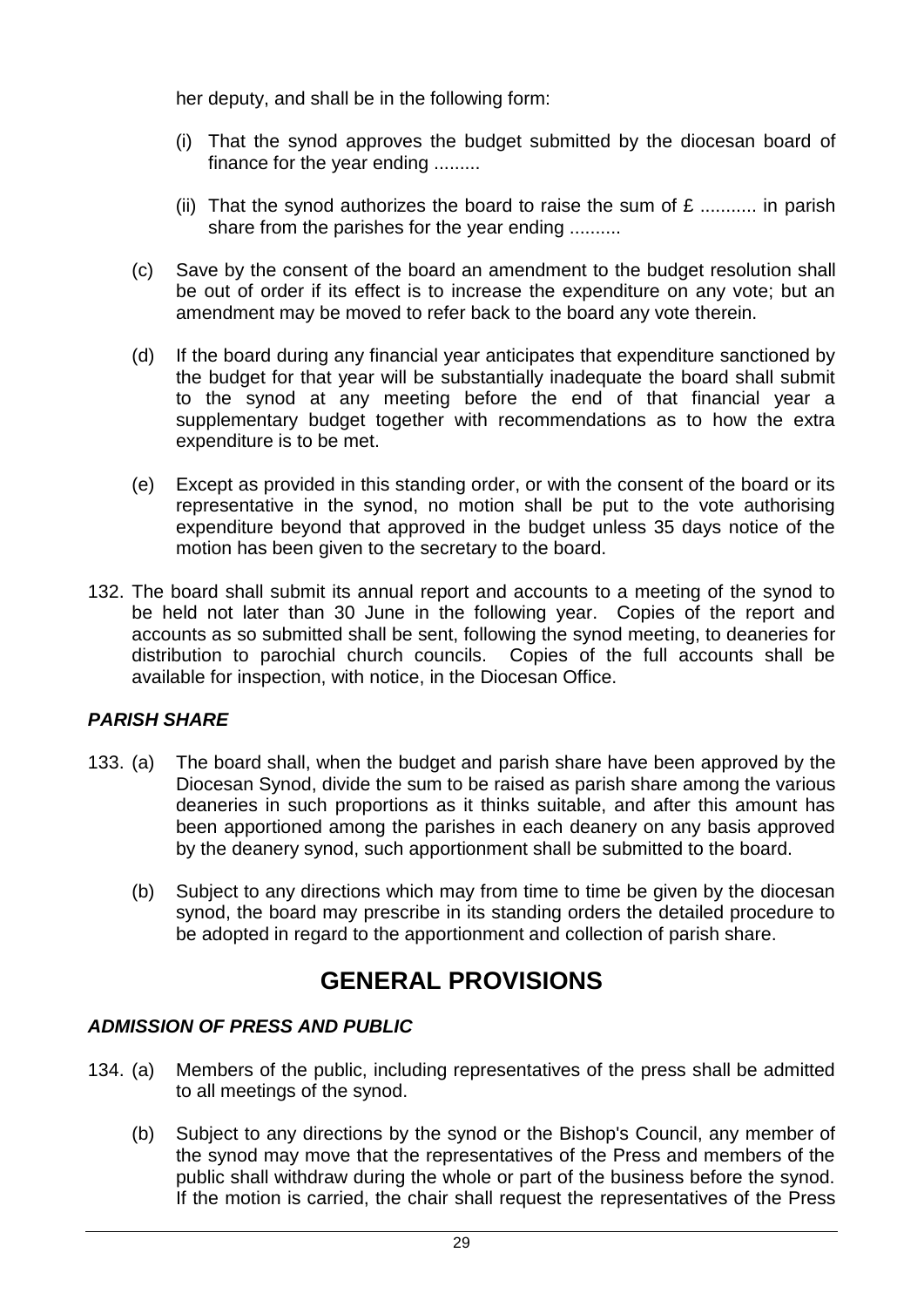and public to withdraw.

#### *PERIODS OF NOTICE*

135. Any period of notice required by these standing orders shall be deemed to consist of clear days or weeks, not including the date of dispatch and the date of the event before which the notice must be delivered.

#### *PROCEDURAL DEFECTS*

136. A meeting of the synod or any of its committees of which the minutes have been approved and signed shall be deemed to have been duly summoned and held notwithstanding any defect in the procedure for summoning or conducting such meeting and no proceedings thereat shall be invalidated by the accidental omission to give the required notice of the meeting to any member.

#### *AMENDMENT OF STANDING ORDERS*

137. A motion for the amendment of these standing orders shall not be moved before it has been considered by the Bishop's Council.

*Revised 2006*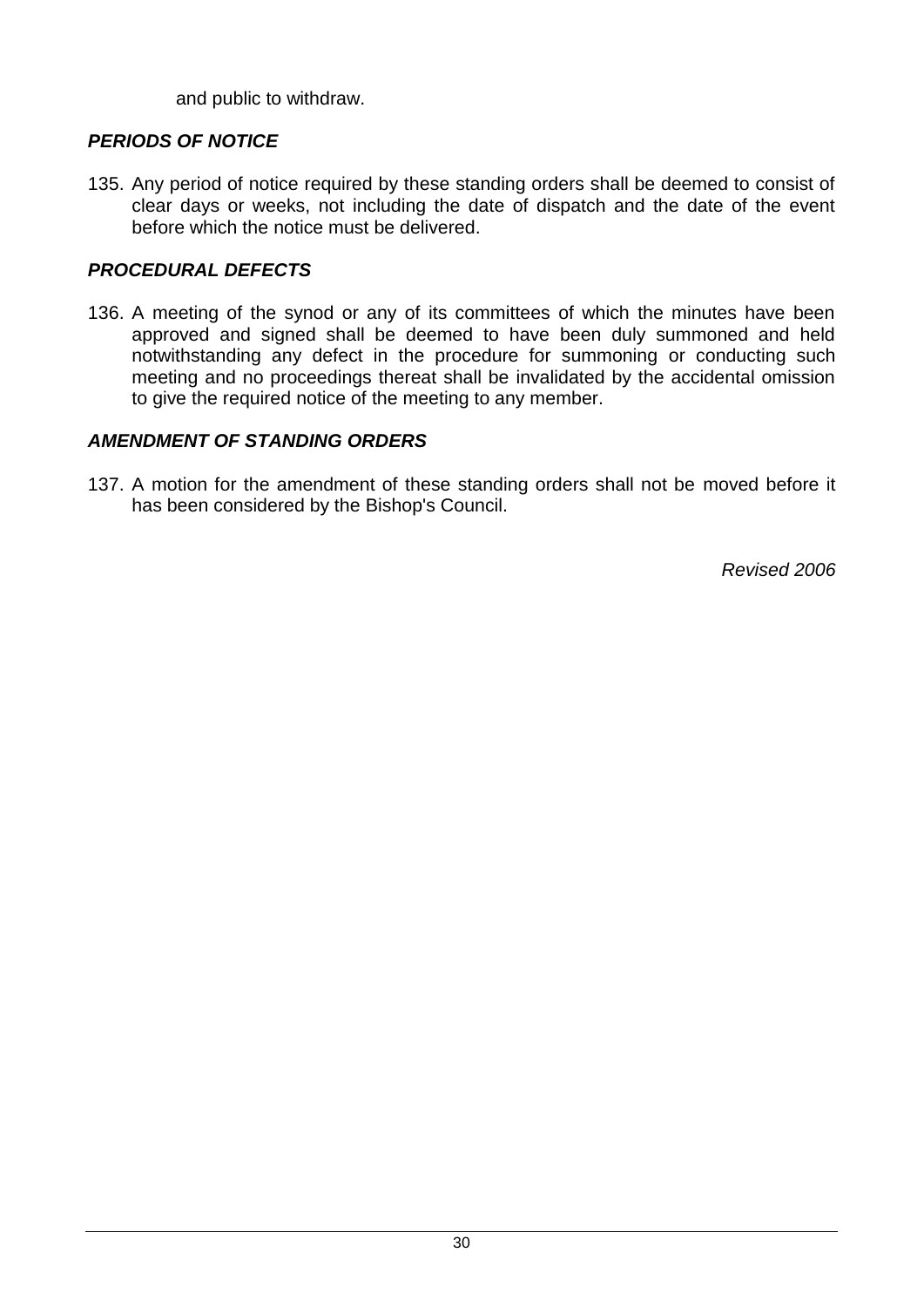## *ANNEX A*

## **THE COMPOSITION AND MEMBERSHIP OF THE DIOCESAN SYNOD**

The Diocesan Synod shall consist of:

#### *Ex Officio Members*

- The Bishop
- The Dean
- The Archdeacon of the Isle of Wight
- The Archdeacon of the Meon
- The Archdeacon of Portsdown
- The Chancellor of the Diocese
- The Chairman of the Diocesan Advisory Committee for the Care of Churches
- General Synod Members

#### *Bishop's Nominees*

10 clergy or lay nominees

#### *Elected*

Both clergy and lay representatives from each deanery, elected according to a formula agreed by Synod in advance in accordance with rule 25 of the Church Representation Rules 2006.

#### *Ecumenical Observers*

Representatives from the Baptist, Roman Catholic and URC churches in Portsmouth

#### *Staff*

- The Synod Secretary
- The Diocesan Registrar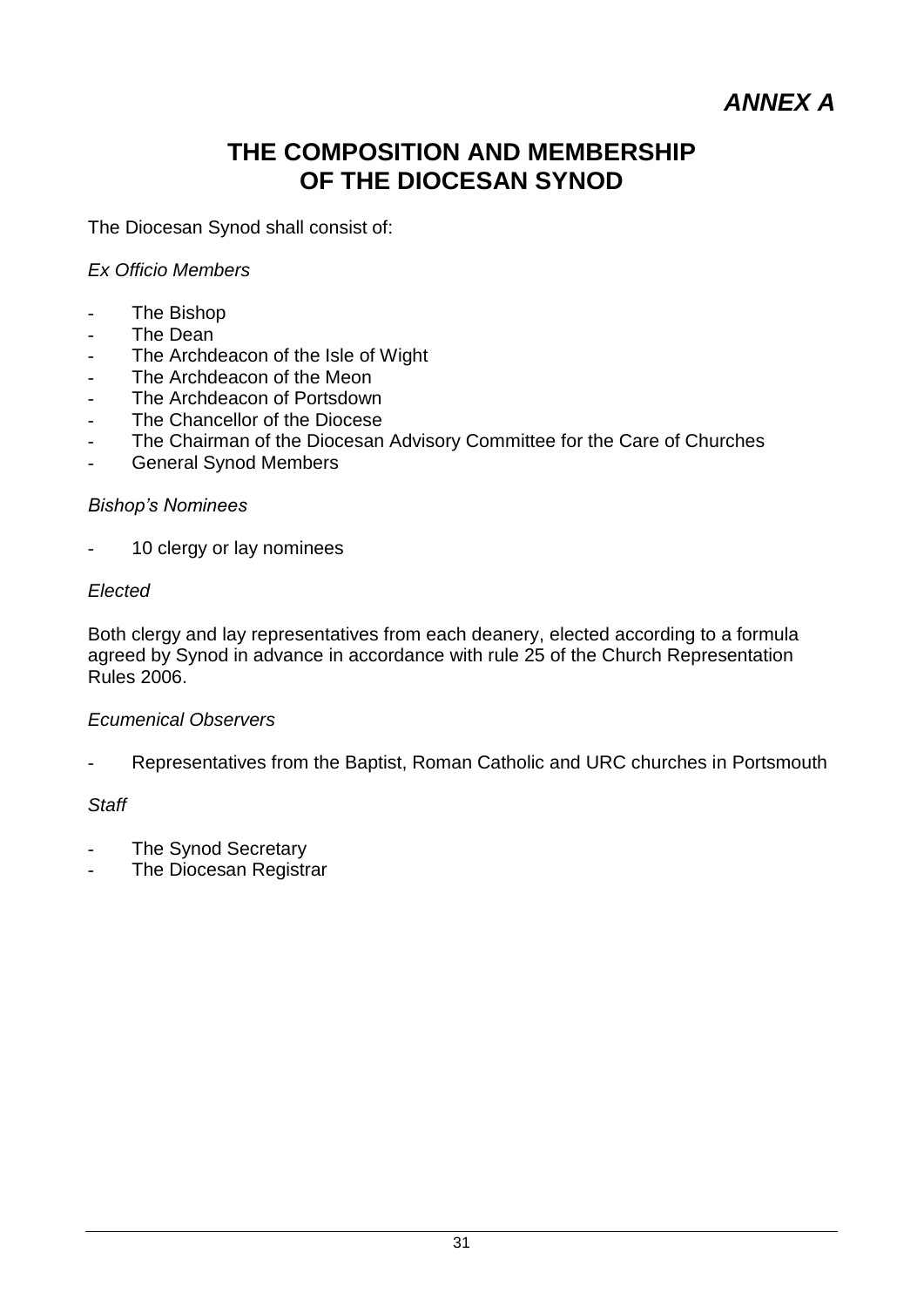# **PORTSMOUTH DIOCESAN SYNOD RULES FOR DEANERY SYNODS**

- i. Please read Rules 1 4 in conjunction with the relevant sections of the Church Representation Rules.
- ii. Please accept that where "he" is written, "he/she" is implied.

## **MEMBERSHIP**

#### *GENERAL*

1. The membership of the Synod shall be constituted in accordance with the rules in the current (1997) edition of Church Representation Rules, to which reference should be made (CRR 24) on questions concerning the classes of membership in the House of Clergy (ex-officio, co-opted, one retired clerk) and in the House of Laity (elected, exofficio, co-opted).

#### *PROCEDURE FOR CO-OPTIONS*

.

2. The co-option of additional members, within the numbers permitted under CRR 24 (7), shall be by resolution of the respective house passed on a motion moved either on behalf, or by permission, of the standing committee of the deanery synod.

Unless the House concerned fixes a shorter period of office, co-opted members shall retire on 31 May in the year of the triennial elections.

#### *ELECTION OF LAY REPRESENTATIVES*

3. Lay parochial representatives shall be elected every three years in accordance with CRR 25, in such numbers per parish as shall have been determined by the diocesan synod (CRR 25 (2)) and communicated to each PCC Secretary by the Diocesan Synod Secretary (CRR 25 (3)).

#### *ROLL OF MEMBERS*

4. The Secretary shall keep a roll of the members of the synod constantly up to date, including the name, address and parish of any person notified to him by the Diocesan Synod Secretary as qualified for ex-officio membership of deanery synod by virtue of membership of the General Synod or diocesan synod.

The Secretary shall inform the Diocesan Electoral Registration Officer (CRR 29) of the names and addresses of all members when a new synod is formed each third year, and keep the DERO informed of changes.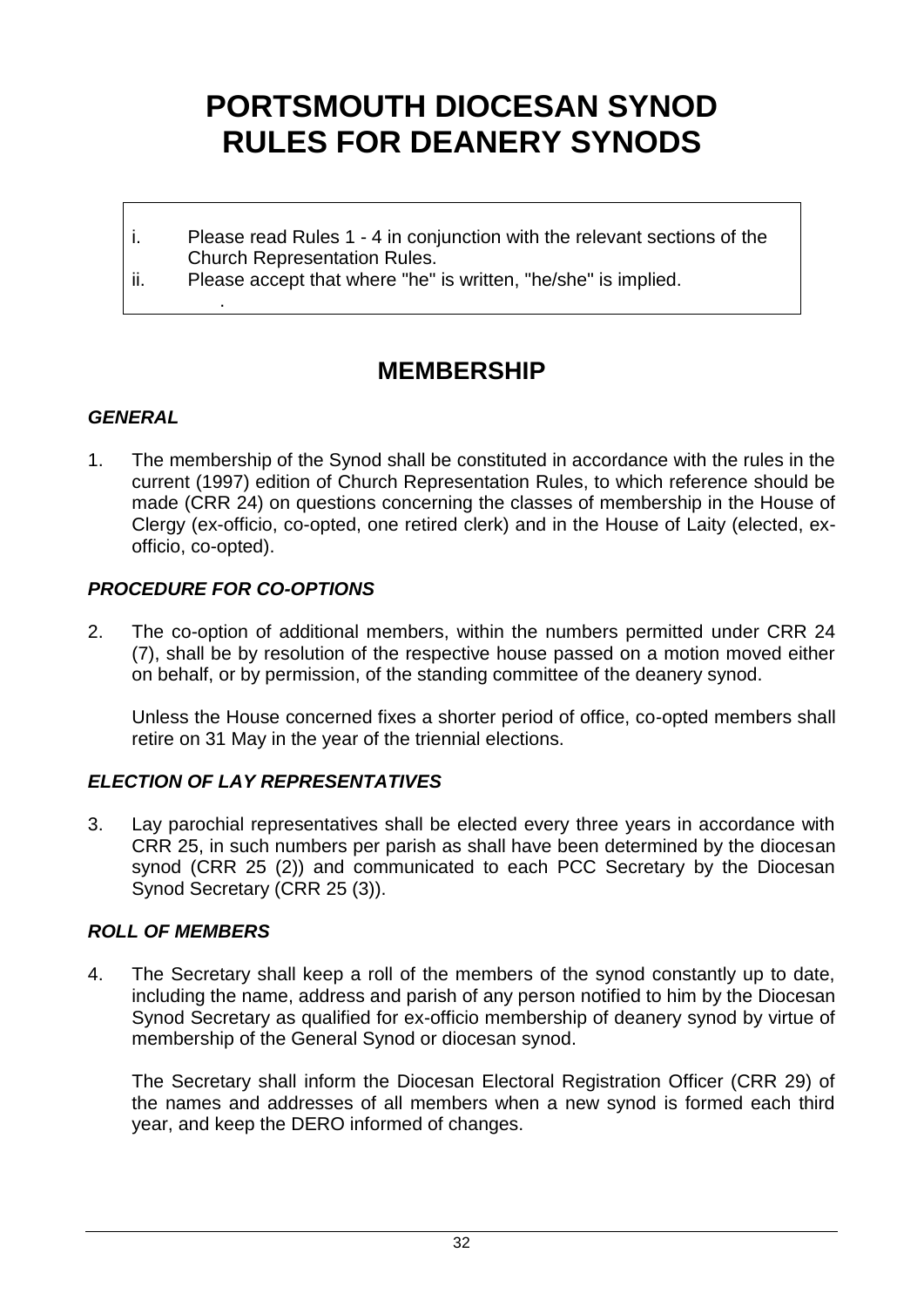#### *NON-MEMBERS : PARTICIPATION IN SYNOD MEETINGS*

- 5. The following shall have the right to attend and speak but not to move any motion, or to vote :
	- (i) the bishop (or a duly appointed commissary);
	- (ii) the archdeacon;
	- (iii) the diocesan registrar;
	- (iv) visitors invited by either of the joint chairmen or the standing committee;
	- (v) a diocesan member of the General Synod appointed, by the Bishop's Council, in a liaison capacity, to attend deanery synod meetings where no member of the deanery synod is himself/herself a member of the General Synod. (Such person shall be entitled to receive copies of notices and other documents circulated to full members of the deanery synod).

## **THE JOINT CHAIRMEN**

#### *GENERAL*

6. There shall be joint chairmen of the deanery synod, being the rural dean and a member of the house of laity elected triennially by that house; provided that, during the absence or incapacity of one, the functions exercisable jointly may be performed by the other alone. The lay chairman unless he resigns or ceases to be qualified shall continue in office until the commencement of the meeting at which his successor is elected.

#### *ELECTION OF LAY JOINT CHAIRMAN*

7. Before the first meeting of the synod after any triennial election or in the event of a vacancy in the office, the house of laity shall hold a special meeting to elect the lay joint chairman. A member of the house appointed by the rural dean shall act as chairman for such meeting. Whoever so presides shall have a vote but no casting vote in the election and in the case of an equality of votes the decision shall be taken by lot.

#### *CHAIRING AT SYNOD MEETINGS*

8. The joint chairmen shall agree between them who shall chair each meeting of the deanery synod or particular items of business in the agenda. If either is absent, the other chairman shall preside. If both are absent, the meeting shall elect a chairman.

#### *SEPARATE MEETINGS OF THE HOUSES*

9. The joint chairmen shall preside over any separate meetings of their respective houses, but if either is absent a member of the house chosen by the members present will take the chair.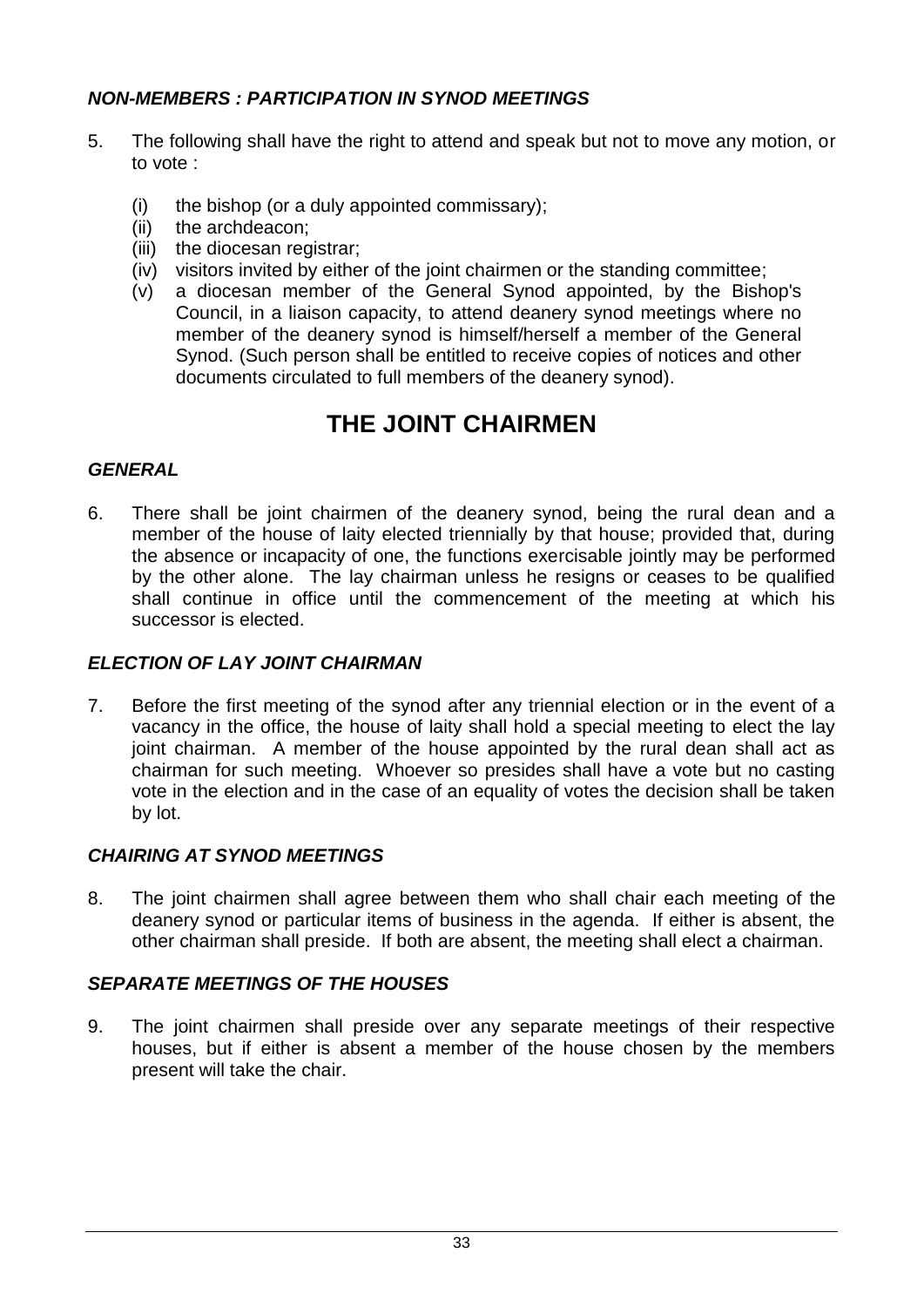## **OFFICERS**

#### *APPOINTMENT AND TERM OF OFFICE*

10. At the first meeting after each triennial election the synod shall appoint a secretary and treasurer. The persons so appointed, unless they resign or are removed from office, shall serve until the conclusion of the meeting at which their successors are appointed.

## **STANDING COMMITTEE**

#### *MEMBERSHIP*

11. There shall be a standing committee of the synod consisting of the joint chairmen, the secretary, the treasurer and not more than six other persons, the latter to be elected by the members of each house in equal numbers from among their membership. This committee shall have no power to co-opt additional members but may invite nonmembers to attend for advisory purposes.

#### *ELECTED MEMBERS*

12. Elections shall be triennial, at the first meeting of the synod in a new triennium. Voting shall be by houses and procedure otherwise the same, with essential modifications, as for elections at an annual parochial church meeting. The outgoing standing committee shall make no nominations.

#### *FUNCTIONS OF THE COMMITTEE*

13. The functions of the standing committee shall be to initiate and advise on proposals; to ensure that synod members are adequately informed on questions raised and other matters of importance to the deanery; to prepare the agenda; to transact the business of the synod between meetings; and to make such appointments and do such other things as the synod may delegate to it.

## **OTHER COMMITTEES**

14. The synod shall constitute a Finance Committee, a Pastoral Committee and other additional committees with such chairmen, membership, term of office, functions, mode of appointment, and other procedure as it thinks fit.

## **PROCEDURE OF COMMITTEES**

15. Subject to these rules, and any resolution of the synod, the chairmanship and the procedure of a committee, including the standing committee, shall be determined by itself.

## **MEETINGS OF THE SYNOD**

16. The synod shall hold at least two meetings every year at such times and places as the joint chairmen shall decide after consulting with the standing committee and taking account of the dates fixed for meetings of the diocesan synod.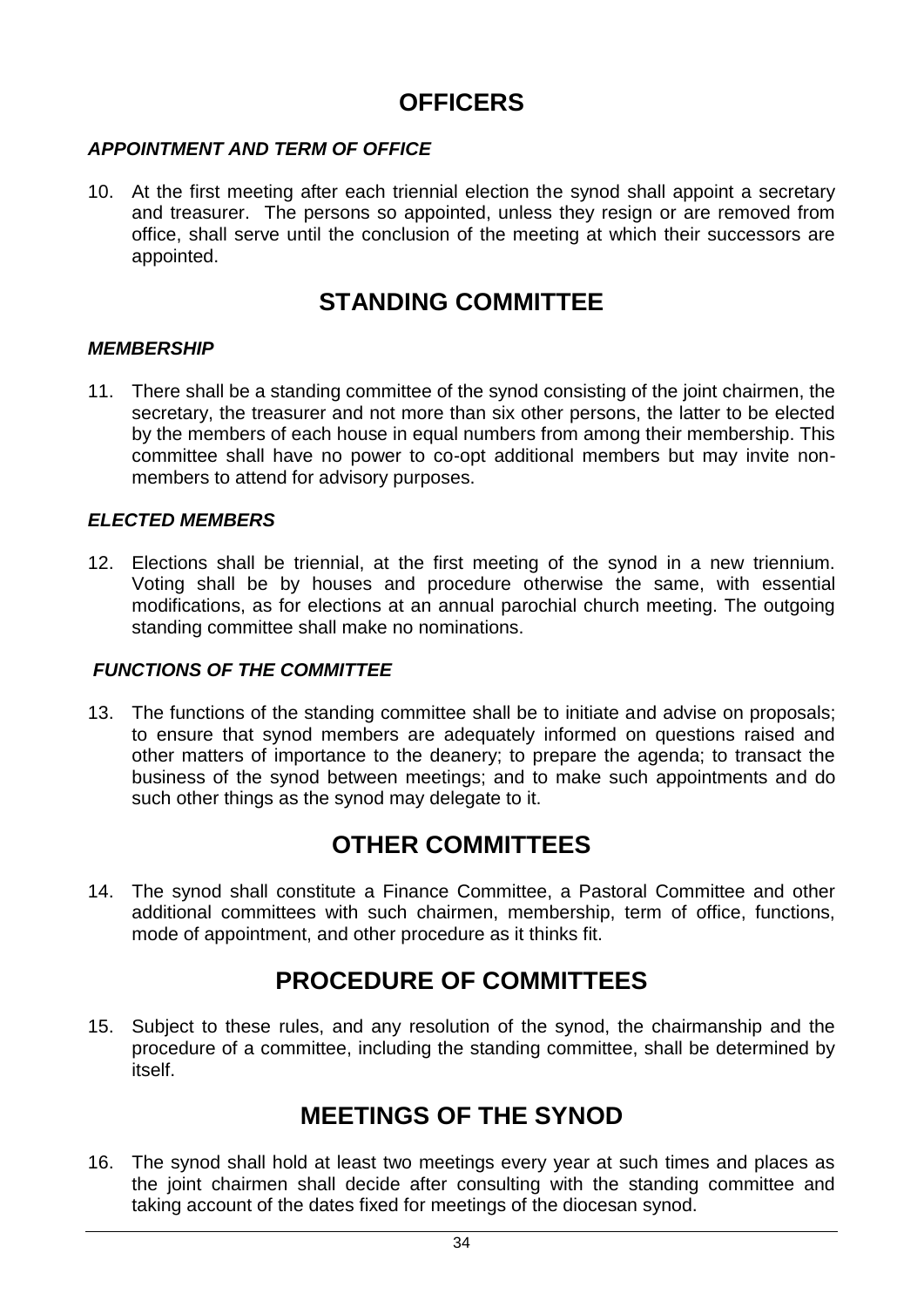#### *ADDITIONAL MEETINGS*

17. The joint chairmen may summon a meeting of the synod at any time. If they refuse or neglect to do so within 28 days after a requisition for that purpose signed by not less than 20 members of the synod, such members may forthwith summon a meeting.

#### *NOTICE OF ORDINARY MEETINGS*

18. The date, time and place of ordinary meetings of the synod, when fixed shall be announced to members as soon as possible in such manner as the joint chairmen may approve, provided that not less than six weeks before each meeting a notice signed by the secretary specifying any business proposed to be transacted thereat and inviting other business shall be sent to every member.

#### *SPECIAL MEETINGS*

19. In the case of sudden emergency or other special circumstances, the joint chairmen may summon a special meeting at not less than one week's notice but the quorum required for business at such meeting shall be a majority of the members of each house and only business specified on the agenda may be transacted.

#### *SEPARATE MEETINGS OF THE HOUSES*

20. Either house shall sit and vote separately if the deanery synod so resolves, the house itself so decides, or these rules or the rules of the house so provide. Each house may determine its own procedure consistently with these rules.

## **AGENDA**

#### *CONTENT*

21. Without prejudice to the rights of individual members to a reasonable opportunity of bringing matters before the synod, the standing committee shall settle the agenda for each synod meeting, noting specifically any business of the diocesan synod which is of concern to the deanery synod, and particularly any matters referred to the diocesan synod by the General Synod.

#### *CIRCULATION*

22. The secretary shall send an agenda paper to every member two weeks at least before a meeting, or, in the case of a meeting called at less than two weeks notice, at the same time as the notice.

#### *REPORT ON PROCEEDINGS OF SYNOD*

23. Every agenda shall include a proposal for the approval, as a correct record, of the minutes of the last meeting which shall have been approved by the standing committee before circulation to synod members.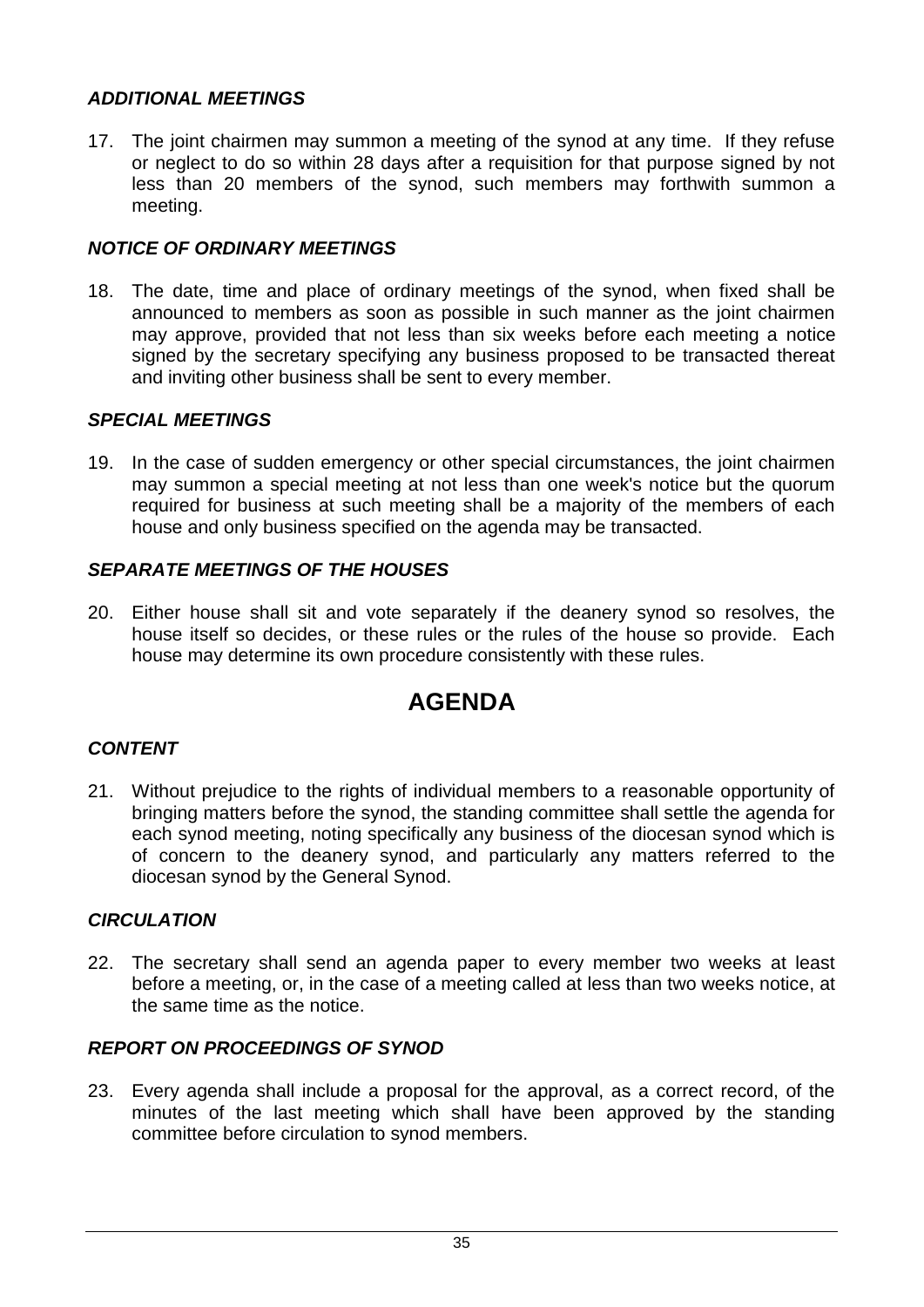#### *ADDRESSES ETC UNACCOMPANIED BY FORMAL MOTION*

24. Either of the joint chairmen or, with the consent of the standing committee, any other member, may give notice for the agenda of a subject for an address, paper or general discussion not accompanied by a formal motion. An address or paper may be given by the members signing the notice or by a visiting speaker, and then be followed by a general discussion, if the standing committee so decides.

#### *BUSINESS PERMITTED TO BE CONSIDERED*

25. Nothing shall be considered at a meeting of the synod except business on or arising from the agenda; provided that at the request or by the consent of both joint chairmen urgent matters may be considered but not decided by the synod.

#### *VARYING THE ORDER OF BUSINESS*

26. The order of business may be varied by the chairman at his discretion, or by a resolution of the synod to be seconded but put without debate.

#### *GIVING NOTICE OF BUSINESS*

27. Following the secretary's invitation to members, not later than 6 weeks before a meeting, (see Rule 18) to propose items of business, any such items representing new business must be received by the secretary not later than 4 weeks before the meeting.

Following the circulation of the agenda, not later than 2 weeks before a meeting, (see rule 22), any motions and amendments arising from the agenda must be received by the secretary not later than one week before the meeting. However, notice of such motion and amendments may be dispensed with by permission of the chairman or by resolution of the synod but a copy shall, if the chairman so requests, be signed and delivered to the secretary.

#### *PERIODS OF NOTICE*

28. Any period of notice required by these rules shall be deemed to consist of clear days or weeks not including the date of dispatch and the date of the event before which the notice must be delivered.

## **CONDUCT OF MEETING: GENERAL CONSIDERATIONS**

#### *POWERS OF CHAIRMAN*

29. Subject to these rules, the procedure at any meeting of the synod or either house shall be regulated by the person who presides. (See also Rule 37.)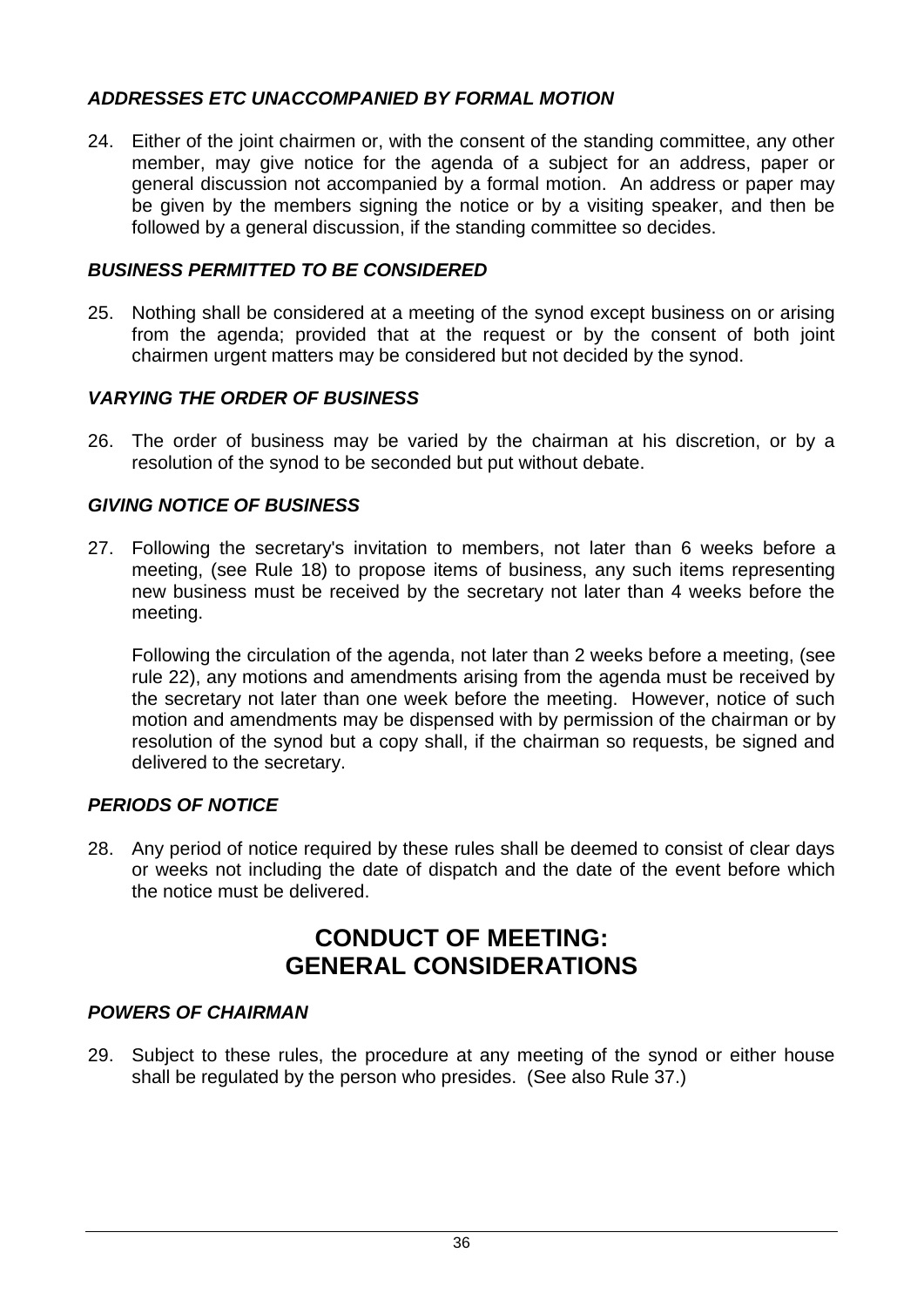#### *CIRCULATION OF MINUTES*

30. Following the meeting, the secretary shall prepare minutes and following their approval by the joint chairmen shall circulate them to members with a record of the names of those attending.

#### *QUORUM*

31. Except as provided in Rule 19 a quorum shall be one-third of the members of each house of the synod. Unless at least a quorum is present, no business shall be considered at a meeting except a motion to adjourn a debate or the meeting.

The chairman shall, if requested by any member, take a count of the members present, and shall adjourn the meeting if a quorum is wanting. No decision of the synod shall be invalidated by the absence of a quorum unless the chairman's attention is called thereto immediately upon the vote being taken.

## **GENERAL RULES OF DEBATE**

#### *MOVING INSTEAD OF ANOTHER MEMBER*

32. If the member who gave notice of a motion or amendment, on his name being called, chooses not to move it another member may do so in his stead.

#### *OPPORTUNITY FOR QUESTIONS*

33. Immediately after a motion has been moved and seconded the chairman may give members an opportunity to ask questions of the mover or speaker, solely for the purpose of elucidating facts.

#### *ONE MOTION AT A TIME*

34. During the debate on a motion or amendment no other motion shall be moved except a procedural motion under rule 44 and no other amendment may be moved on the same motion before the prior amendment is decided; provided that the chairman may permit two or more motions or amendments to be discussed but not voted on if circumstances suggest to him that this course would facilitate the proper conduct of the synod's business.

#### *RECONSIDERING AND RESCINDING*

35. No motion or amendment to the same effect as or dependent on one which has been rejected within the proceeding twelve months and no motion to rescind a resolution passed within the same period shall be proposed without the agreement of the standing committee or the consent of the synod.

#### *SPEAKING MORE THAN ONCE*

36. Subject to rule 37, no member shall speak more than once on a motion or amendment under debate except that :-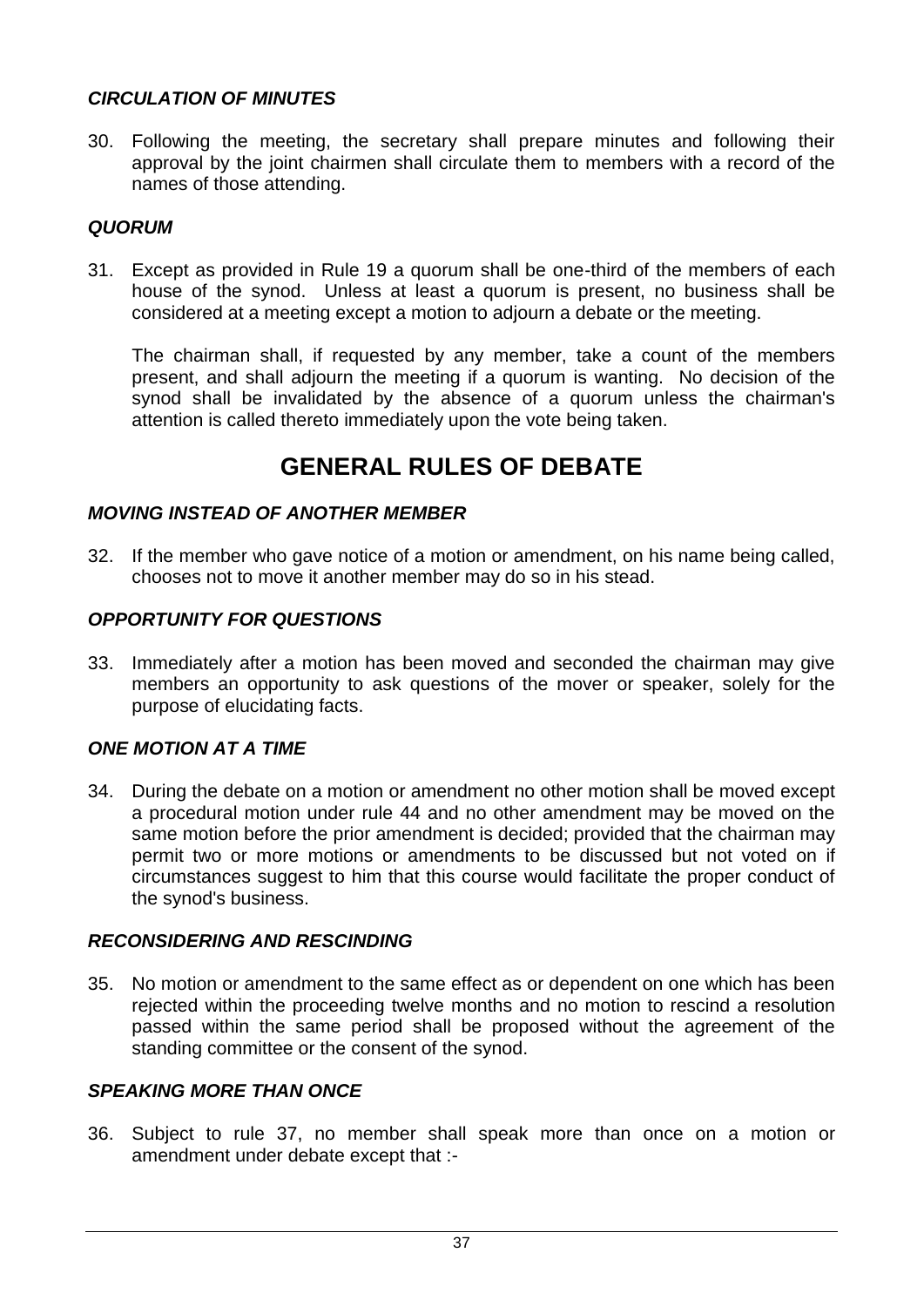- (i) the mover of a motion shall have a right of reply to the debate on his motion;
- (ii) a speech on an amendment shall not be deemed a speech on the main motion;
- (iii) a point of order or a personal explanation may be made at any time whether or not another member is interrupted.

#### *GENERAL DISCUSSIONS*

- 37. The chairman presiding shall determine the procedure for any part of a meeting during which the item under consideration is not a motion or amendment but is :-
	- (i) an address or the presentation of a paper by a member or a visiting speaker (see rule 24);
	- (ii) a general discussion permitted by the chairman in the belief that such would more usefully serve the purposes of the synod. During such discussion no motion or amendment shall be moved or put to the vote, and the number of speeches made by any member while it continues shall be disregarded for the purpose of rule 36 when that rule is declared by the chairman to be again in force.

#### *SPEAKING*

38. Every speech shall be addressed to the chair and shall be succinct and relevant to the matter under debate.

#### *LENGTH OF SPEECHES*

39. The chairman may at any time impose a limit on the length of speeches and may vary or revoke such limit; provided that he shall inform members of each ruling, which shall not be open to question.

#### *WITHDRAWAL*

40. A motion or amendment which has been moved may be withdrawn by the mover with the consent of the synod.

## **AMENDMENTS**

#### *CONTENT*

- 41. An amendment shall be relevant to and shall not have the effect of negativing the motion.
- 42. No amendment shall be moved to :-
	- (i) a motion to receive the report of a committee;
	- (ii) a motion, under rule 56(a), on a question referred by the diocesan synod;
	- (iii) another amendment.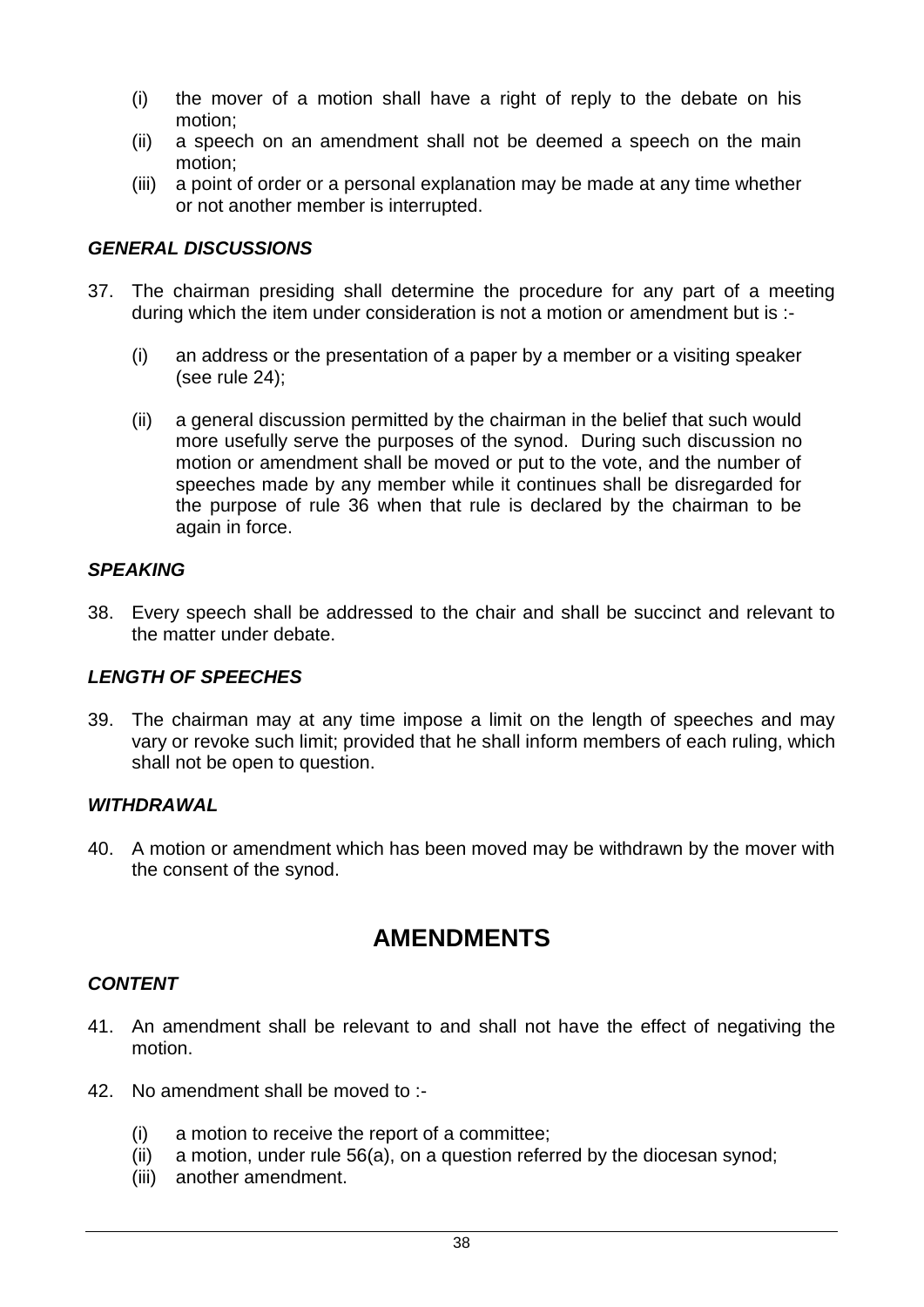#### *ORDER OF CONSIDERATION*

43. Unless the chairman rules otherwise, amendments shall be moved in the order in which they affect the motion.

## **PROCEDURAL MOTIONS**

#### *CONTENT*

- 44. With the consent of the chairman the following procedural motions may be moved with or without notice; but so as not to interrupt the speech of any member:-
	- (i) that the synod be now adjourned;
	- (ii) that the debate be now adjourned;
	- (iii) that the synod do now pass to the next business;
	- (iv) that the debate be closed;
	- (v) that the matter under discussion be referred back.

#### *MOTIONS UNDER RULE 44 (iii) - (iv)*

- 45. In the case of the motions mentioned in rule 44 (iii) and (iv):-
	- (i) such motion shall not be moved on any question referred by the General Synod;
	- (ii) the debate shall be limited to a brief speech by the proposer of not more than two minutes and, unless the chairman permits further speeches, a brief reply by the mover of the original motion or, failing him, one other member.

#### *AMENDMENTS AND OTHER PROCEDURAL MOTIONS*

46. The adjournment or closure may be moved on an amendment or another procedural motion but a motion to pass to the next business shall not be so moved.

#### *EFFECT OF PROCEDURAL RESOLUTIONS*

47. In the event of any procedural motion being passed, the debate to which it relates shall be closed or stand adjourned, as the case may be, except that in the case of a motion that the debate on a motion be closed the mover thereof shall have a right to reply before the matter is put to the vote.

#### *ADJOURNING AMENDMENTS*

48. The adjournment of an amendment shall be deemed to adjourn the debate on the original motion.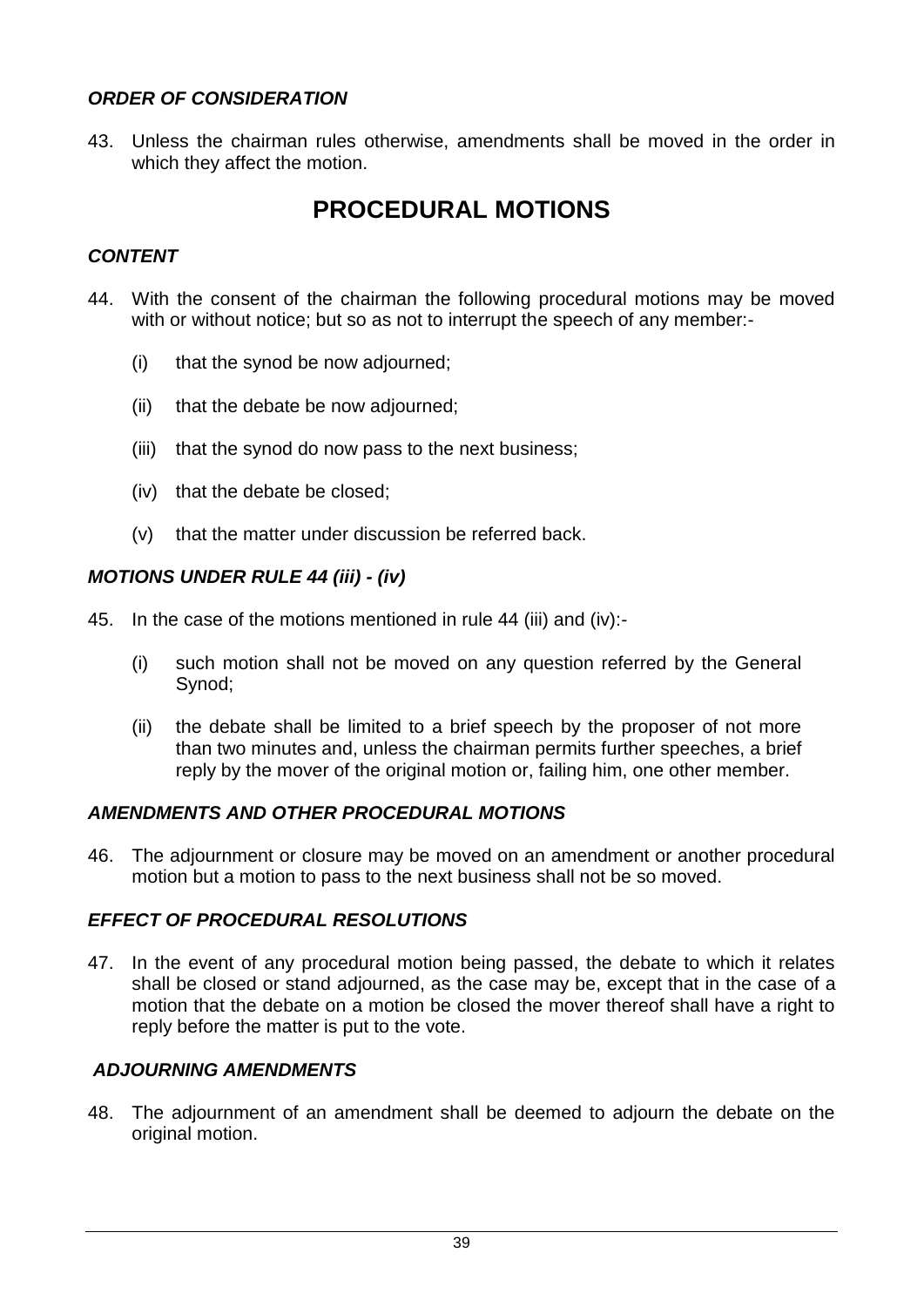#### *RESUMPTION OF BUSINESS INTERRUPTED*

49. Unless otherwise resolved, business interrupted by an adjournment of the synod shall be resumed at the next meeting, and on an adjournment of debate, if and when the standing committee so decides.

## **VOTING**

#### *GENERAL*

- 50. Decisions shall be taken by a majority of the members of the synod present and voting, except that a separate vote of each house shall be taken in the following cases :-
	- (i) if the chairman so rules;
	- (ii) if not fewer than five members so request;
	- (iii) on any matter referred by the diocesan synod, unless the diocesan synod shall have directed otherwise.

#### *VOTES BY HOUSES*

51. On a vote by houses, decisions of the synod shall be taken by a majority of the members of each house present and voting.

#### *MODE OF VOTING*

- 52. Unless otherwise provided in these rules, voting shall be by show of hands without a count, except that:-
	- (i) the chairman shall order a count on a vote by houses or if a member so requests either before or immediately after the result is announced;
	- (ii) the chairman may at his discretion order a count on any other vote.

#### *RECORDING VOTES*

53. The voting on a vote by houses shall be recorded in the minutes.

## **REFERENCES BY THE DIOCESAN SYNOD**

#### *WHEN CONSIDERED*

54. References by the diocesan synod shall be included in the agenda of such meeting as the standing committee shall consider appropriate.

#### *PRIOR NOTICE AND DOCUMENTS REQUIRED*

55. Unless the standing committee otherwise decides :-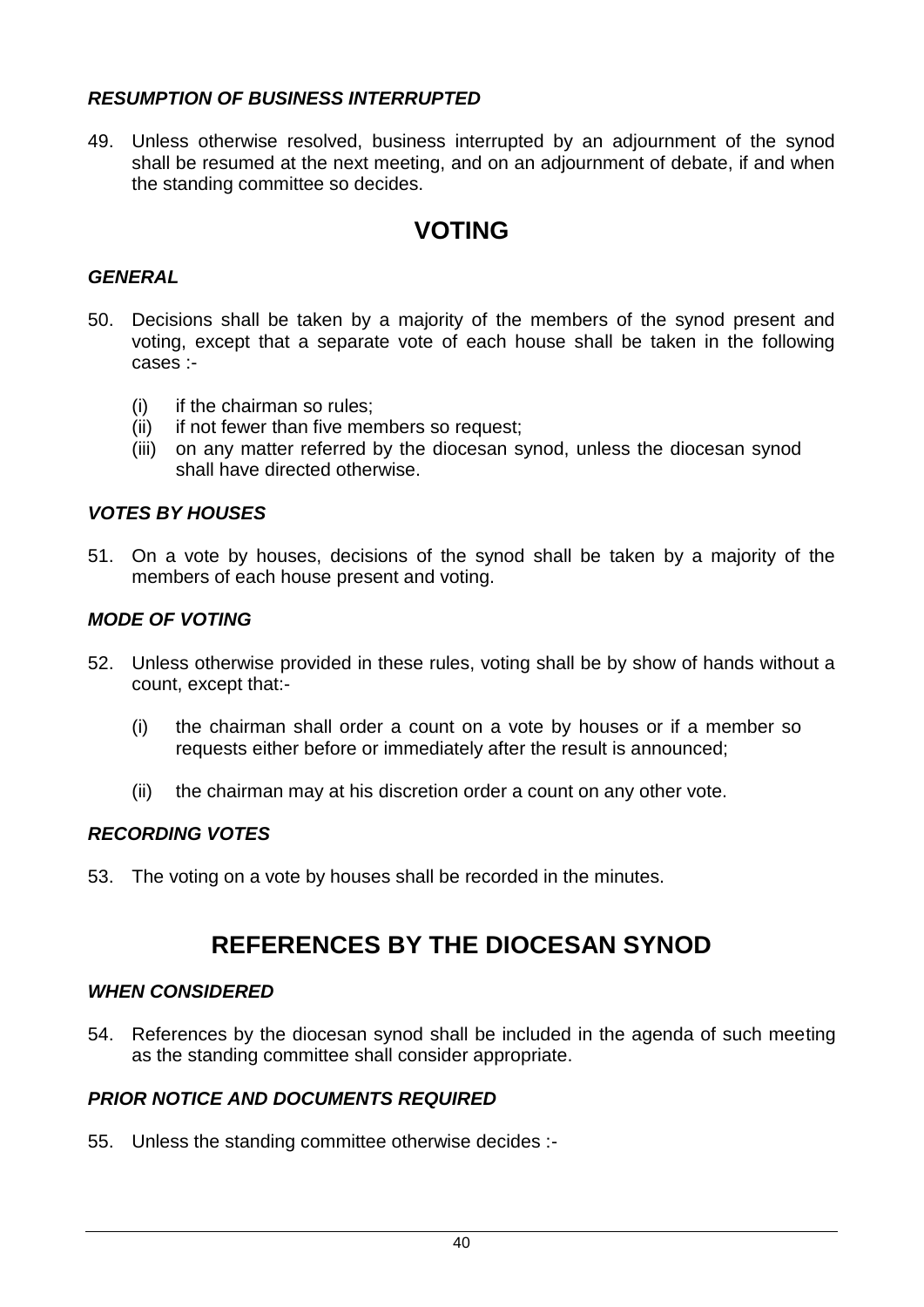- (i) at least 28 days' notice of any matter referred shall be given to every member;
- (ii) a report or other document prepared by or on behalf of the General Synod, diocesan synod or standing committee shall be circulated.

#### *PROCEDURE OF DEBATE*

- 56. (a) When the reference by the diocesan synod is in the form of a question requiring the answer YES or NO, the question shall be put to the deanery synod as a formal motion in the affirmative sense. No amendment shall be in order and a separate vote of each house shall be taken under rule 50. If the motion is defeated, the question shall be decided in the negative.
	- (b) When the reference invites a fuller statement of opinion a motion containing a draft of such statement shall be moved on behalf of the standing committee and amendments to such a motion shall be in order.
	- (c) When all motions under the foregoing paragraphs (a) and (b) have been decided, other motions arising there from may, if otherwise in order, be moved by any member.

#### *REPORT ON RESULT*

57. The decisions (together with the number of votes in each house) on every matter referred and on every additional motion shall be reported by the secretary of the deanery synod to the secretary of the diocesan synod.

#### *CONSULTATIONS WITHIN THE DEANERY*

58. Subject to any timetable laid down by the diocesan synod, the deanery synod before voting on a reference may refer any question to the parochial church councils or parochial church meetings in the deanery.

## **MATTERS RAISED BY PAROCHIAL CHURCH COUNCILS AND MEETINGS**

59. Any parochial church council or parochial church meeting in the deanery may, on a motion moved by a member representing that parish, bring before the deanery synod any matter either of general Church interest or affecting that parish and may move that a representative of the deanery synod on the diocesan synod be instructed to bring such matter before that synod on behalf of the deanery synod. Subject to any direction by the deanery synod, the standing committee shall appoint such representative.

## **FINANCE**

- 60. The standing committee shall in each year submit to the synod :-
	- (i) a report and audited accounts for the preceding financial year;